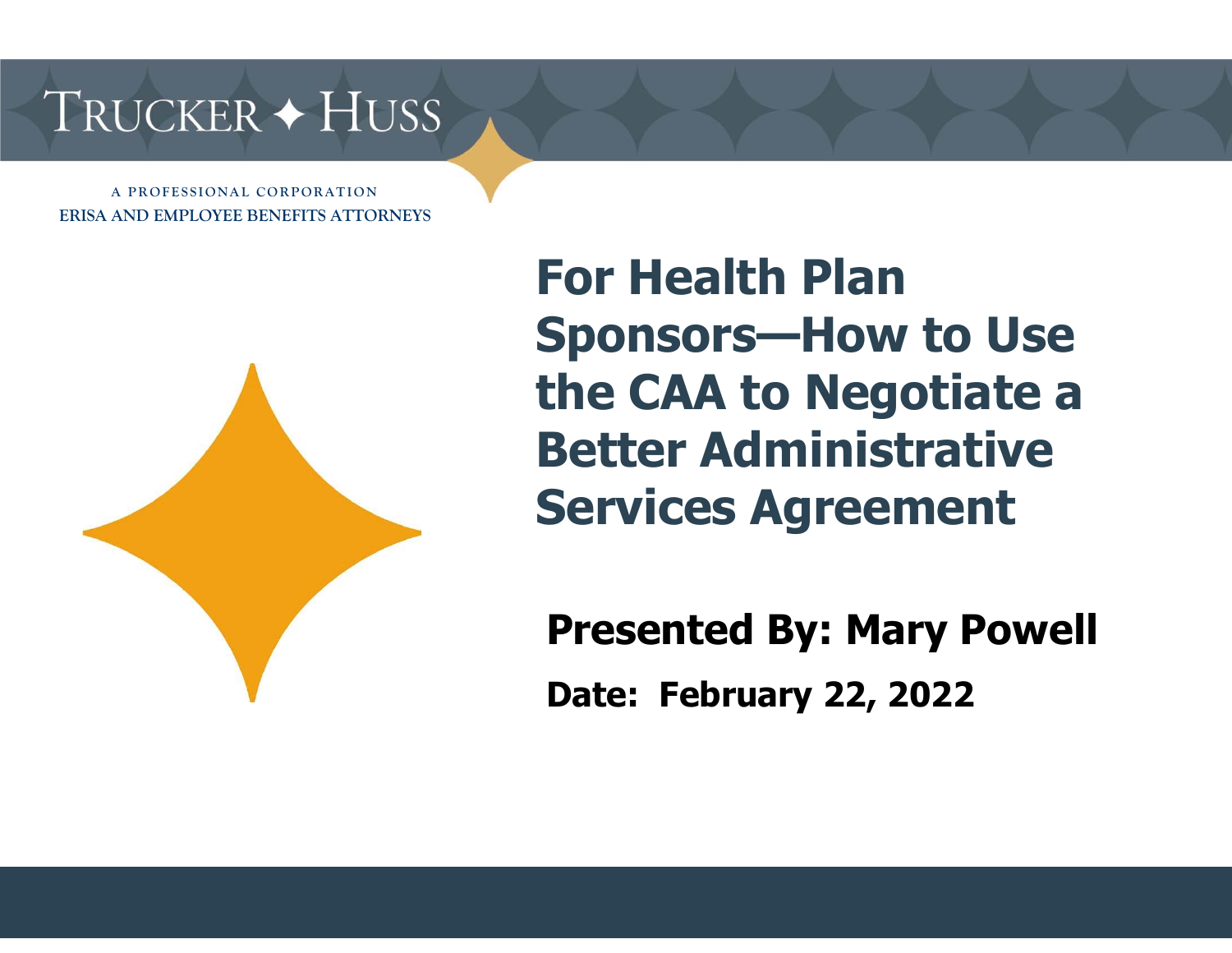#### **Issues Accessing Materials**

◆ If you have any issues accessing materials, please call Shannon Oliver at 415-277-8067 or email at soliver@truckerhuss.com

# **Technical Issues**

 $\leftarrow$  If you experience technical difficulties during this webinar, please call Shawn Tenney at 415-277-8050

# **MCLE Credit**

**★ This program is eligible for Continuing Legal Education** (CLE) credit. Please contact Joe Harrison at jharrison@truckerhuss.com to receive a CLE certificate of completion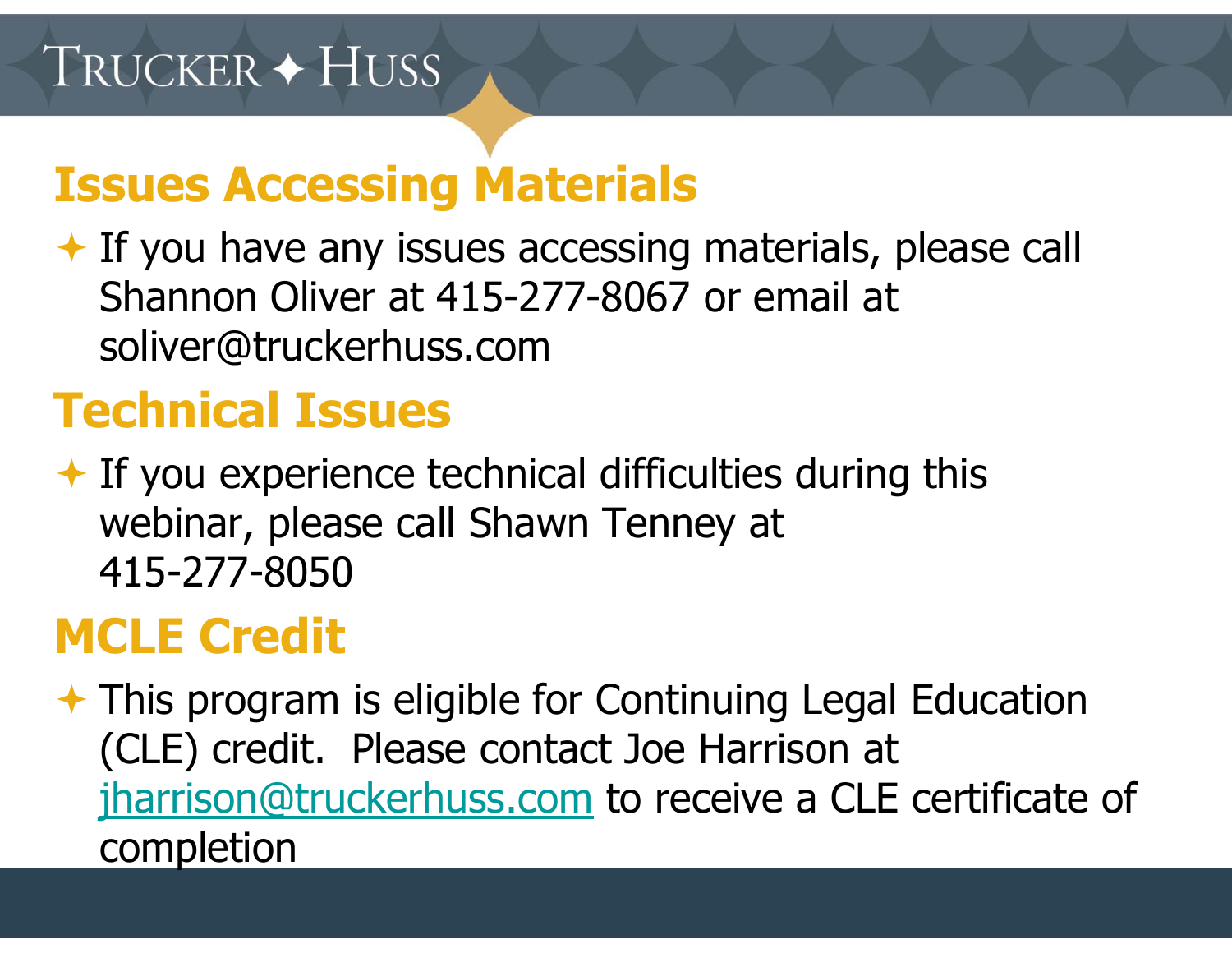#### **Overview**

- $\rightarrow$  Everyone is swamped, trying to keep up with the new guidance issued under the Consolidated Appropriations Act, 2021 (CAA)
- Let's take a step back and look at how we can use the rules to assist us in drafting better agreements
- ◆ We can use the new rules to help:
	- > Examine pricing provisions in an Administrative Services Agreement (ASA)
	- > Understand if the right consultants are assisting with the RFP process
	- > Understand ways to run a better Request for Proposal (RFP)
	- > Be prepared for future litigation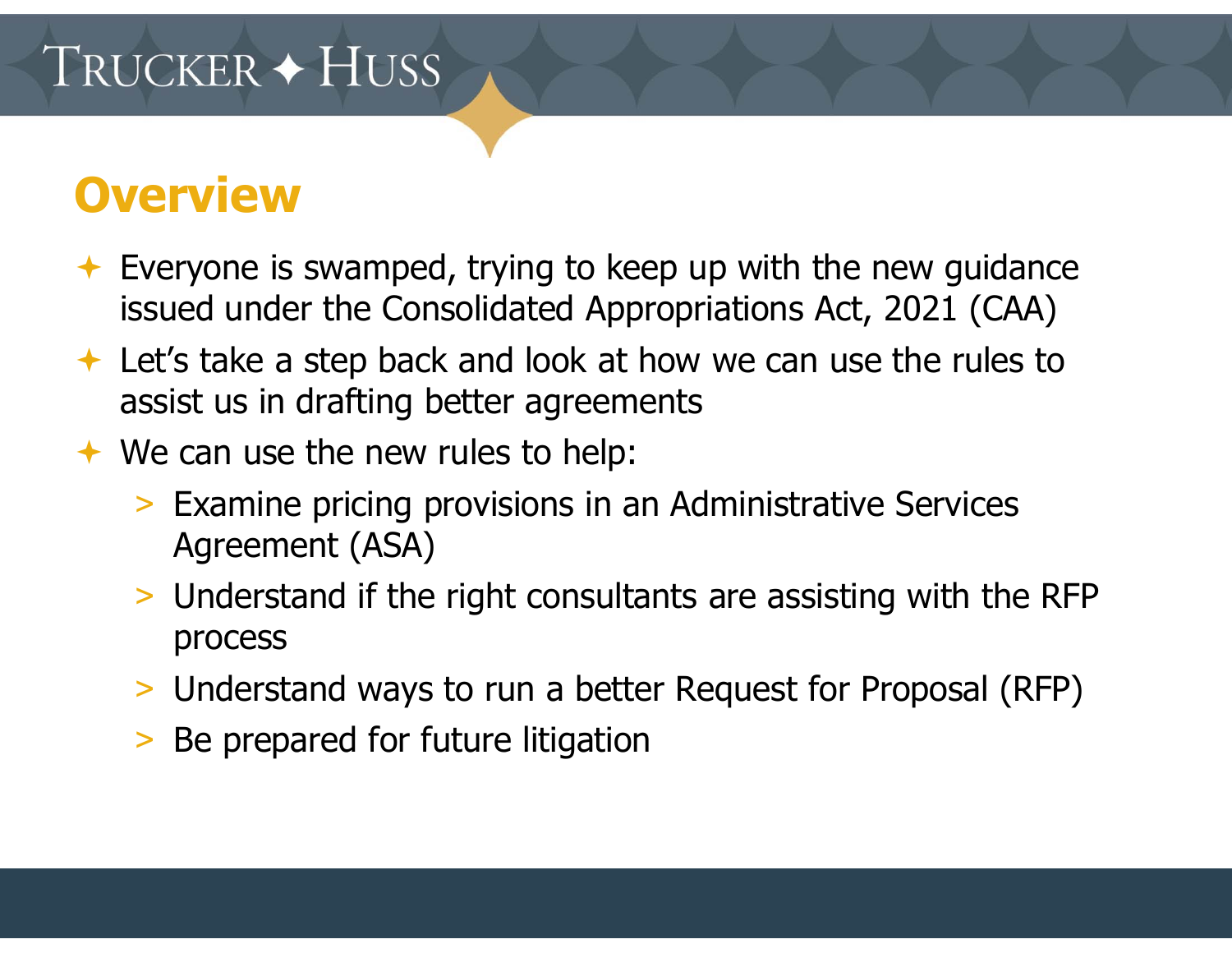#### **Overview**

- $\rightarrow$  This is not meant to be a stressful webinar!
- ◆ We understand that many benefit practitioners are still in the process of digesting and understanding these rules that is ok!
- $\rightarrow$  It may be that you do not tackle many of these items until later this year, once you have a better understanding of the rules
- **★ This webinar is meant to give you ideas about how to** think about the rules—and not cause stress!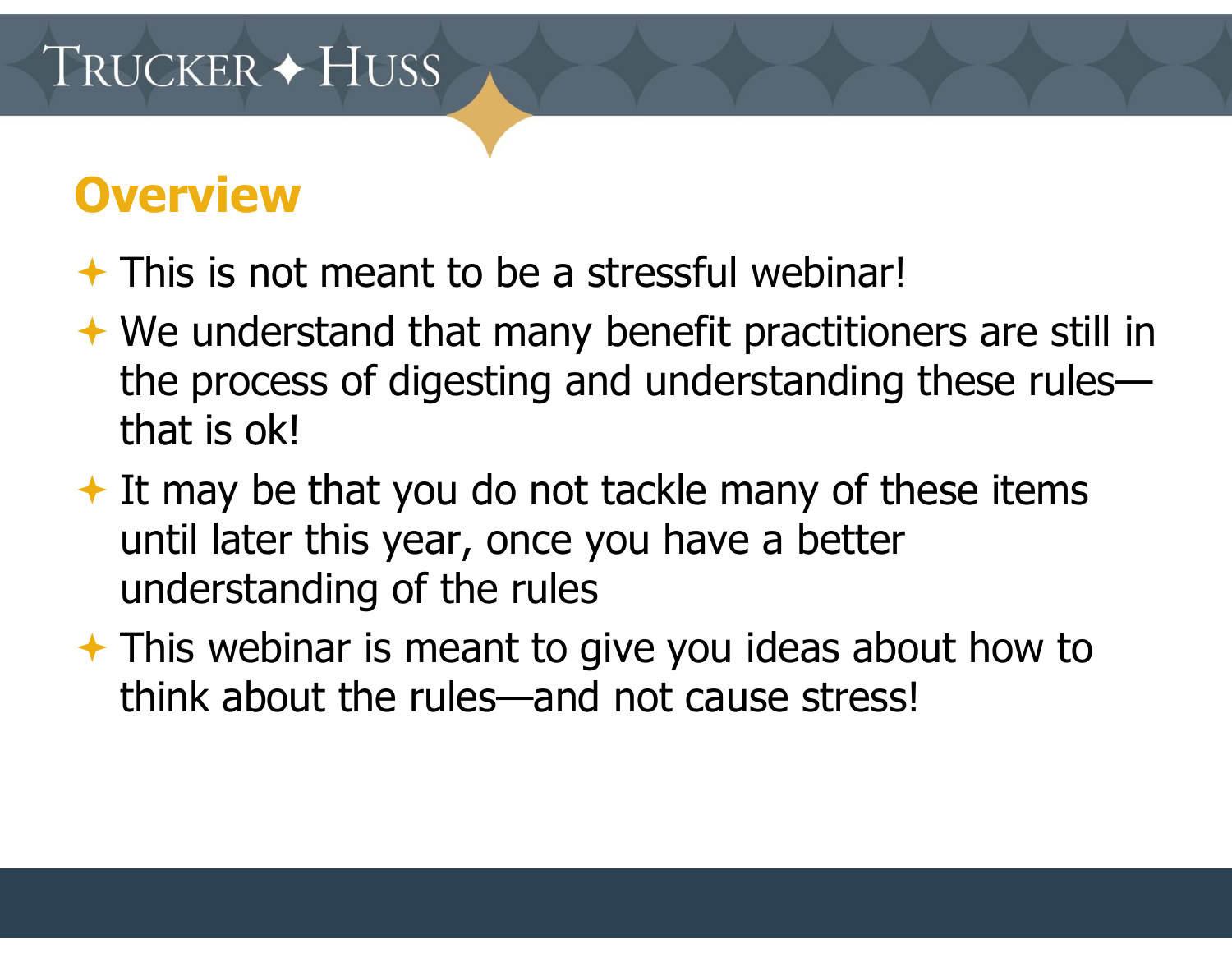#### **Agenda**

- **← No Surprises Act** 
	- > Key aspects of the rule to understand for pricing issues
	- > Provisions to add to an ASA
- ← Prescription Drug & Health Care Reporting to the Agencies
	- > Open issues with the current interim final regulations
	- > Provisions to add to an ASA
- Transparency Reporting Rules (3 machine readable files)
	- > Value of these rules to plan sponsors
	- > Provisions to add to an ASA
- $\bigstar$  Disclosure Requirements for Brokers and Consultants
	- > Understand if "reasonable compensation" is being paid and if there are conflicts
- $\rightarrow$  Actions to Take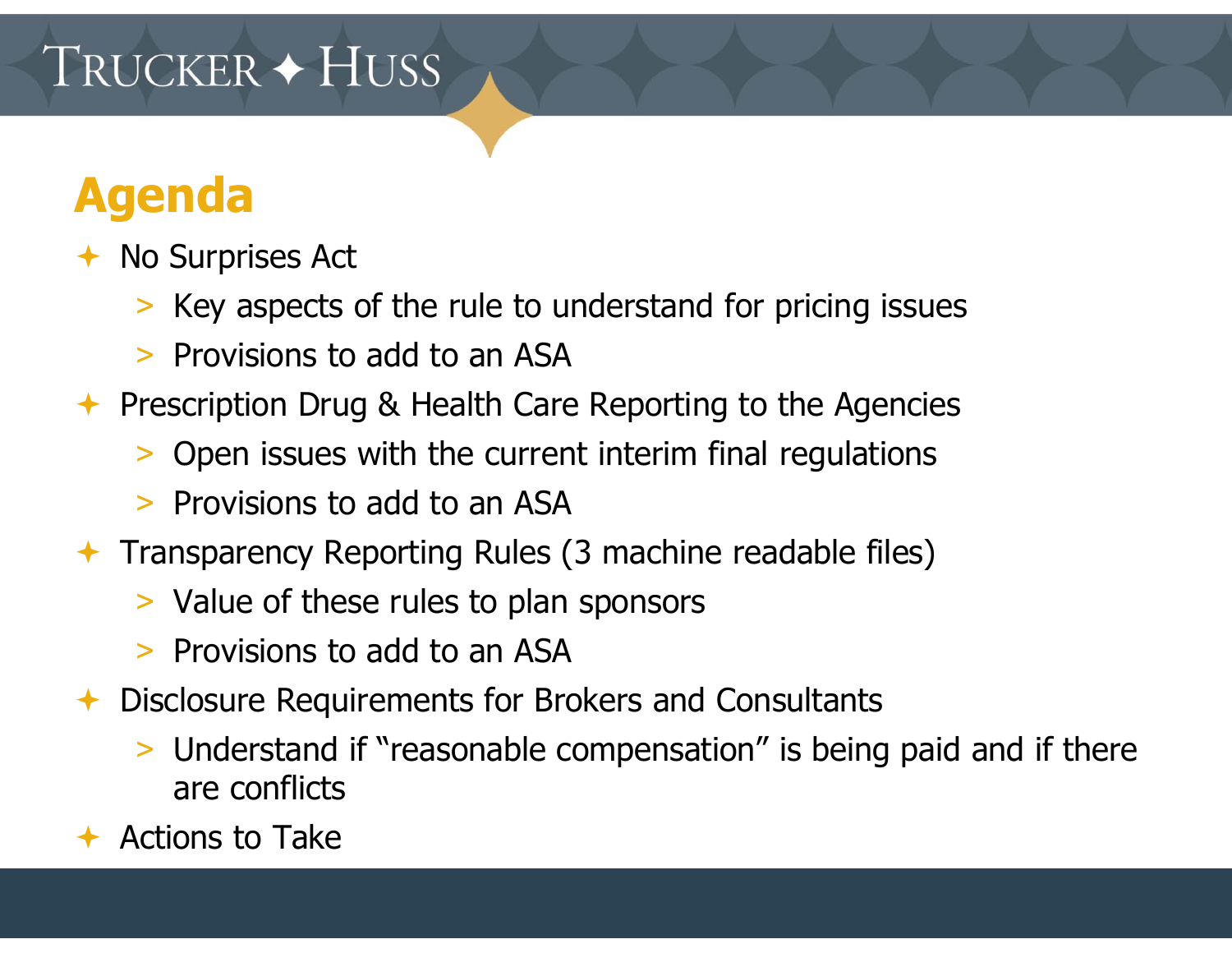#### **No Surprises Act in the CAA**

- When the protections of this rule apply, the nonparticipating provider/facility is prohibited from balance billing plan participants
- $\bigstar$  Balance billing has been a concern of plan sponsors for years—especially when a participant was not able to choose the provider, such as for emergency services
- ← Due to this concern, plan sponsors implemented programs that had the thirdparty administrators (TPAs) for the plans negotiate bills with non-network providers
	- > The TPA would negotiate a lower amount of the bill—usually less than the amount initially billed from the non-network provider, but more than what was owed to a network provider
	- > The idea was that the plan could get the non-network provider to accept a certain amount as full payment, and the participant would not be balanced billed
	- > The plan would be charged a large fee for this. It may be time to rethink these plan designs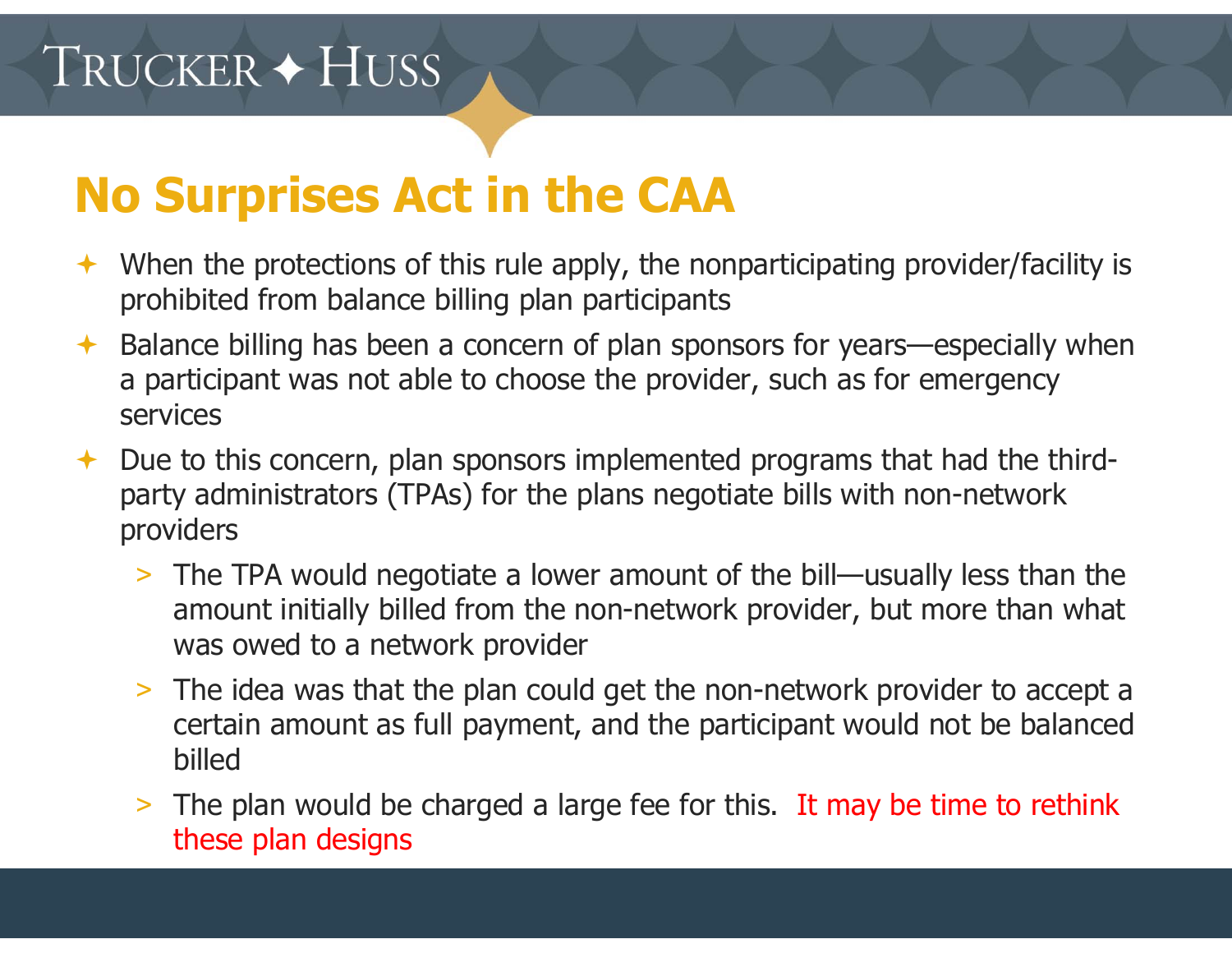- The regulations are generally applicable for plan years beginning on or after January 1, 2022
- The rules apply to protect against balance billing and out-of-network (OON) cost sharing for:
	- > emergency services,
	- > certain non-emergency services furnished by nonparticipating providers at participating facilities, and
	- > air ambulance services furnished by nonparticipating providers of air ambulance services
- **★ These rules do not apply to excepted benefits or retiree-only plans** 
	- > The rules do apply to grandfathered plans
- $\rightarrow$  The webinar will focus on the first 2 aspects of this rule
	- > Air ambulance services are generally subject to similar rules with a few differences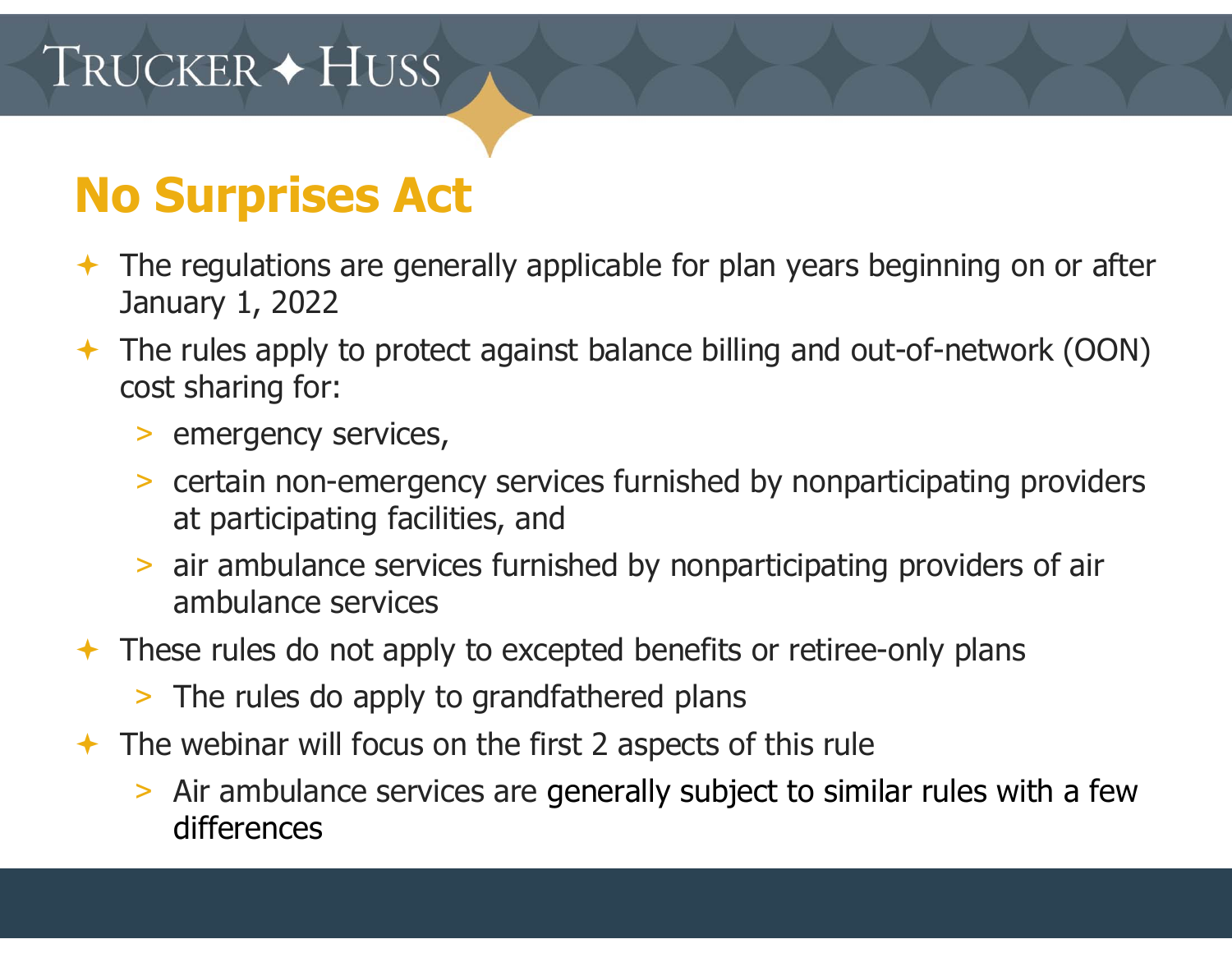#### **No Surprises Act—Emergency Services**

- $\rightarrow$  If a plan provides benefits for "emergency services," the plan must cover the services subject to a number of conditions, as described in the slides
- $\rightarrow$  This applies to emergency services both in an (1) emergency department of a hospital and (2) independent freestanding emergency department licensed separately from a hospital
- ← Emergency services include:
	- > Initial Services—those to determine whether an **"emergency medical condition"** exists and pre-stabilization services; and
	- > Post-Stabilization Services—additional services covered under the plan that are furnished by a nonparticipating provider or nonparticipating emergency facility after a participant is stabilized (unless the notice-and-consent rules apply)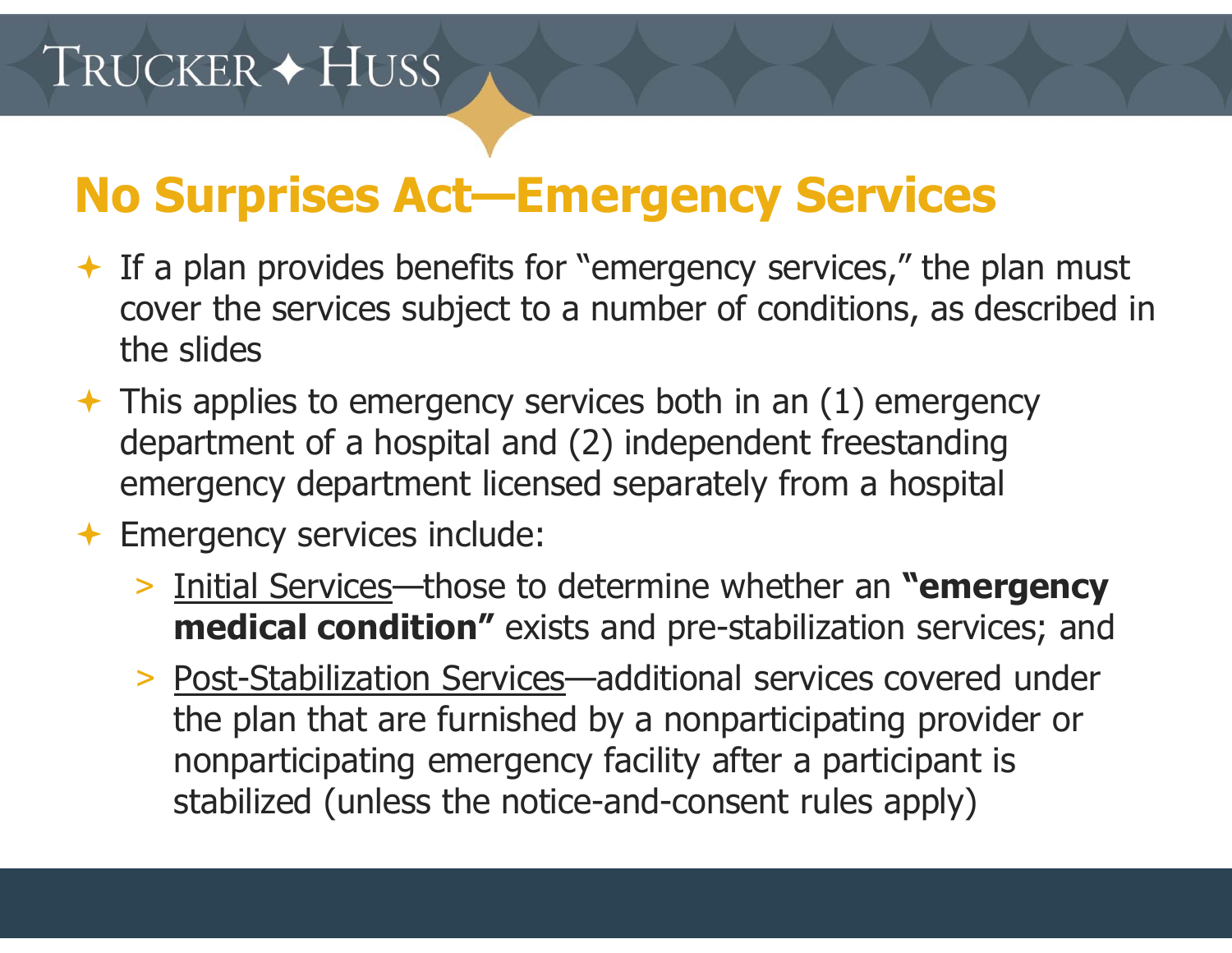#### **No Surprises Act—Emergency Services**

- An emergency medical condition is a medical condition manifesting itself through acute symptoms of sufficient severity that a prudent layperson with an average knowledge of health and medicine could reasonably expect the absence of immediate medical attention to place the individual's health in serious jeopardy, impair bodily functions, or result in serious dysfunction of bodily organ or part
- Question:
	- > How will this be administered? The regulations state that a plan must not use final diagnosis codes as the sole basis for limiting coverage required under the regulatory definition of an emergency medical condition
	- > NOTE: using a prudent layperson standard provides more protection to the enrollee
	- > A plan sponsor may want to obtain some reporting to show the number of claims denied and how it was determined that it was not an emergency medical condition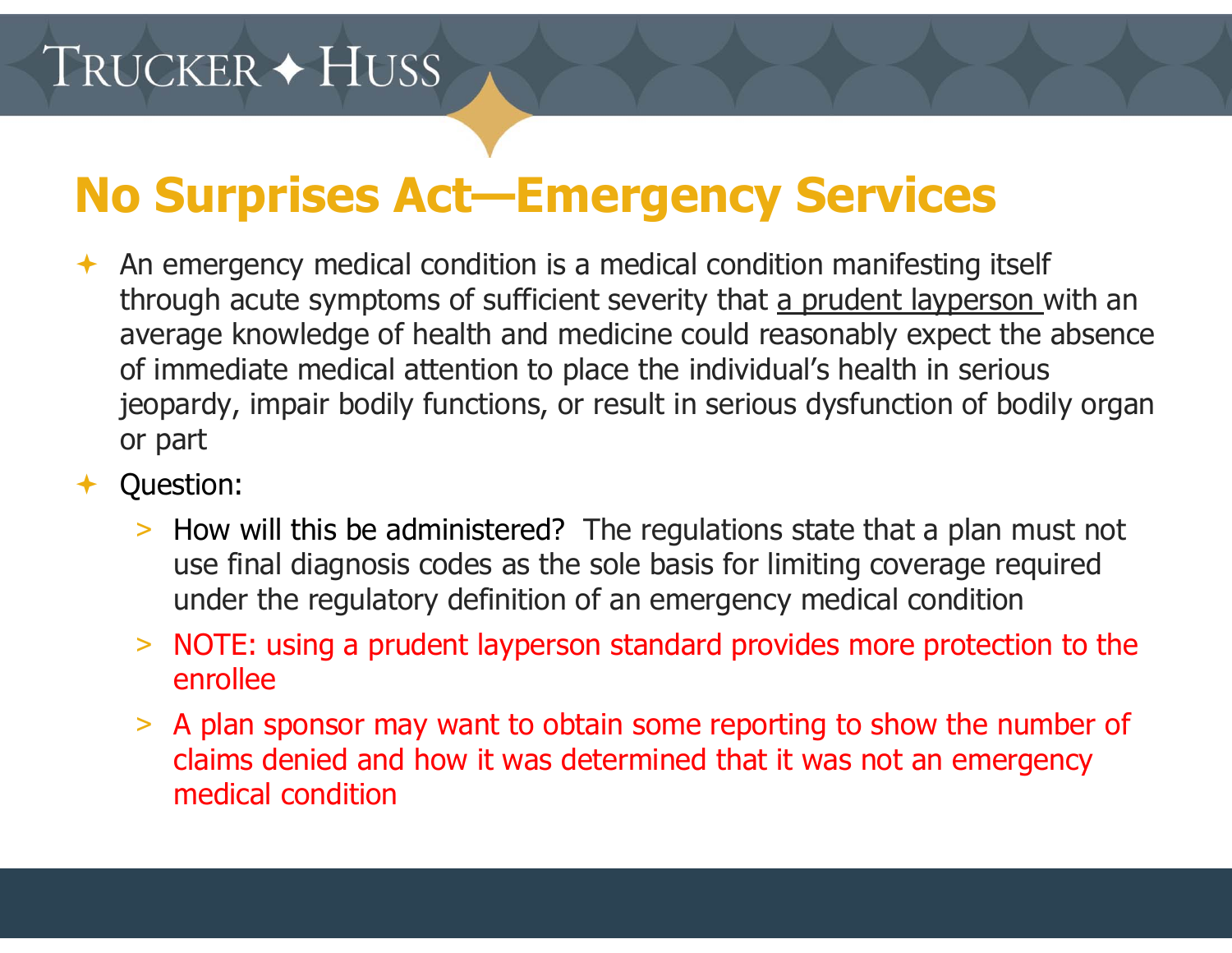#### **No Surprises Act—Emergency Services**

- A plan that covers emergency services must cover out-of-network emergency services in line with the following requirements:
	- > without prior authorization or restrictions that are greater than innetwork
	- > not impose any administrative limitation that is more restrictive than the limitations that apply to emergency services received from participating providers and participating emergency facilities
	- > with applicable cost-sharing requirements, meaning:
		- in-network cost sharing, based on a "recognized amount"
		- $\bullet$  the cost-sharing must be applied to the in-network deductible and out-of-pocket maximum (OOPM)
	- > the out-of-network provider/facility cannot balance bill the participant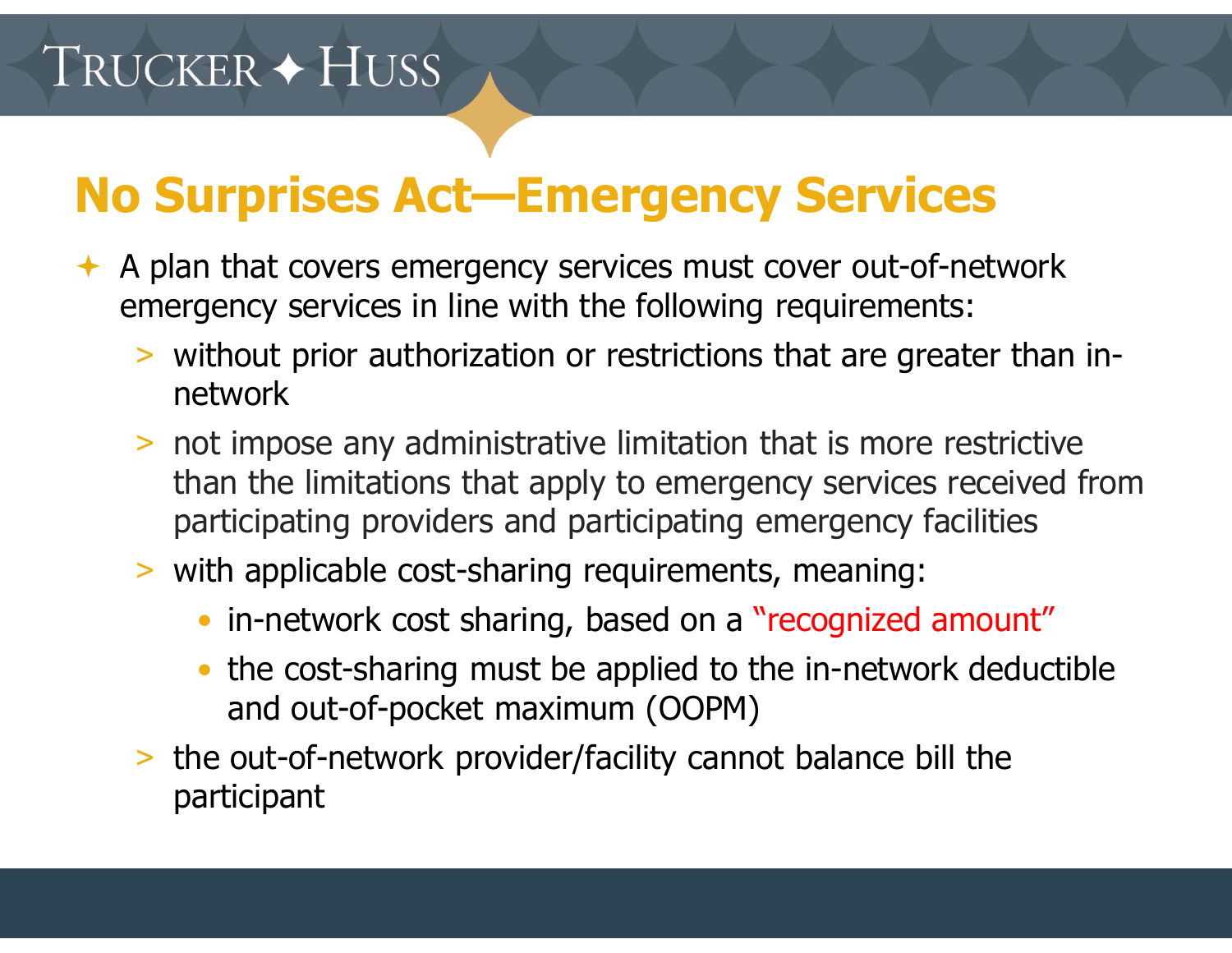#### **No Surprises Act—Non-Emergency Services**

- $\div$  If the plan covers services other than emergency services that are furnished to a participant by a non-participating provider, with respect to a visit at a participating health care facility, then the protections of the rules are triggered, including no balance billing
- $\rightarrow$  The protections do not apply if the participant consented to the treatment after having received specific disclosure/notice within designated timeframes (notice-and-consent)
- $\rightarrow$  The notice-and-consent exception does not apply to providers of ancillary services or services furnished as a result of an unforeseen, urgent medical need arising at the time the service is furnished
	- > Ancillary services include—(a) services related to emergency medicine, anesthesiology, pathology, radiology, and neonatology; (b) services provided by assistant surgeons, hospitalists, and intensivists; (c) diagnostic services; and (d) services provided by a nonparticipating provider if there is no participating provider who can furnish such service at the facility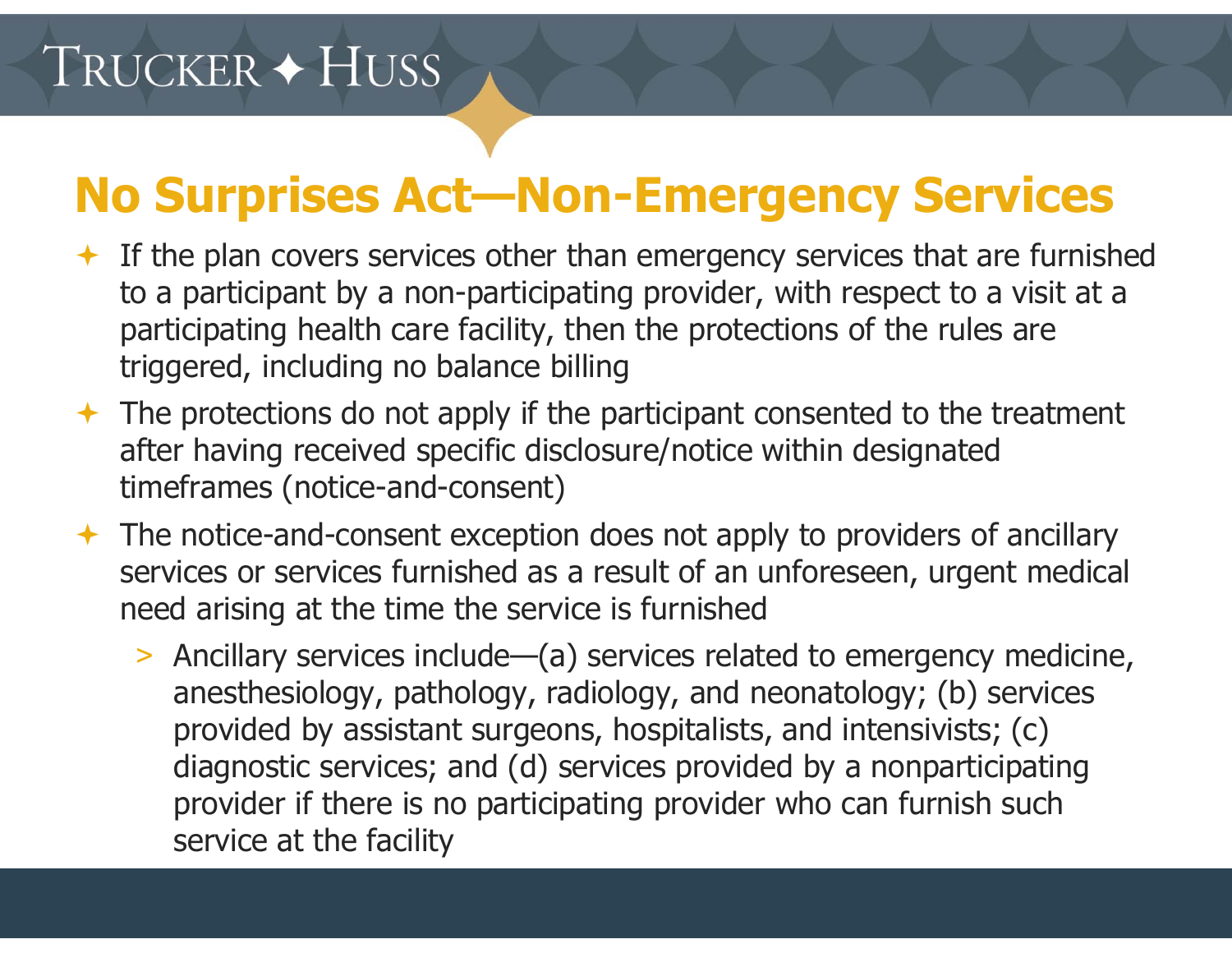#### **No Surprises Act—Non-Emergency Services**

- $\leftarrow$  In other words, a non-participating provider that performs nonemergency services at a participating facility may proceed with providing the services and balance billing if it: (1) provides qualifying written notice AND (2) receives qualifying consent from the participant
	- > EXCEPT, with regard to providers of certain urgent services and providers of ancillary services, who cannot use the notice and consent rules—and hence, no balance billing is permitted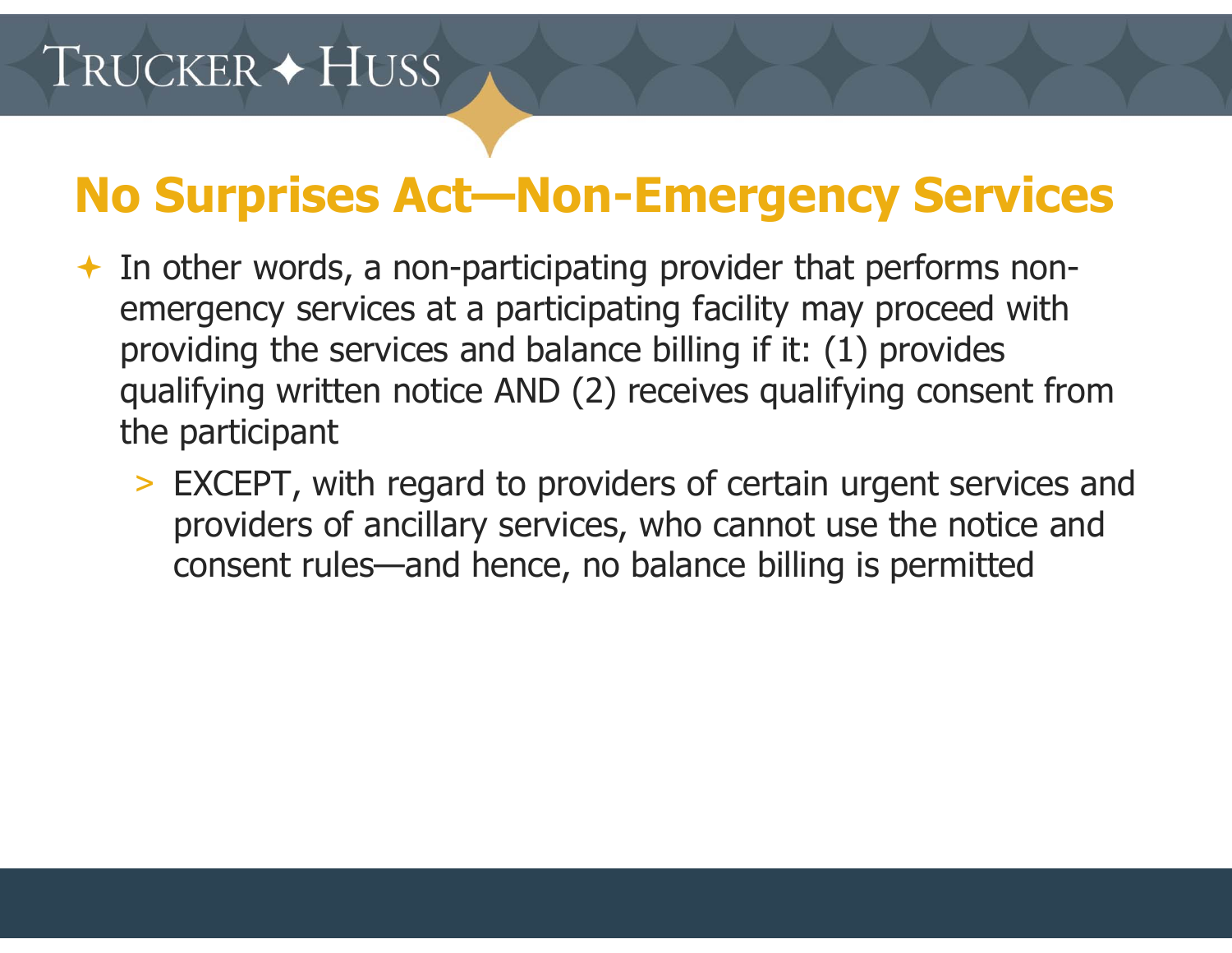## **No Surprises Act—Non-Emergency Services**

- **★ For these protected non-emergency services, the plan** must comply with applicable cost-sharing requirements, meaning:
	- > in-network cost sharing, based on a "recognized amount"
	- > the cost-sharing must be applied to the in-network deductible and out-of-pocket maximum (OOPM)
	- > the out-of-network provider/facility cannot balance bill the participant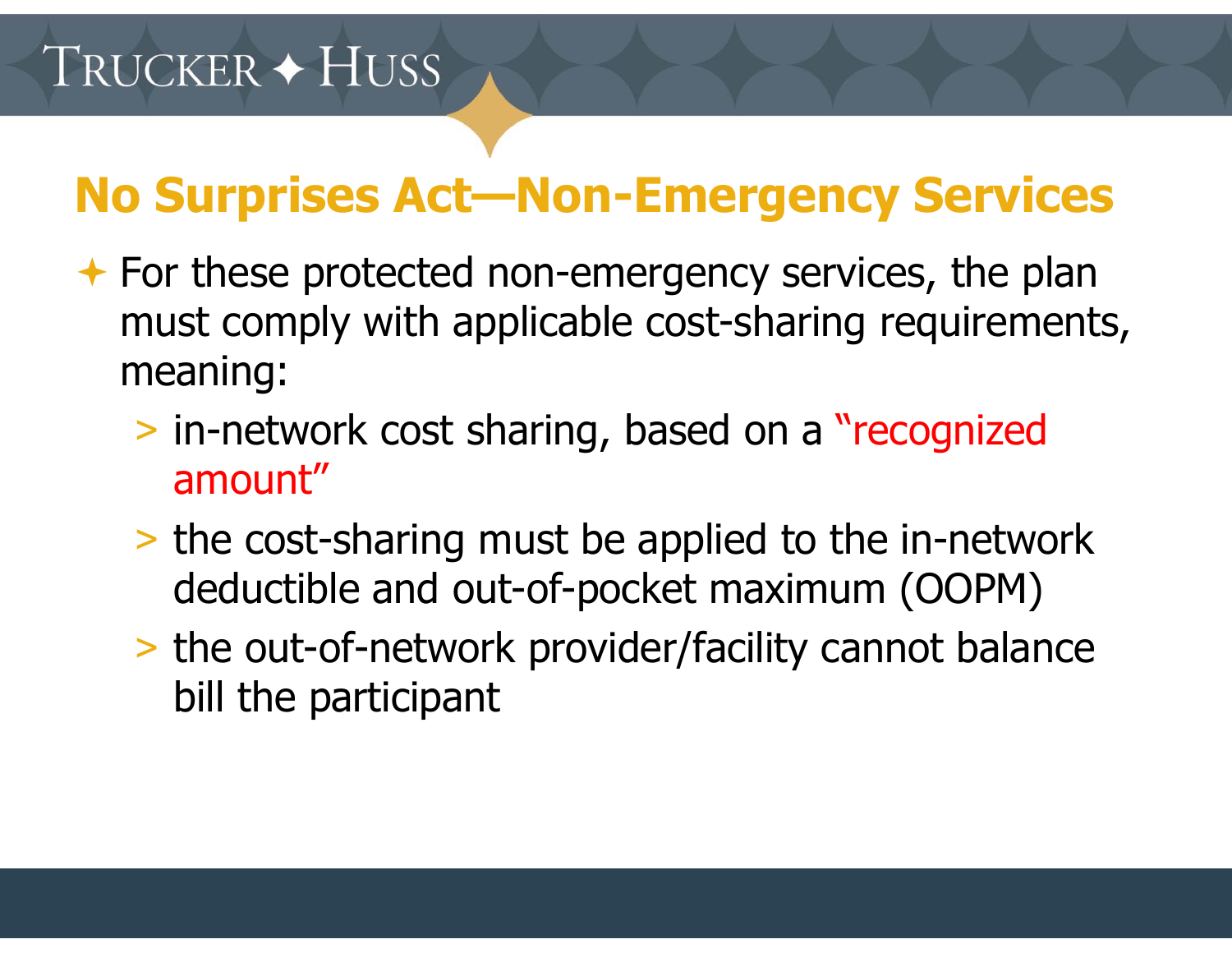#### **No Surprises Act**

**★ The next slides discuss the "recognized amount" and the** Independent Dispute Resolution Process, which is applicable to claims protected by the No Surprises Act (NSA)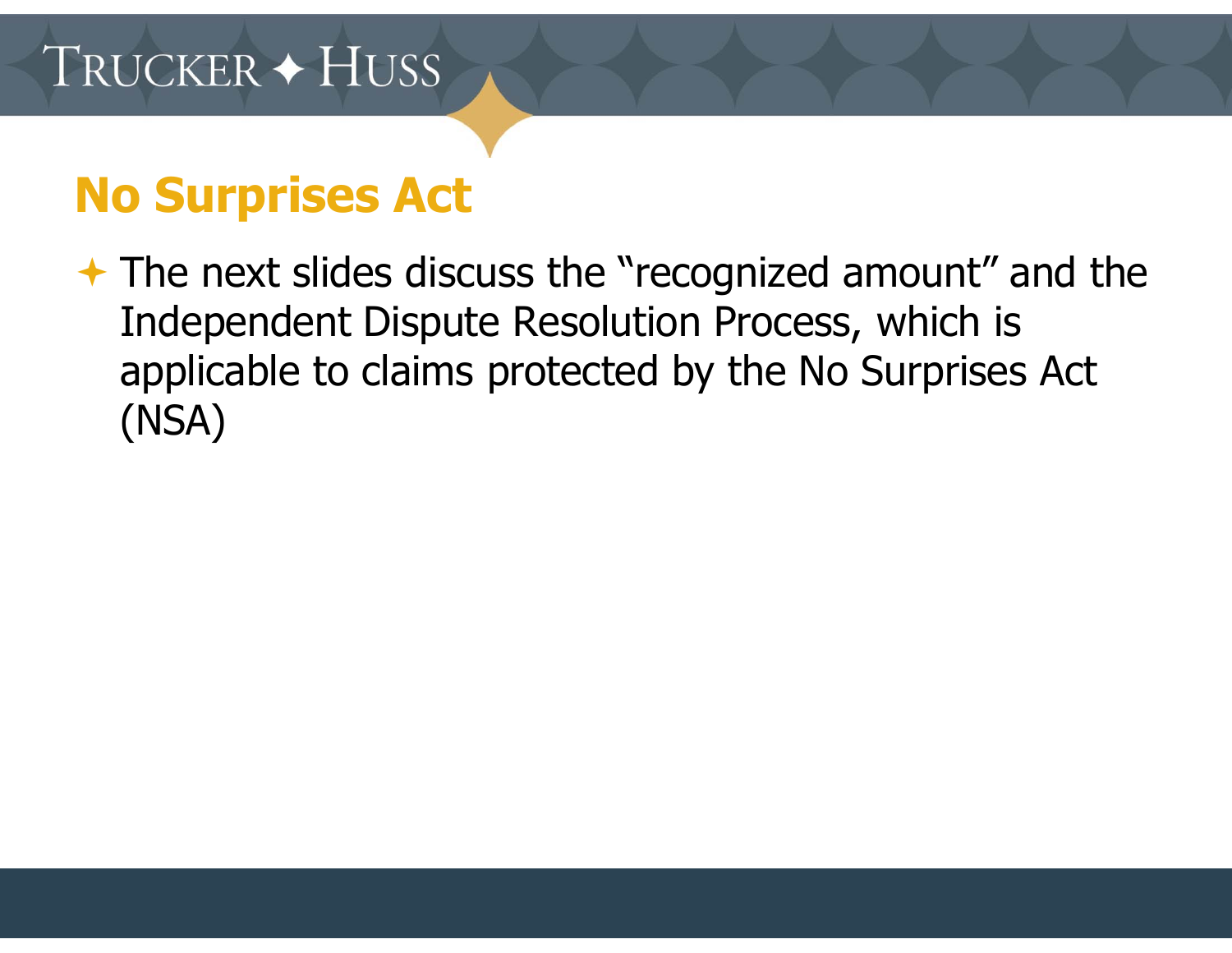- The participant's cost-sharing must be calculated as if the total amount charged for such service is equal to the "recognized amount."
- The recognized amount is:
	- > (a) an amount determined by an applicable All-Payer Model Agreement (AMA);
	- > (b) if no AMA, an amount determined by a specified state law; or
	- > (c) if there is no AMA or specified state law, the lesser of:
		- (1) the amount billed by the provider or facility, or
		- • (2) the "qualifying payment amount" which generally is the median of the plan's contracted rates with participating providers for a similar item or service in the geographic region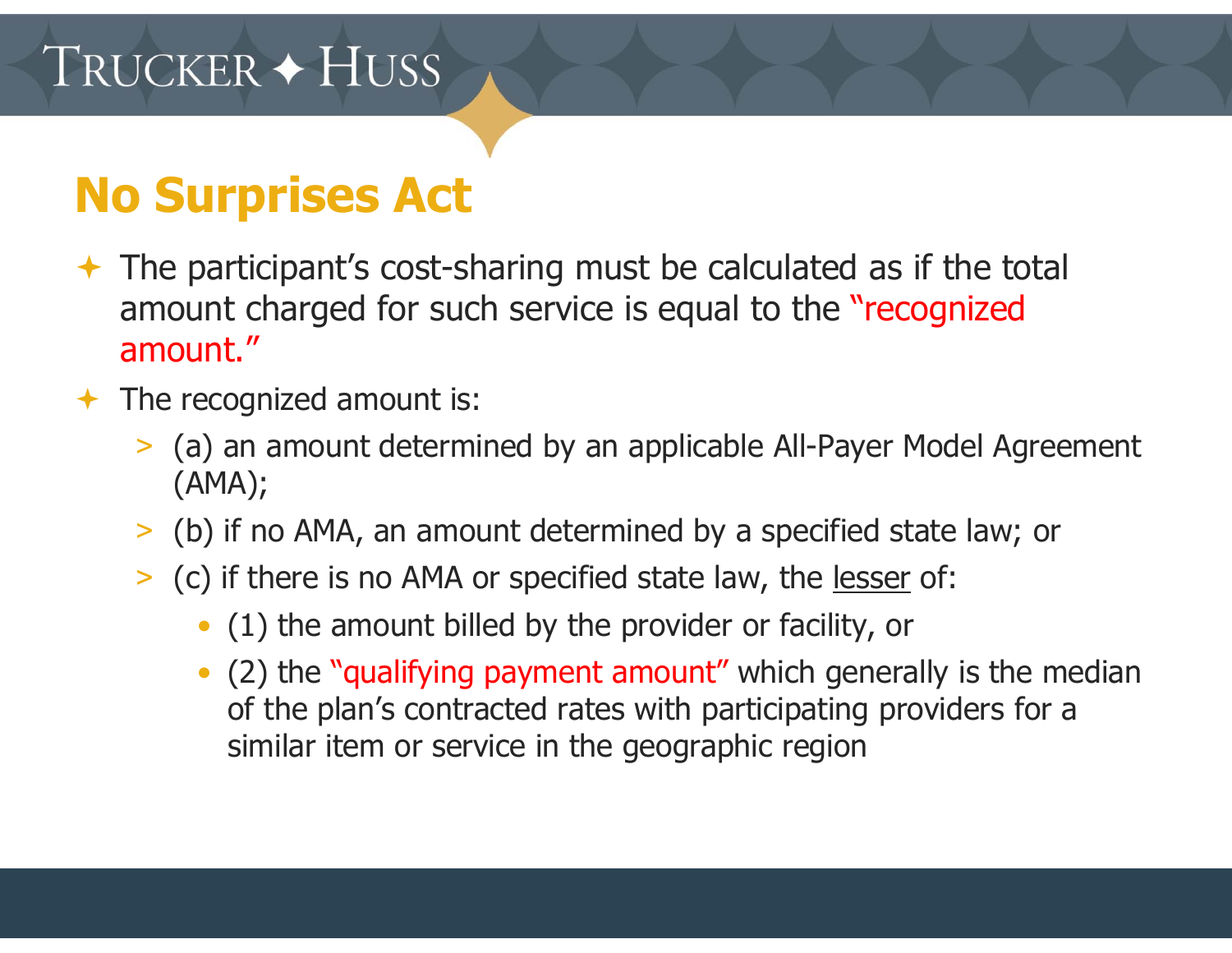- ◆ Only three states have an AMA--Maryland, Vermont and Pennsylvania (for certain types of claims)
- $\rightarrow$  State set amount (if there is one in the applicable state) will apply for insured plans
- For most self-funded plans, the "cost-sharing" amount will be the qualifying payment amount (QPA)
- **← The QPA generally is the median of the plan's contracted rates with** participating providers for a similar item or service in the geographic region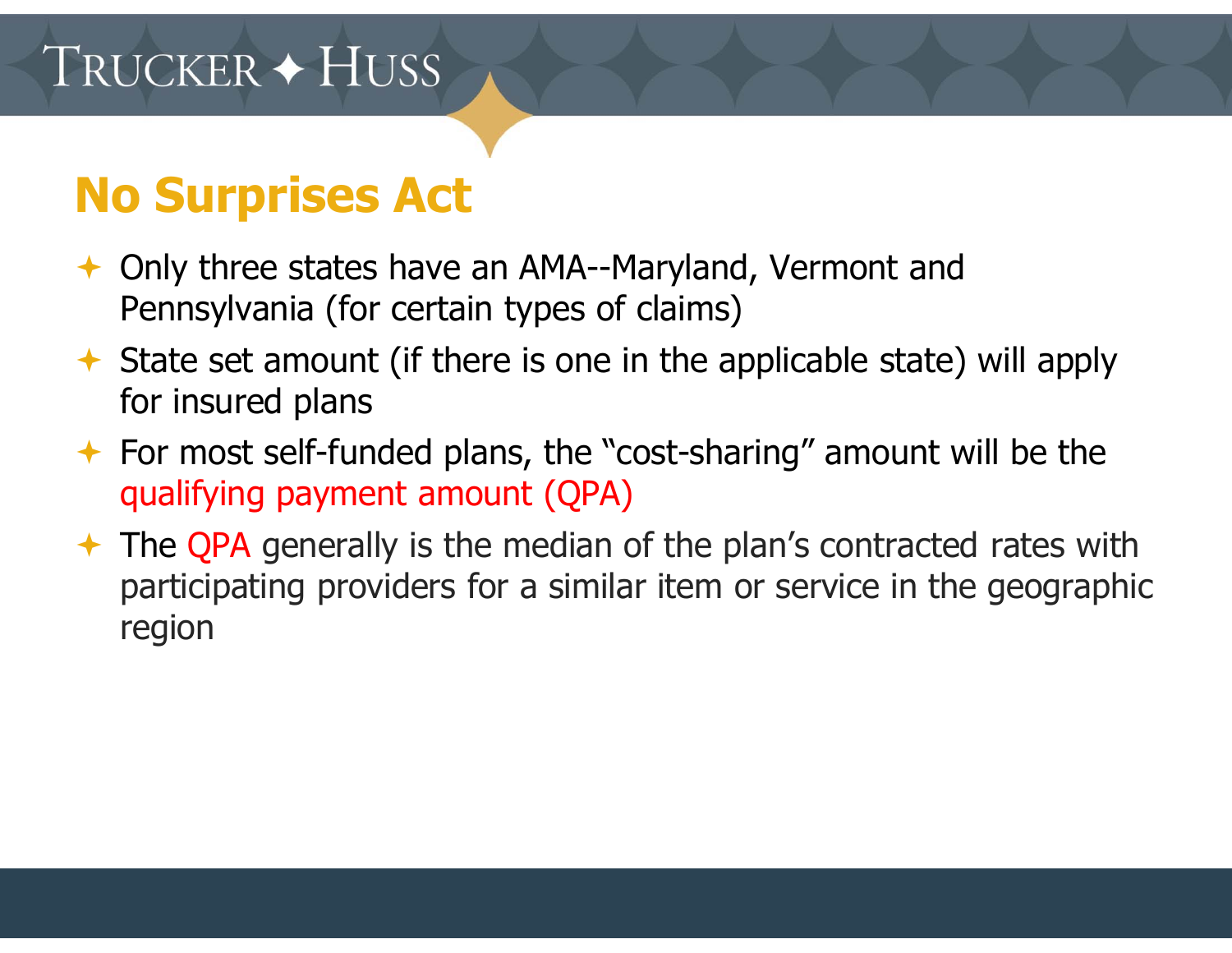- ◆ Within 30 calendar days after the plan receives a complete/clean claim from the nonparticipating provider, the plan must send the provider **an initial payment or notice of denial of payment**
	- > The initial payment should not be an installment amount, but rather the amount that the plan intends to be payment in full
- $\rightarrow$  The total plan payment that must be made is the amount by which the "out-of-network rate" for such services exceeds the participant's cost-sharing amount for such services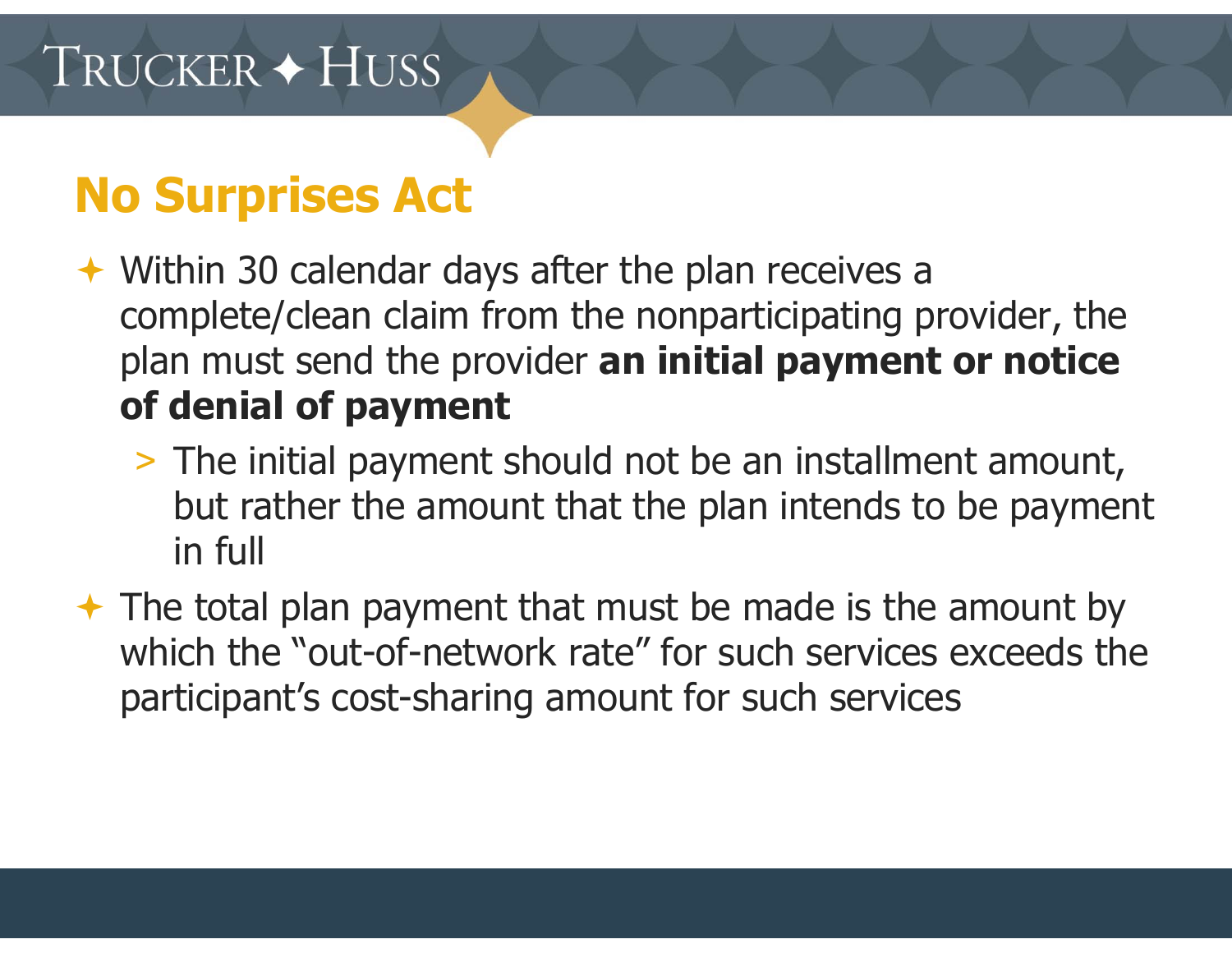### **No Surprises Act**

The out-of-network rate is:

- > (a) an amount determined by an applicable All-Payer Model Agreement (AMA);
- > (b) if no AMA, an amount determined by a specified state law;
- > (c) if no AMA or specified state law, the payment amount agreed to by the parties; or
- > (d) if none of the above, the amount determined through the independent dispute resolution (IDR) process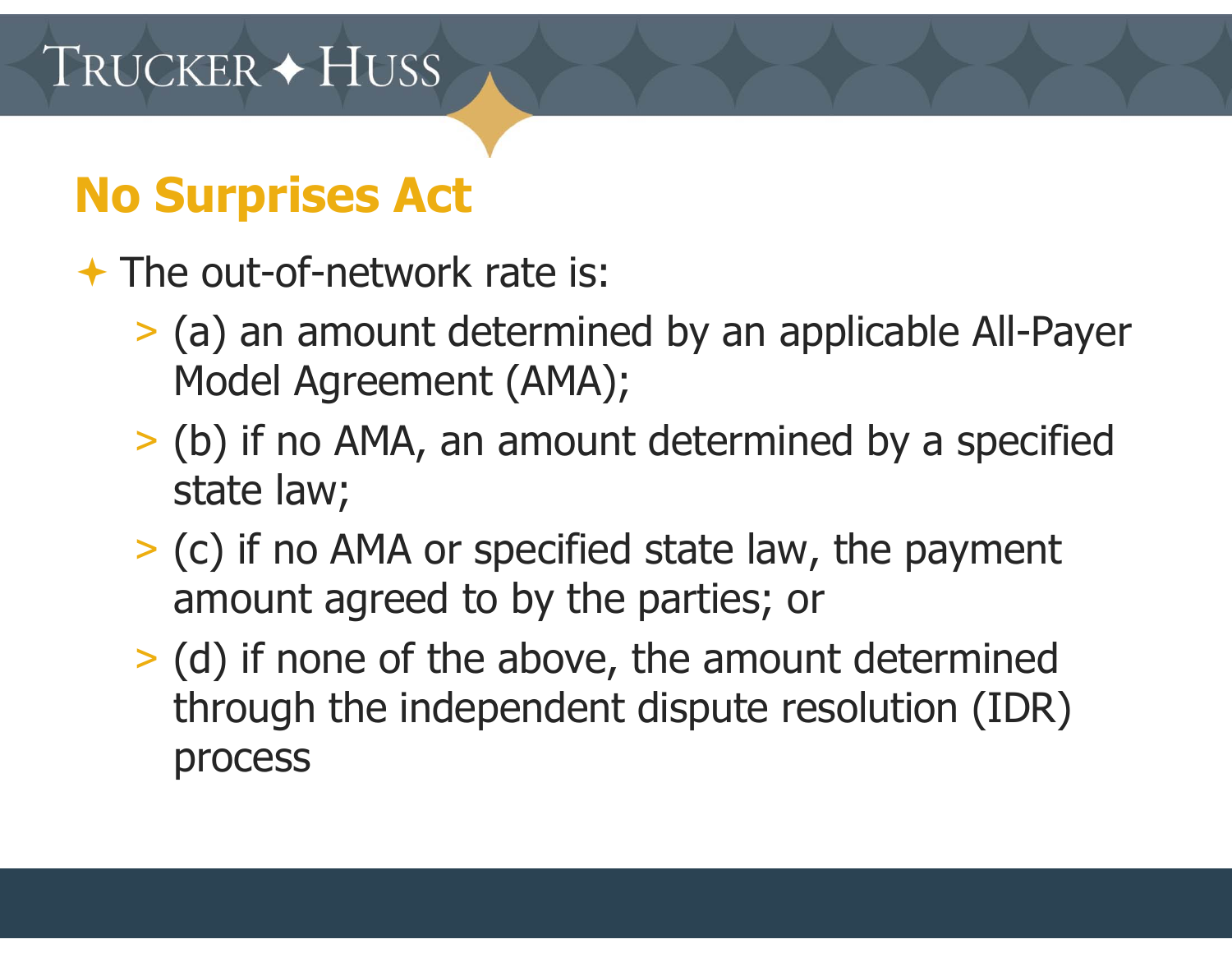- ◆ There is an open negotiation period where the provider and the TPA will try to come to an agreement on the amount of the bill
- $\div$  If the parties cannot come to an agreement, the IDR process can be initiated
- $\div$  If the IDR process is initiated with respect to a service, the service is considered a "qualified IDR service" and the deciding entity is the "certified IDR entity"
- $\rightarrow$  The parties must each submit an offer for a payment amount for the qualified IDR service
- The certified IDR entity must begin with the **presumption** that the QPA is the appropriate out-of-network rate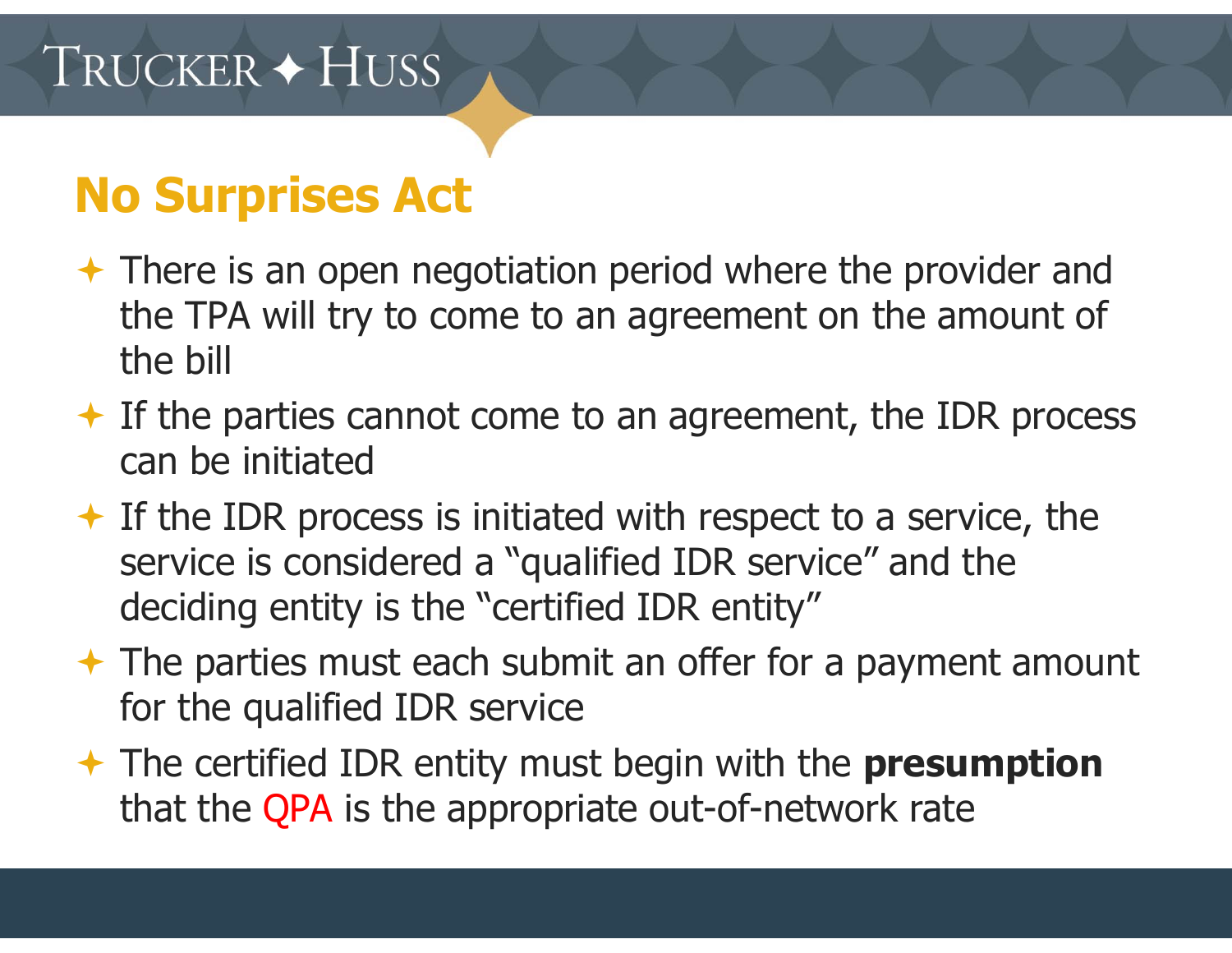#### **No Surprises Act—the IDR Process**

- The certified IDR entity must also consider certain additional information submitted by the parties, such as:
	- > the level of training & experience of the provider;
	- > the market share held by the nonparticipating provider or the plan in the geographic region in which the service was provided;
	- > the acuity of the individual receiving service; and
	- > demonstrations of good faith efforts made by the nonparticipating provider or the plan to enter into network agreements and, if applicable, contracted rates during the previous four plan years.
- The certified IDR entity cannot consider:
	- > usual and customary charges;
	- $\geq$  the amount that would have been billed by the provider if the protections of the No Surprises Act did not apply; and
	- > the reimbursement rate payable by a public payer (such as Medicare).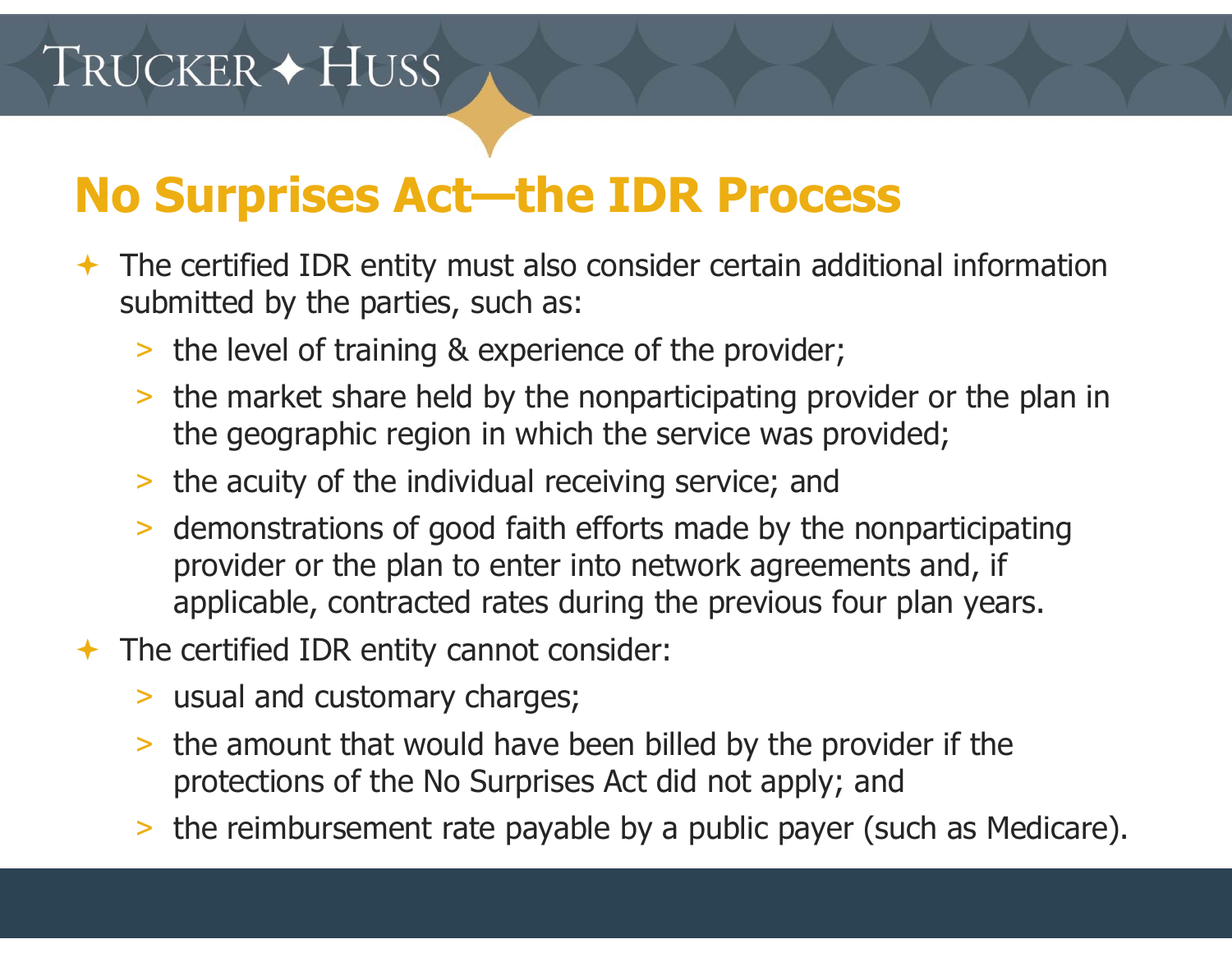#### **No Surprises Act—the IDR Process**

- $\rightarrow$  For the certified IDR entity to deviate from the offer closest to the QPA, any information submitted must clearly demonstrate that the value of the service is materially different from the QPA
- Otherwise, the certified IDR entity must select the offer closest to the QPA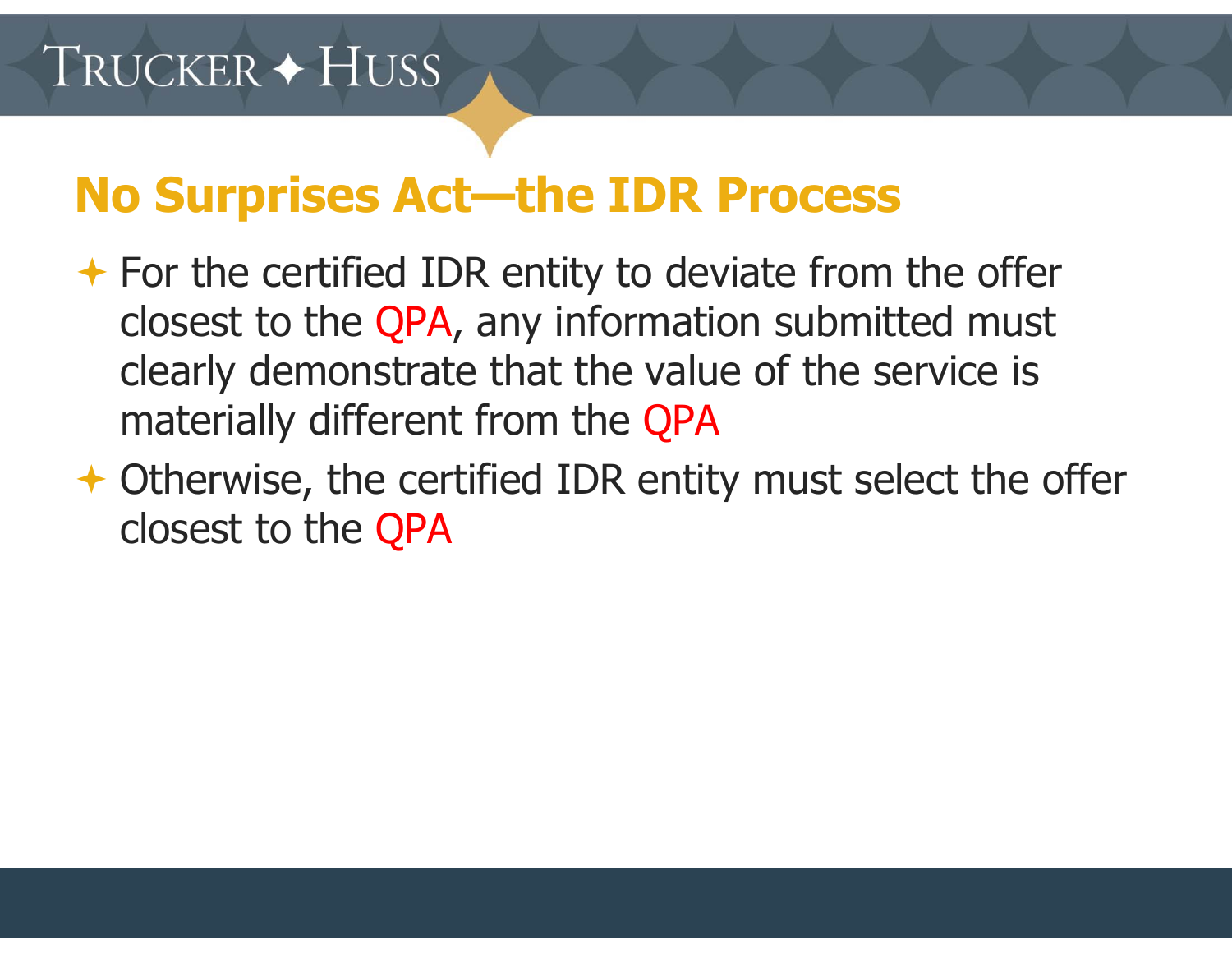#### **No Surprises Act—Qualifying Payment Amount (QPA)**

- $\rightarrow$  In summary, the QPA is used for most self-funded plans when the item or service has the protections of the No Surprises Act:
	- > The participant's cost-sharing must be calculated as if the total amount charged for such service is equal to the "recognized amount" (which is often the QPA)
	- > The certified IDR entity must begin with the **presumption** that the QPA is the appropriate out-of-network rate to be paid for the non-network provider services
- ← QPA is a key term! We need to consider how to use it in negotiating the terms of an ASA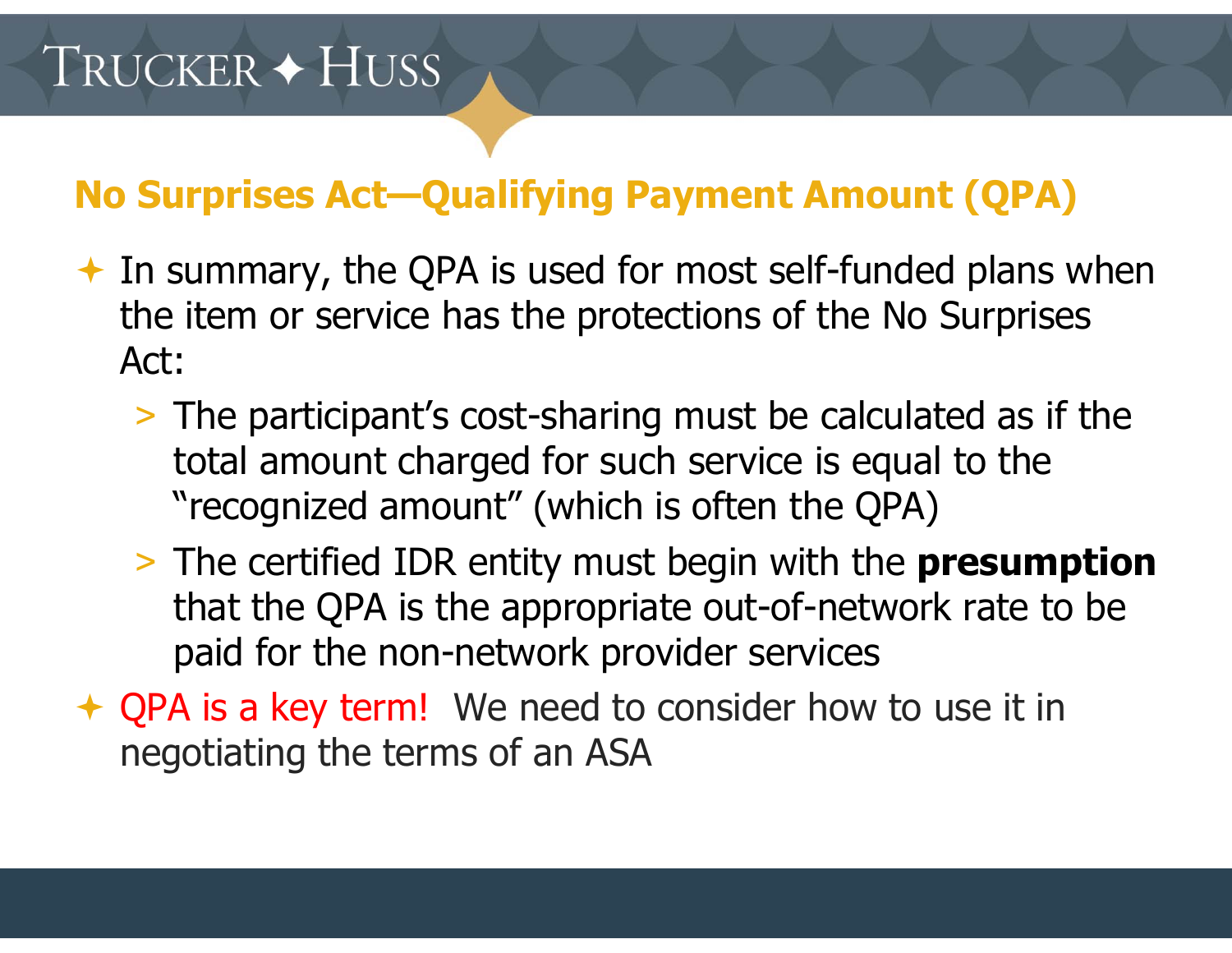#### **No Surprises Act—Qualifying Payment Amount (QPA)**

#### Wow!!! QPA!!!

- Essentially, the amount that should be paid for these out-ofnetwork claims protected by the NSA is the QPA (or something close to it)
	- > Remember—QPA is median of in-network rates
		- • Basically, the non-network provider should be paid innetwork rates
- **★ We need to address this in the ASA** 
	- > We don't want to the parties to be agreeing to amounts over the QPA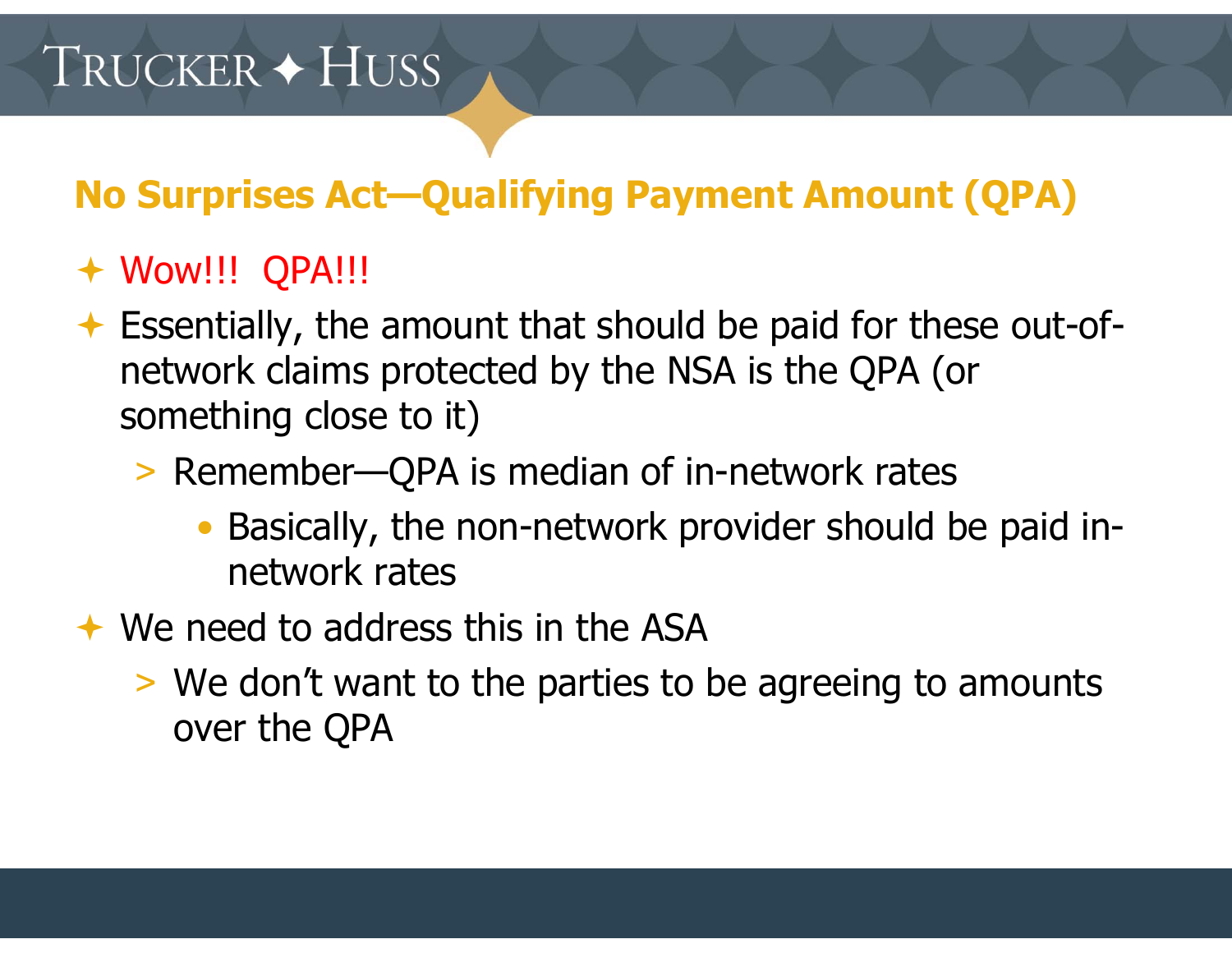#### **No Surprises Act—Qualifying Payment Amount (QPA)**

- ◆ We should be able to get reporting on the QPA!!
- $\rightarrow$  Plans must disclose, in writing, with the initial payment amount or notice of denial given to the provider, when the QPA is the recognized amount:
	- > the QPA for each service; and
	- > that the QPA applies for the recognized amount (and determined in compliance with the rules)
- $\rightarrow$  Plans must also inform the provider that it can obtain additional information about the QPA, upon request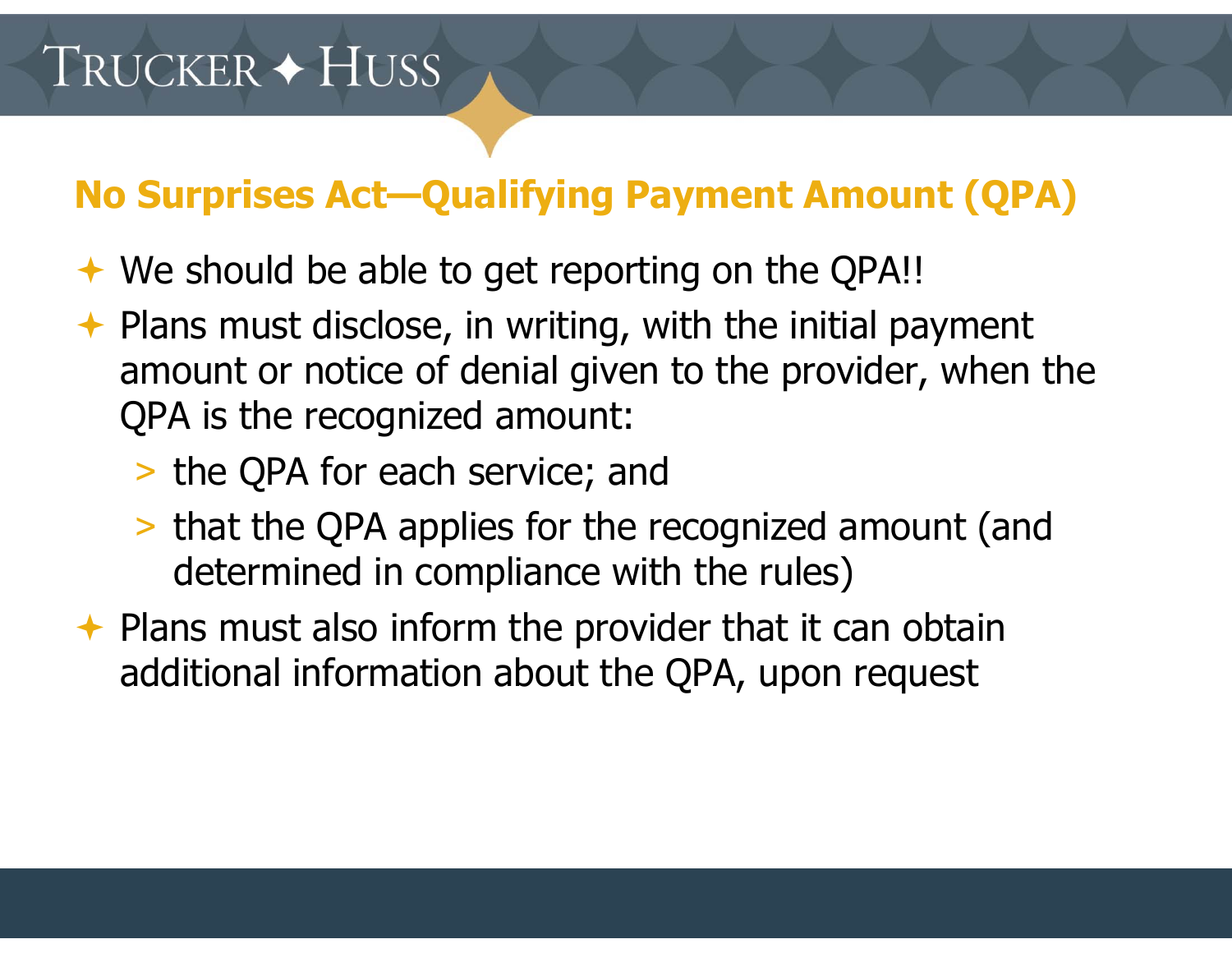#### **No Surprises Act—QPA**

- ◆ The system has changed! These are regulations that assist plan sponsors in determining an appropriate fee for emergency claims and certain non-emergency claims
- $\triangle$  Because the system has changed, we should think about how plan pricing provisions in ASAs should change
- $\rightarrow$  We have already seen some large employers make changes to the pricing terms to reflect the changes in these rules
- $\rightarrow$  Most of the plan sponsors we work with have added a CAA amendment to the TPA agreement that contains the basic requirements for 2022 compliance with the CAA—knowing that CAA amendment will need to be revised later in 2022 to reflect additional guidance and thinking on these rules
- Those same plan sponsors are spending time in 2022 to digest the rules and consider alternative pricing provisions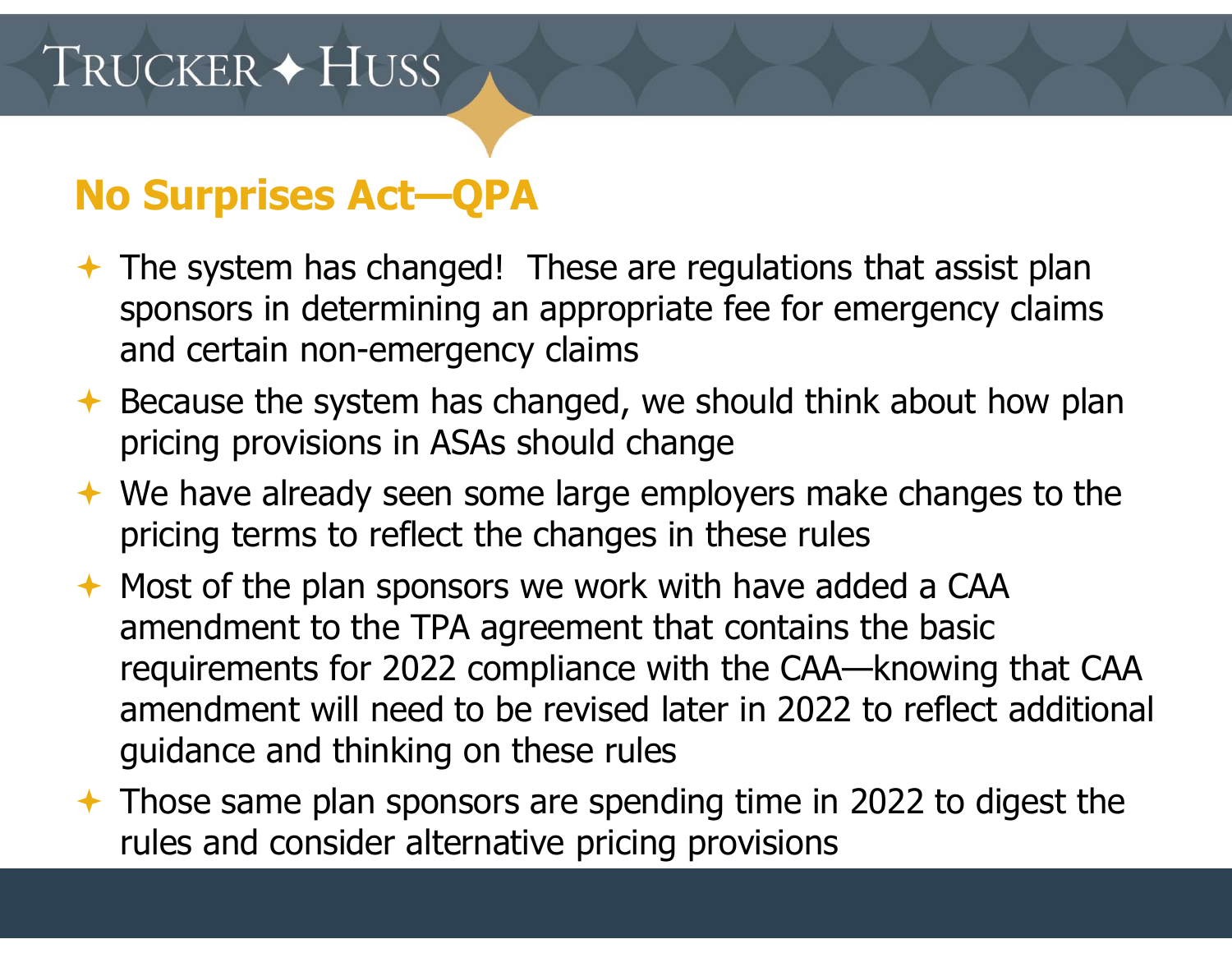#### **No Surprises Act—QPA**

- The IDR Process and the QPA are the critical aspects of the CAA
- $\rightarrow$  Those rules are meant to assist plan sponsors in lowering health care costs and protecting plans and their networks
- **← We have been given these tools!**
- $\rightarrow$  We need to understand the rules and help plan sponsors implement them in the way that the CAA intended
- ◆ We have not seen many consultants take steps yet to change the pricing models based on these rules—which is understandable, given that we all need time to digest the rules
	- > But we need to make this a priority!
- $\leftrightarrow$  An example is to remove or revise "savings" programs and have a flat reimbursement rate for out-of-network claims not protected by the CAA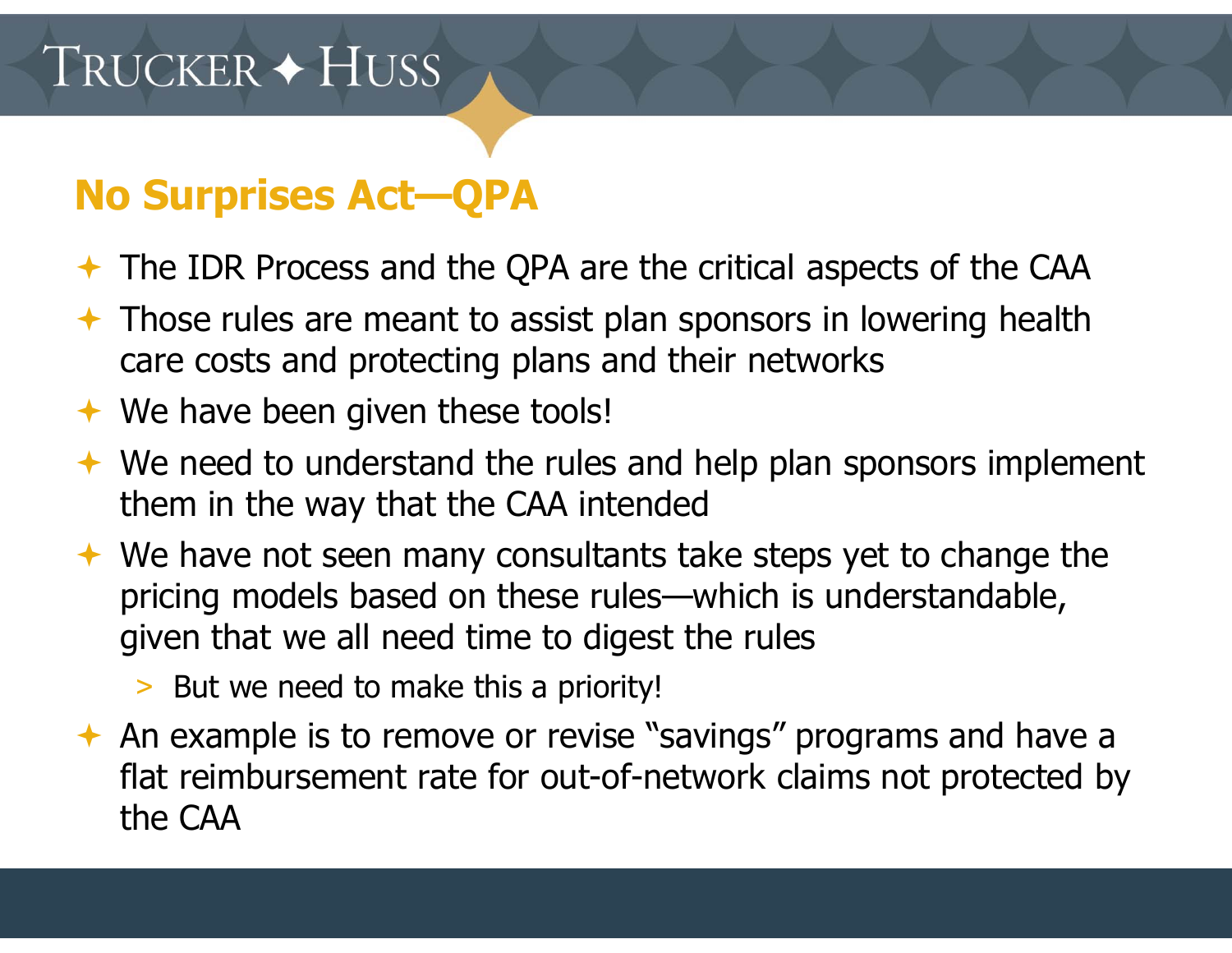### **Common Design for Out-of-Network Claims**

- Many plans state that eligible expenses covered by the plan for Out-of-Network services is:
	- > (1) XXX% of the Usual, Customary and Reasonable (UCR rate) or
	- > (2) determined by applying the negotiated rates agreed to by the Non-Network Provider (NNP) and the TPA
- $\rightarrow$  The "negotiated rate" is often defined as the rate the TPA (or one of its vendors) negotiate with an out-of-network provider after the service was provided
	- > This may include a "third-party network discount" which is where the TPA has access to contracts and discounts that certain third parties have with an out-of-network provider (sometimes referred to as "shadow networks" or "discounted rates" )
- $\bigstar$ Layered on top of this is a savings program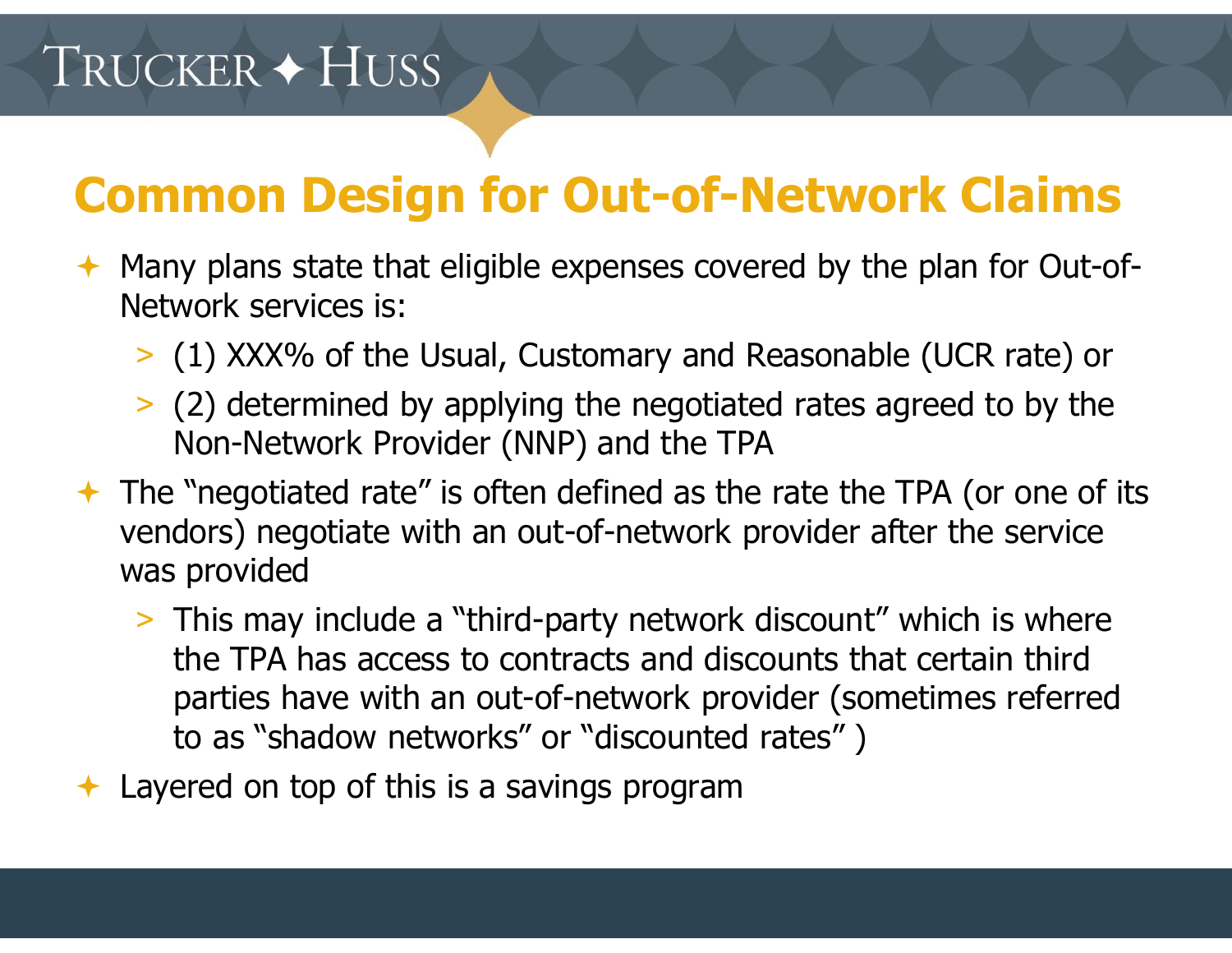- $\rightarrow$  For the savings program, the TPA will negotiate with the NNP for a reduction in the bill
- $\rightarrow$  A percentage of the amount that it saves—the difference between the NNP bill and the reduced bill—is billed to the plan
- $\rightarrow$  As an example, assume that the savings program is 30%. So, if the initial NNP bill is \$10,000 and the bill is negotiated down to \$5,000, then the plan is charged 30% of the \$5,000 savings (\$1,500)
	- > The \$1,500 is the fee paid to the TPA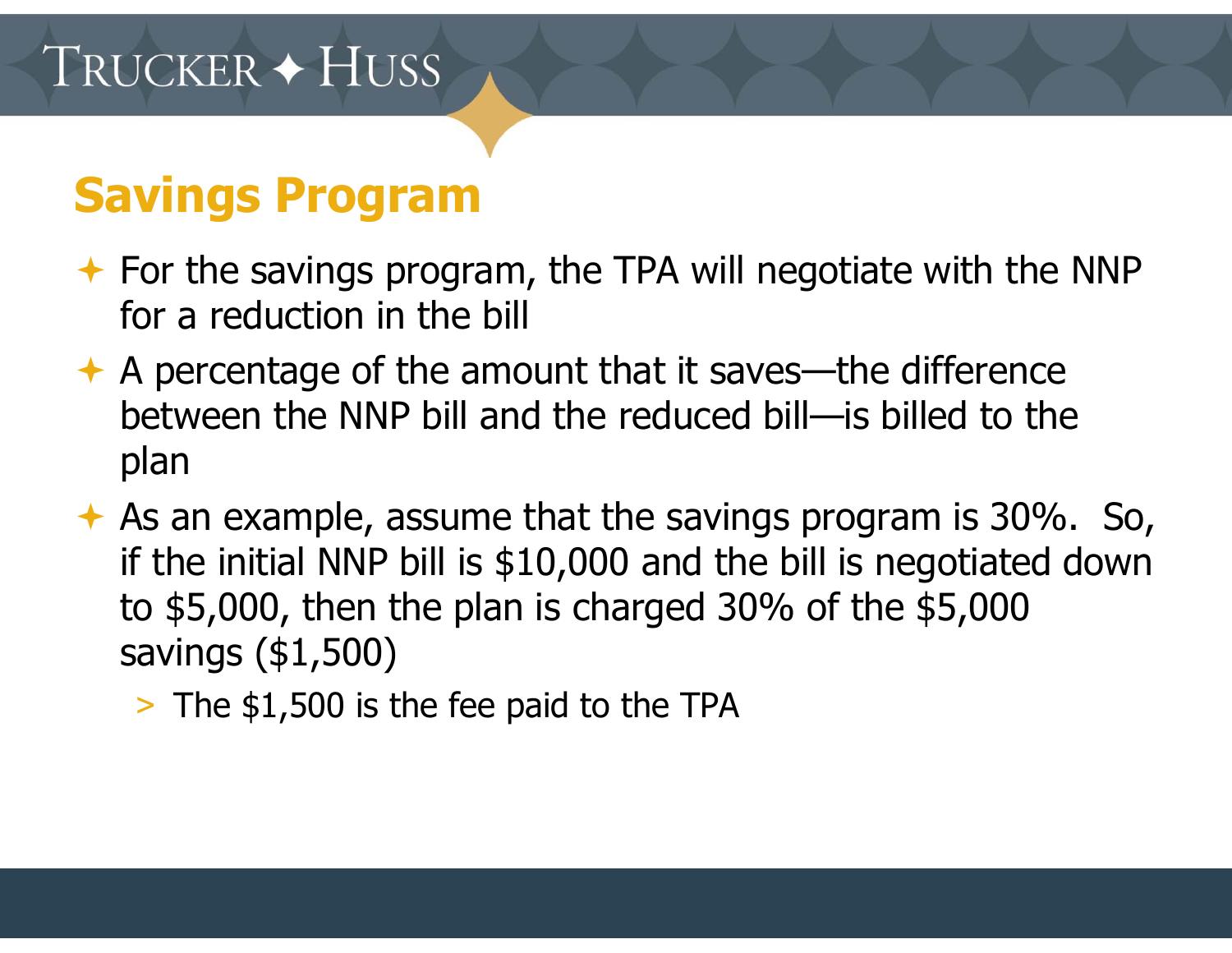- $\rightarrow$  Is this the appropriate design anymore? Why pay the TPA to get the protected NSA claims to QPA?
- $\rightarrow$  The concern is that the NNP sends the plan a giant bill
- ← The TPA offers QPA plus 20% and the NNP accepts it
- $\rightarrow$  It seems that the plan loses because it should just pay the QPA (or something close to it)
- **← The NNP wins because it gets more than the QPA**
- **★ The TPA wins because it charges a fee on the difference** between the giant bill and the agreed upon payment amount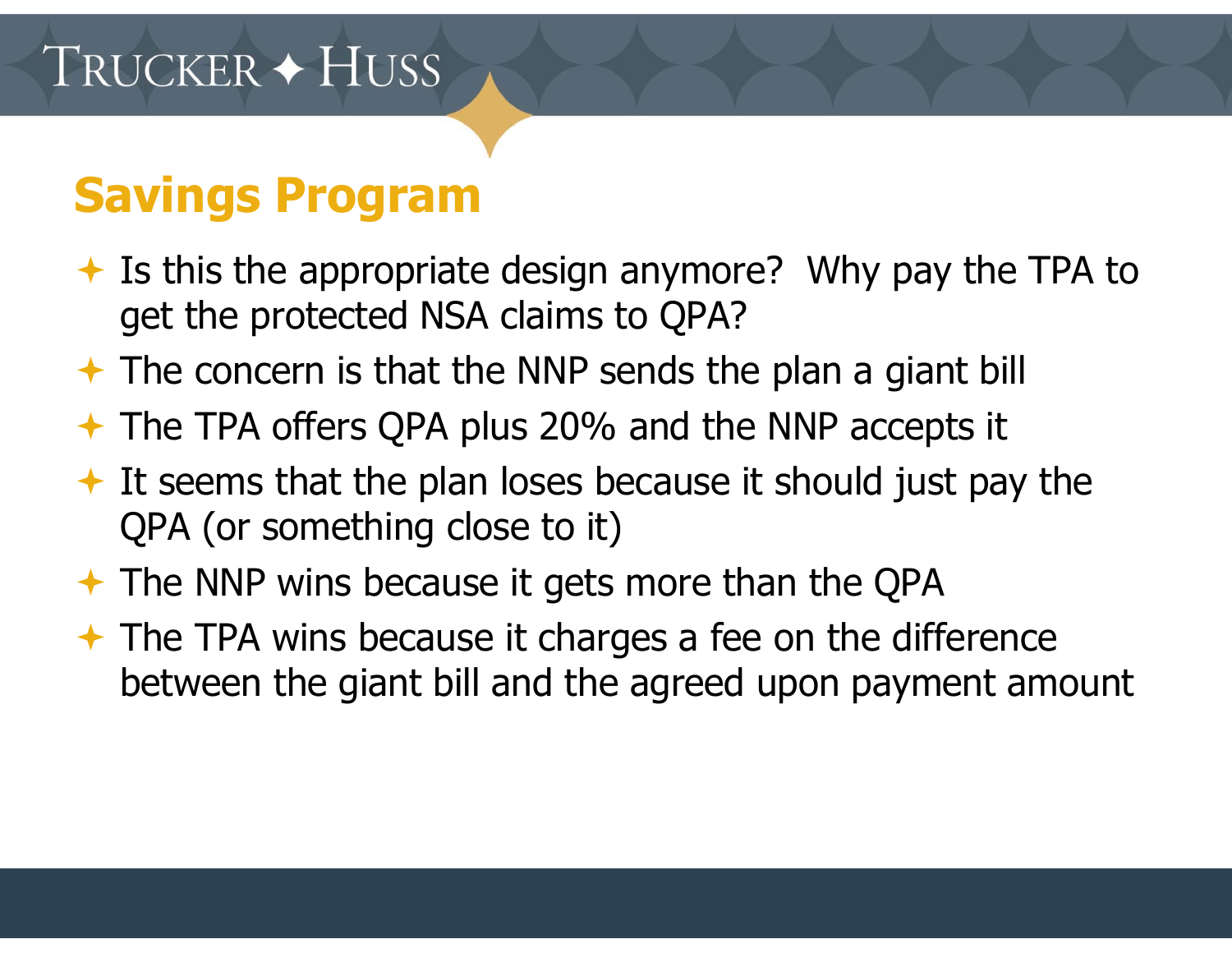- $\rightarrow$  Prior to the CAA, in many cases, the payments to the NNP were higher than QPA
	- > This is one of the reasons that the NNP does not want to be in-network—it can get higher fees for being OON
- ◆ Now the NNP should be paid something close to the QPA which is based on the median of the in-network contracted rates
- This is a key change under the CAA—for claims covered by the protections of the NSA, QPA is the presumed payment amount
- ◆ Why are plans paying a fee for the TPA to get the bill down to QPA?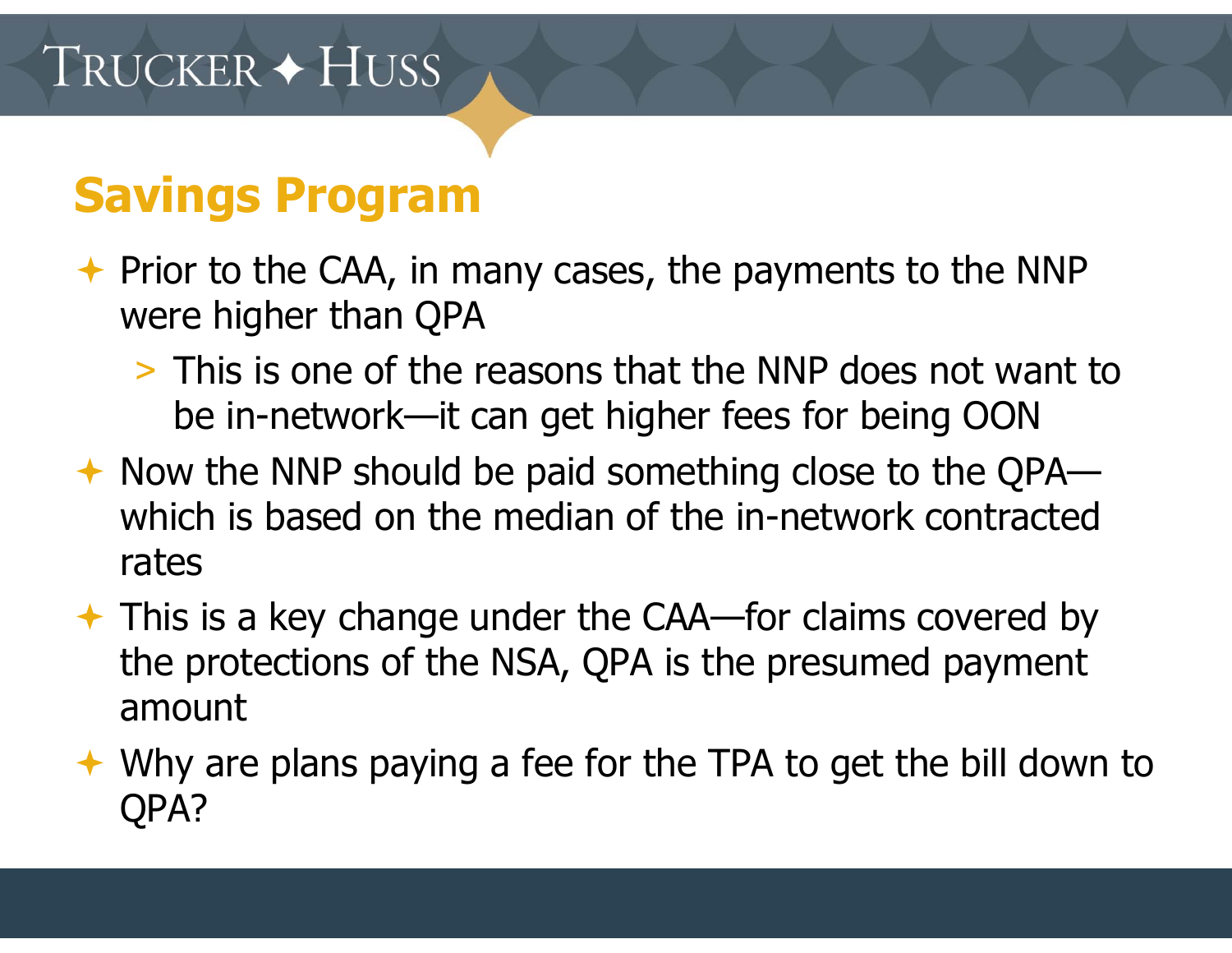- Assume that the NNP knows that under this revised structure, the QPA will almost always be HIGHER than any payments produced under these "shadow networks"
	- > Again, prior to the CAA, in many cases, the payments to the NNP were higher than QPA
- ◆ Now, under the revised structure of the CAA, the NNP:
	- > will refuse any payment under these discount programs
	- > argue for a payment that is at least as good as the QPA during the "open negotiation period"
	- > if the NNP is not satisfied, it will take its chances at getting paid a higher amount during the IDR process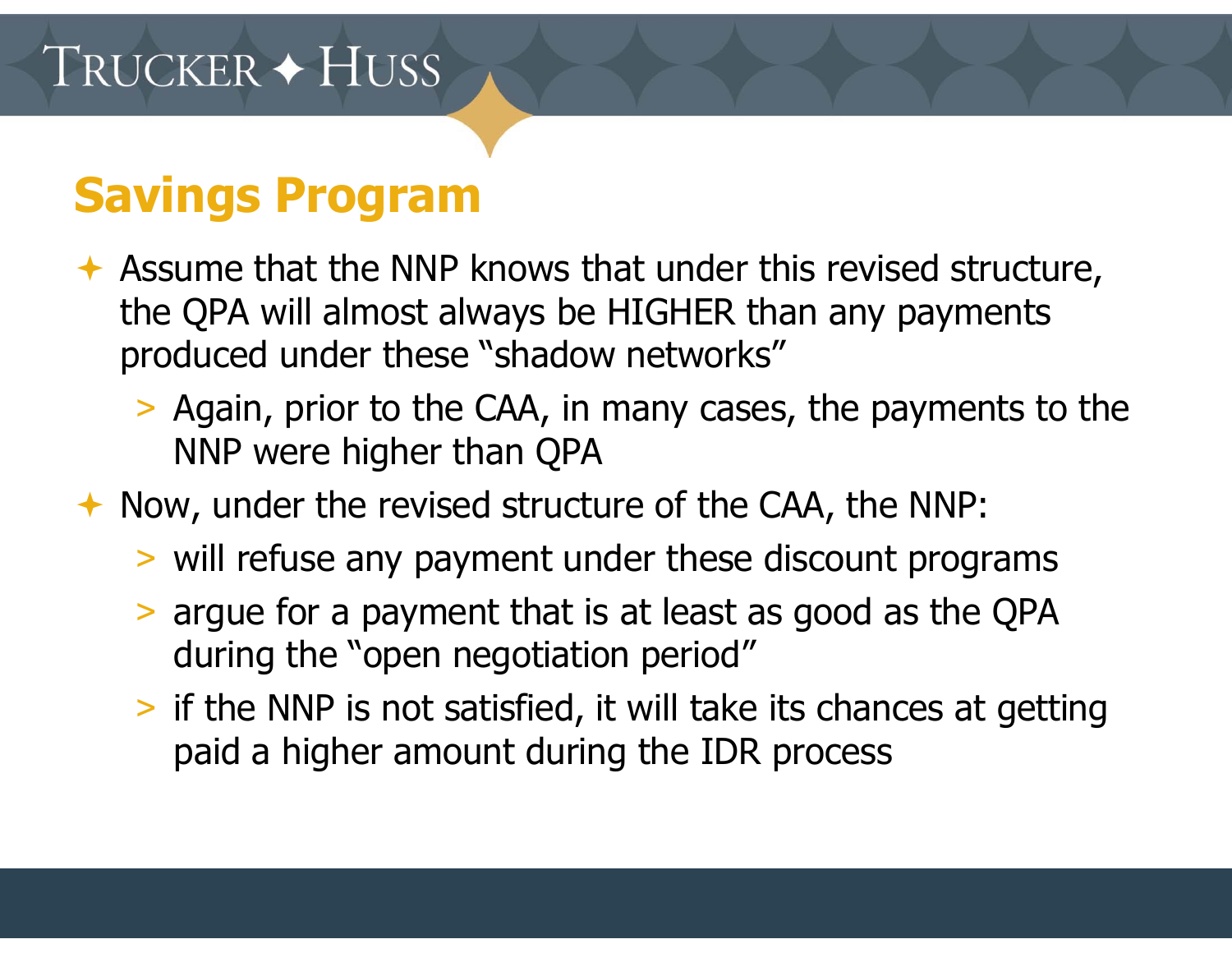- Remember one of the reasons that we had these savings programs—to protect again balance billing
	- > The protection is now granted by the CAA for many of the most expensive claims
- For these NSA protected claims, the ASA should state that the default payment amount cannot exceed QPA (or, for certain complex issues, QPA plus xx%)
	- > If the plan pays too high a rate to the NNP, it is a disincentive for that NNP be in the network or to send the plan a reasonably priced bill
- ◆ Basic summary—QPA is the default payment amount. Use this when negotiating the pricing terms in the ASA
	- > Why pay the TPA a savings program fee to get the bill to QPA?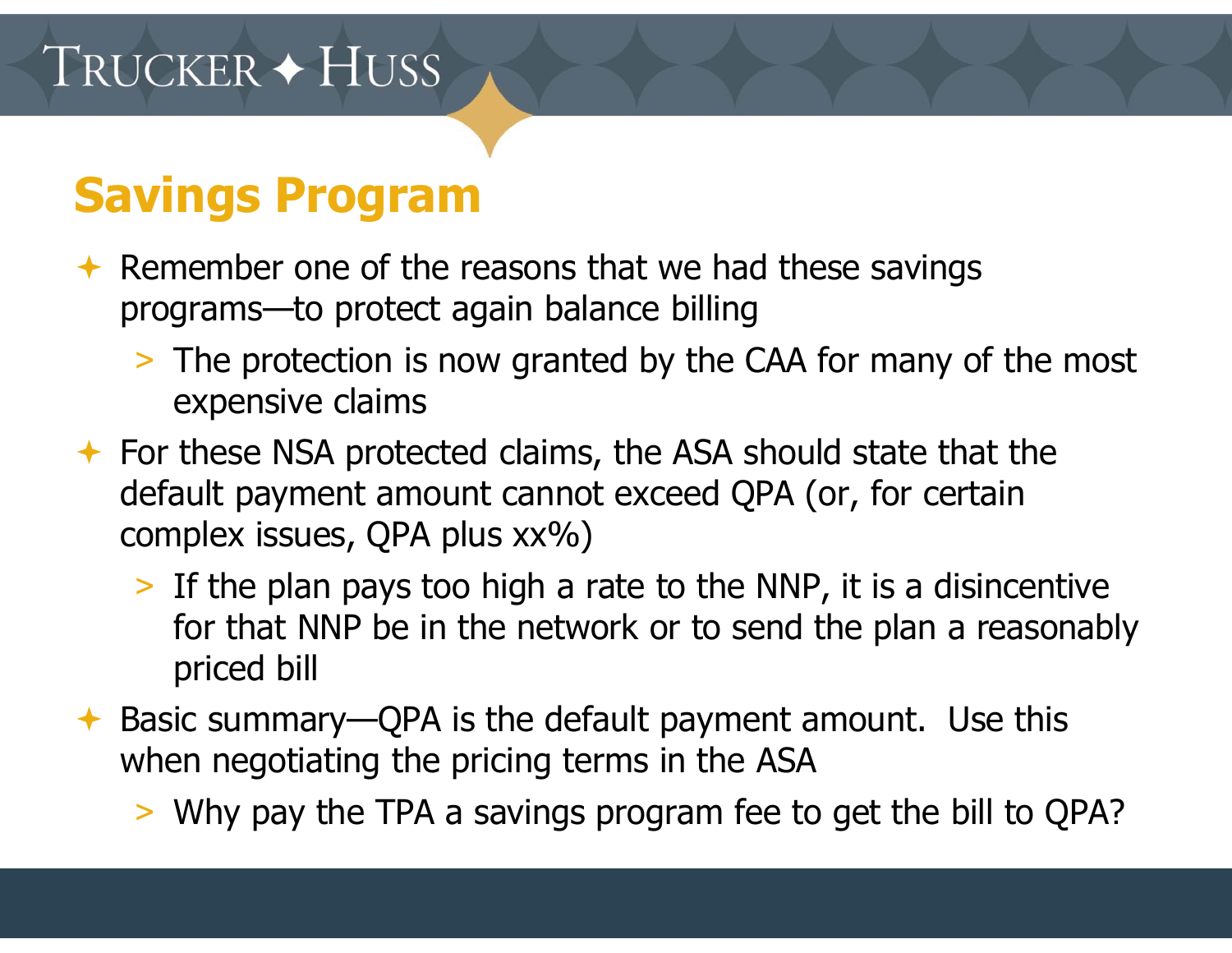#### **ASA Provisions**

- For all other out-of-network claims—those not protected by the NSA—the ASA should state that the plan will pay 150% of the Medicare rate (or something like that)
	- > If the participant is balance billed, that was the risk the person took for going out-of-network
- For many plans, the non-protected NSA claims are paid at UCR
	- > The TPA uses some vendor and systems to determine this amount
	- > This is often disputed by providers (or their attorneys)
- $\leftrightarrow$  Make it clear in the plan that there is a flat reimbursement rate for these nonprotected, out-of-network claims
	- > UCR is fuzzy—a percentile of the Medicare rate is objective
- This will create certainty regarding the plan terms and encourage participants to go in-network
- The TPAs may push back against this design because it will reduce programs that create fees paid to the TPA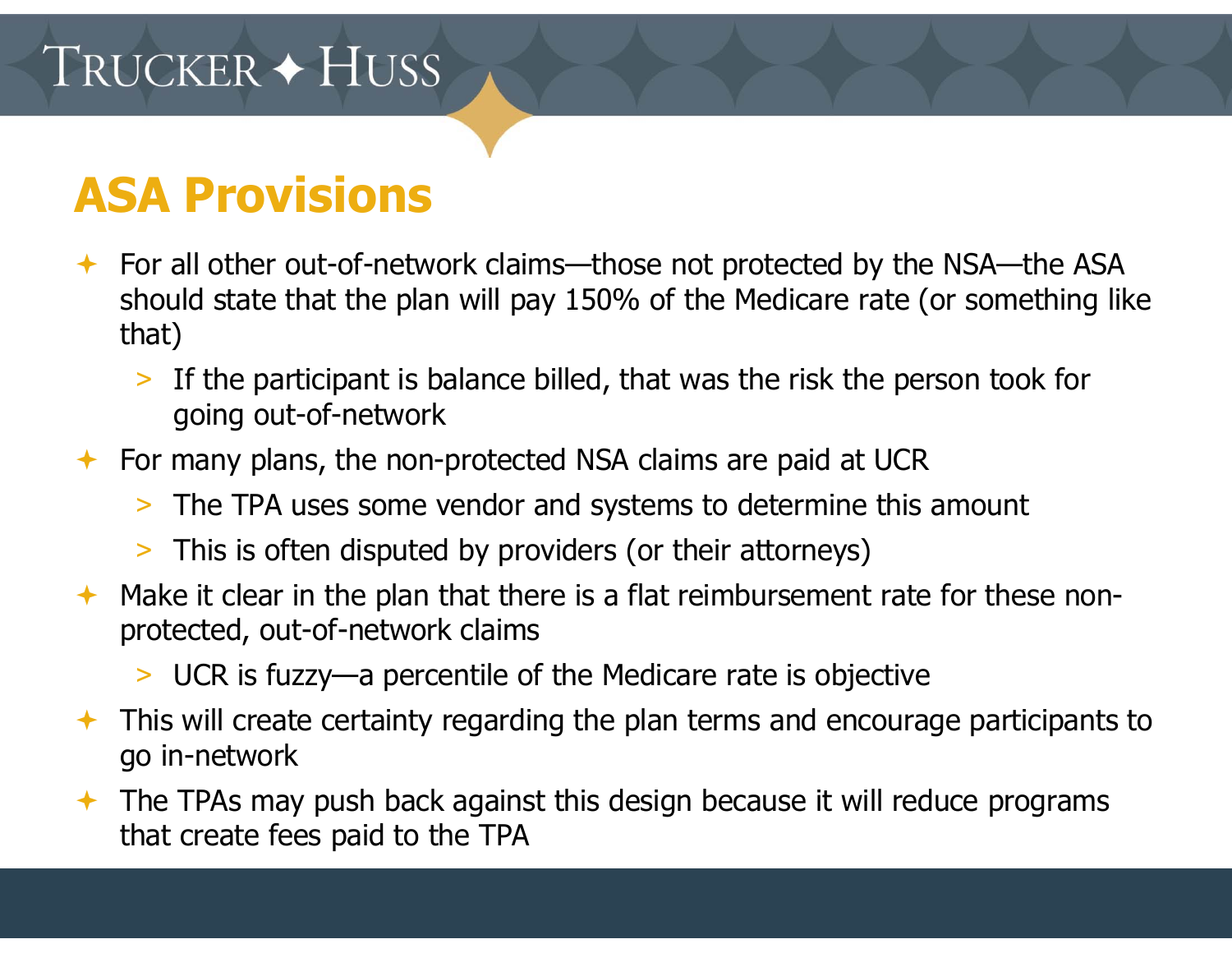#### **ASA Provisions**

Some other terms to consider adding into the ASA:

- ← Define which entities cannot be considered for the innetwork rate when determining the QPA
	- > Remember that prior to the CAA, the "shadow networks" and "discount program networks" likely paid the NNPs an amount in excess of the network rate
	- > These payments should not be considered in determining the median in-network rate for the QPA and this is what the rule intended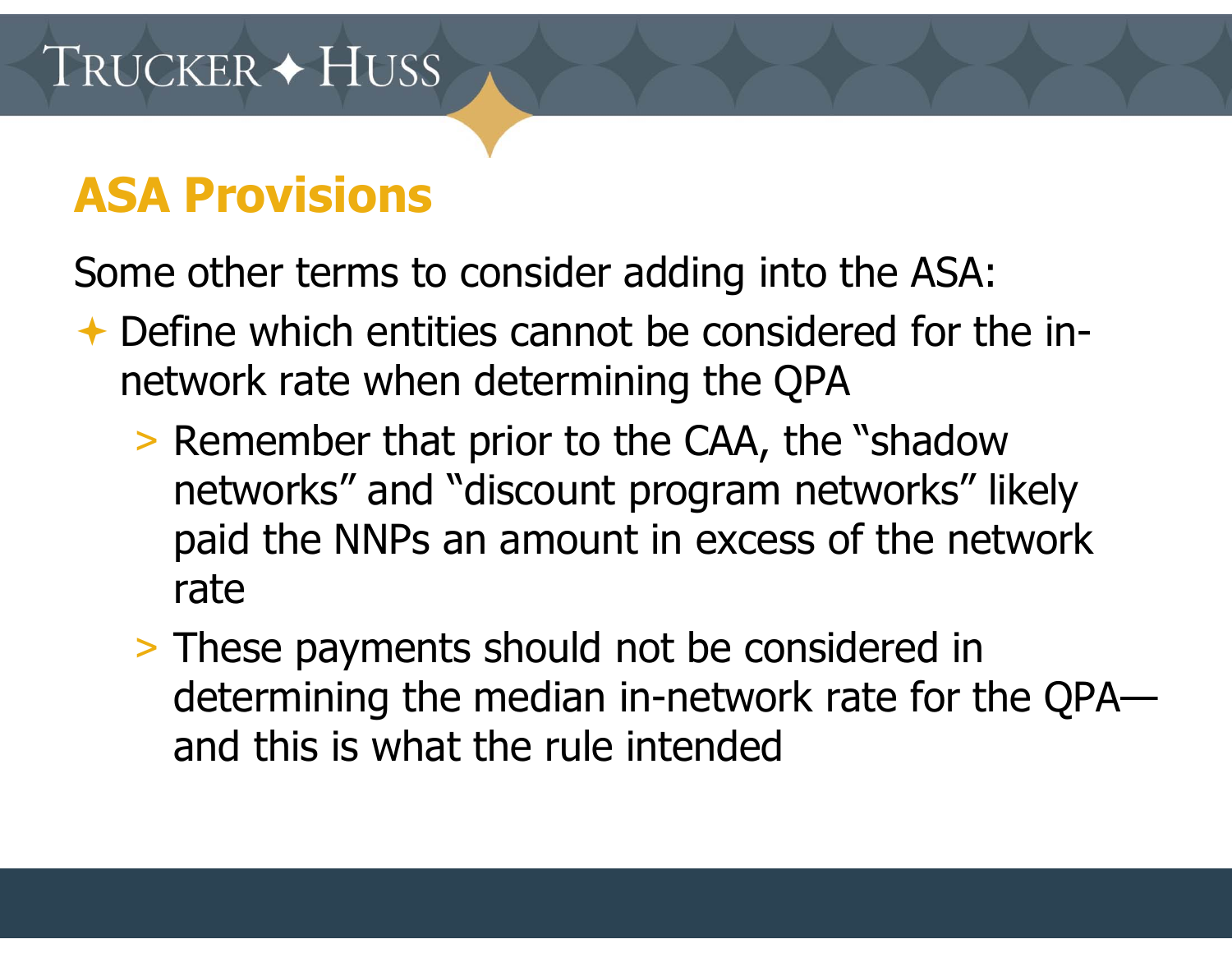#### **ASA Provisions**

Require reporting for all NSA protected claims that shows:

- > the QPA for each service; and
- > the claims that were paid over the QPA—and the amount paid over the QPA

 NOTE: the federal government obtains similar reporting. The IDR entity is to produce a written report explaining their decision, and in cases where the IDR entity chooses an NNP offer that is over QPA, the IDR entity must explain what factors were relied on to pick an amount over QPA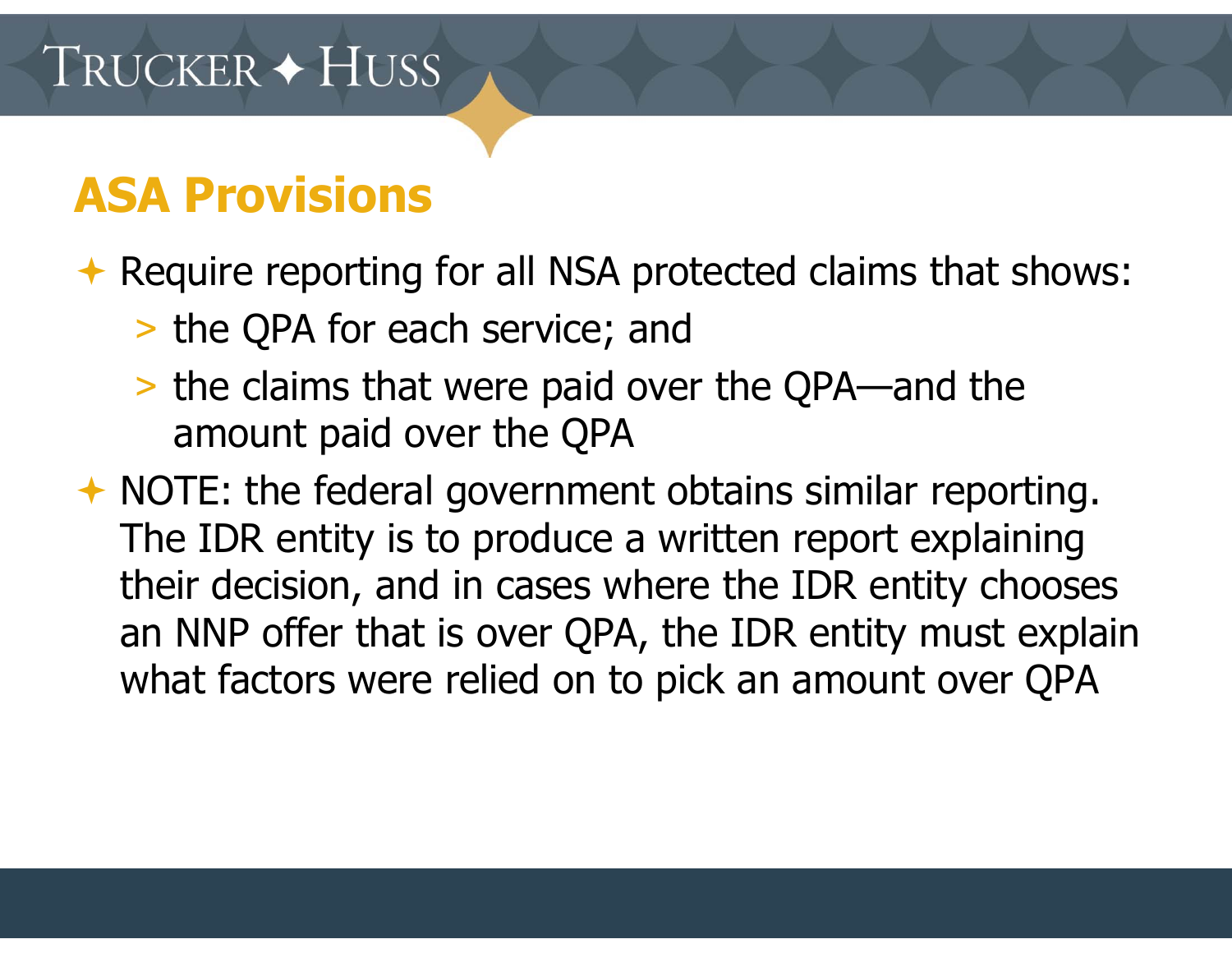### **Other Considerations**

◆ Some other big picture considerations:

- > How long will it be until we see more predictability in claim costs for these NNP claims?
- > Will we see more providers going in-network, if it becomes clear that QPA is the payment amount?
- > Will plans stop having "savings programs" and other programs that protect claimants from balance bills for non-NSA protected claims?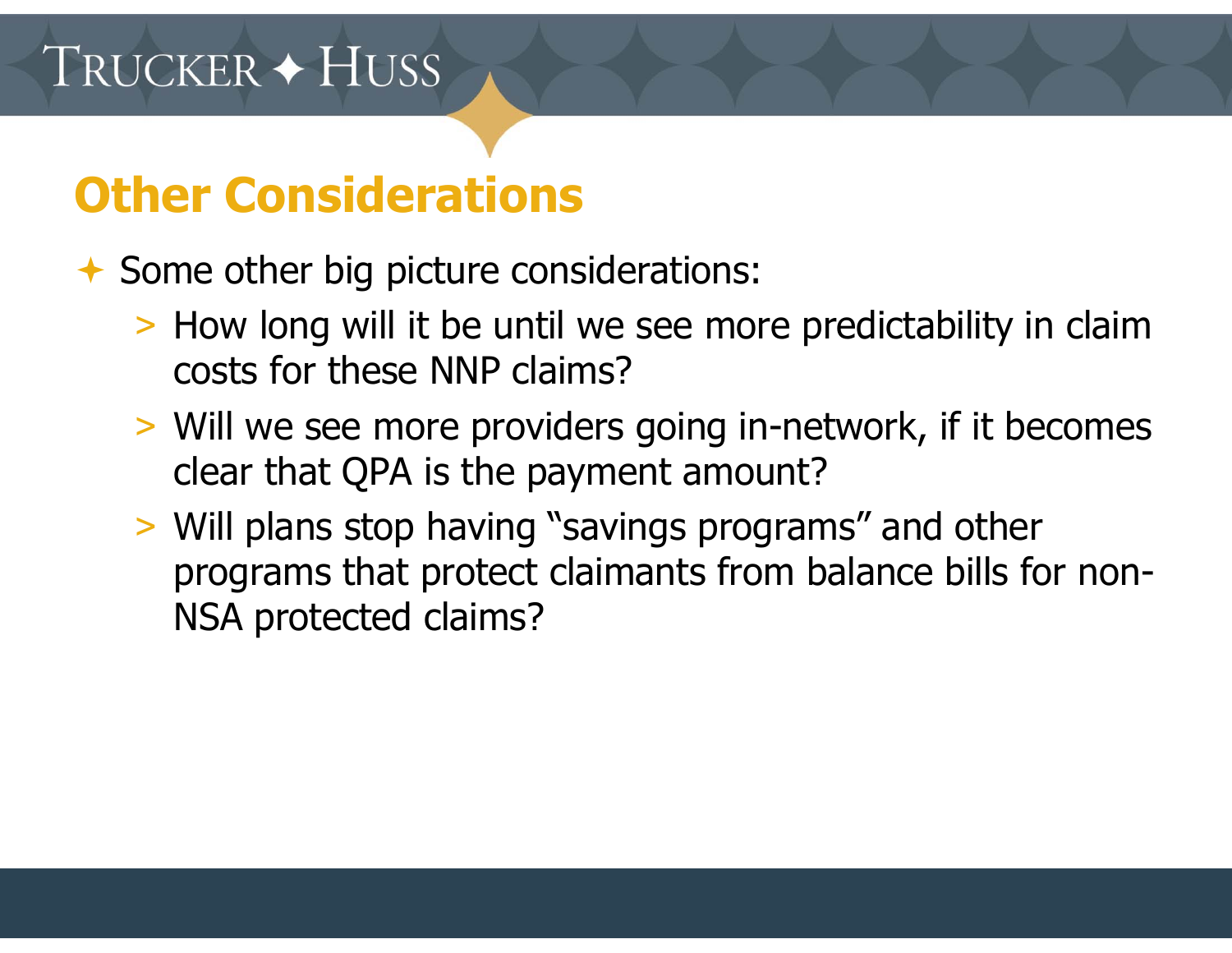#### **Savings Program vs Value-Based Arrangements**

- **★ Value-Based Arrangements and Savings Programs are very** different
- ◆ Value-Based Arrangements are agreements between the plan and providers for certain bonus payments based on the provider's ability to meet certain quality metrics
	- > These bonus payments are not considered for determining the QPA
- ◆ These bonus payment arrangements are an important tool for plans to encourage high-quality care
	- > TPAs may not yet have their systems programmed to separate these amounts from the in-network rates
		- Consider adding a provision to the ASA about this issue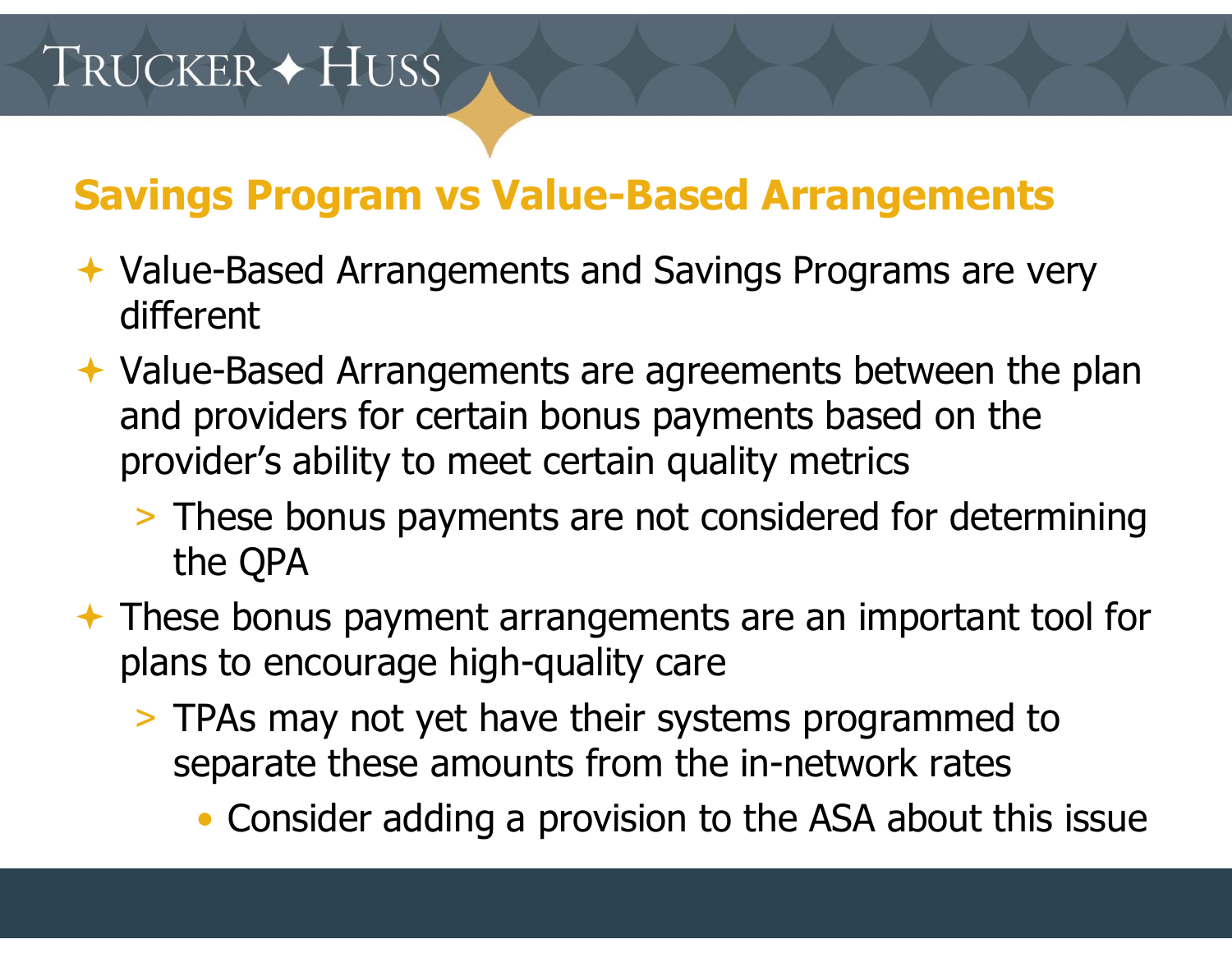#### **No Surprise Act—Air Ambulance**

- $\rightarrow$  If a participant receives air ambulance services from a NNP and such services would have been covered by the plan if provided by a participating provider, then the plan must cover the services in a manner that is very similar to the Emergency Services rules
- One additional requirement is a reporting requirement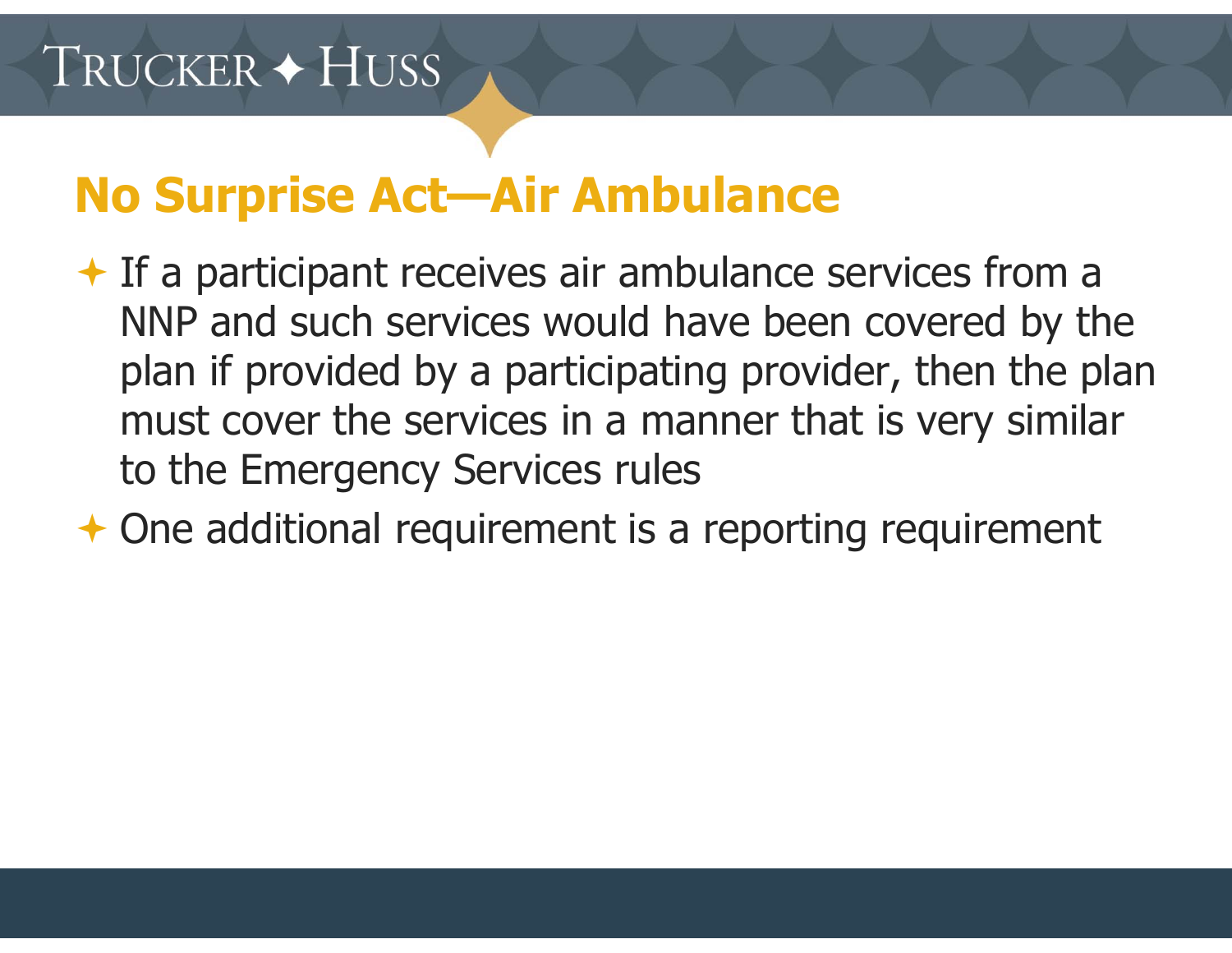#### **Air Ambulance Reporting**

- ← A plan is required to provide two reports to IRS/DOL/HHS with information regarding claims data related to air ambulance services
- $\rightarrow$  Proposed regulations have been issued that state that the required data will be submitted for calendar year 2022 by March 31, 2023, and for calendar year 2023 by March 30, 2024
- The required data includes transport information, certain claim adjudication information (including whether the claim was paid, denied, or appealed; denial reason; and appeal outcome) and claim payment information (including submitted charges, amounts paid by each payor, and cost-sharing amount)
- $\rightarrow$  A data template and instructions for reporting will be provided by the applicable government agencies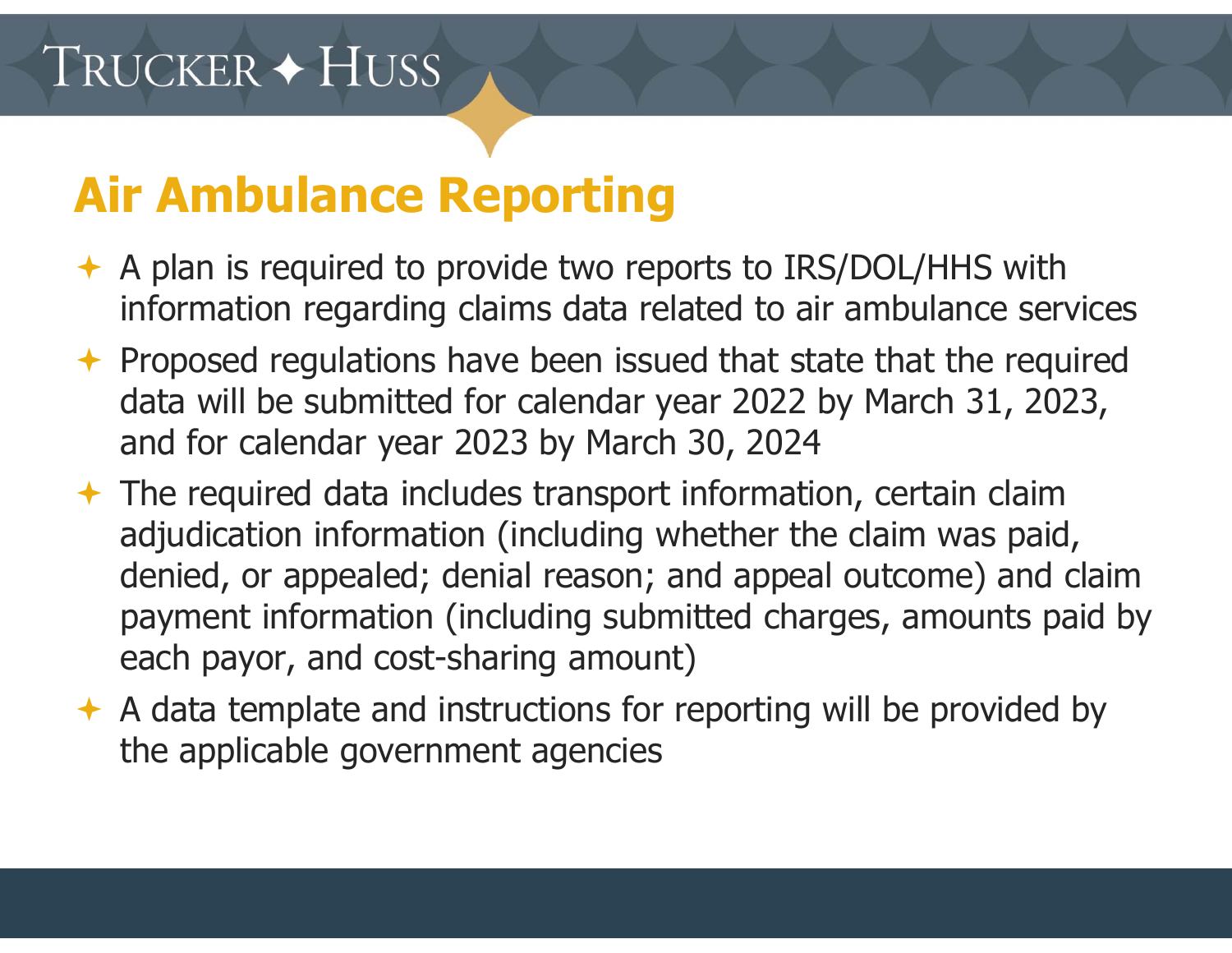## **Air Ambulance Reporting**

#### **← For the ASA provisions:**

- > Consider adding similar pricing provisions as those added for the other NSA claims
- > Include that the TPA will complete the reporting obligations for the plan
- > Include that the plan sponsor will receive a copy of those reports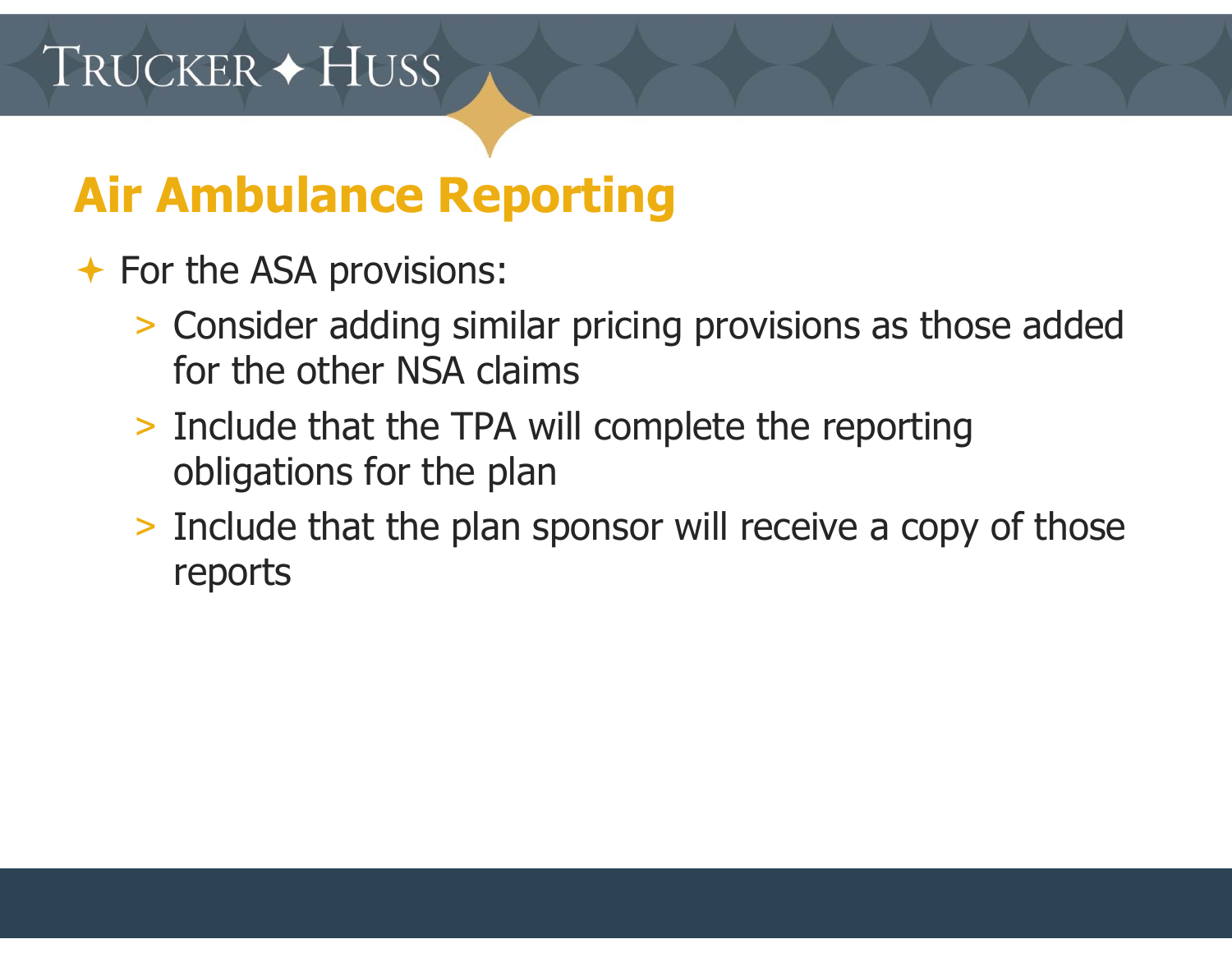#### **Where We Have Been & Where We Are Going!**

- **← We have been discussing:** 
	- > The protections of the No Surprises Act
	- > That the plan should really just be paying the NNP the median of the in-network rate for the NSA protected services (QPA)
	- > Revise/scrutinize the savings programs and other fees in the ASA
- ◆ We are moving on to discuss:
	- > How public reporting on healthcare costs should put pressure on reducing in-network contracted rates
	- > Ensuring that you have the right consultants assisting with monitoring the fees and running RFPs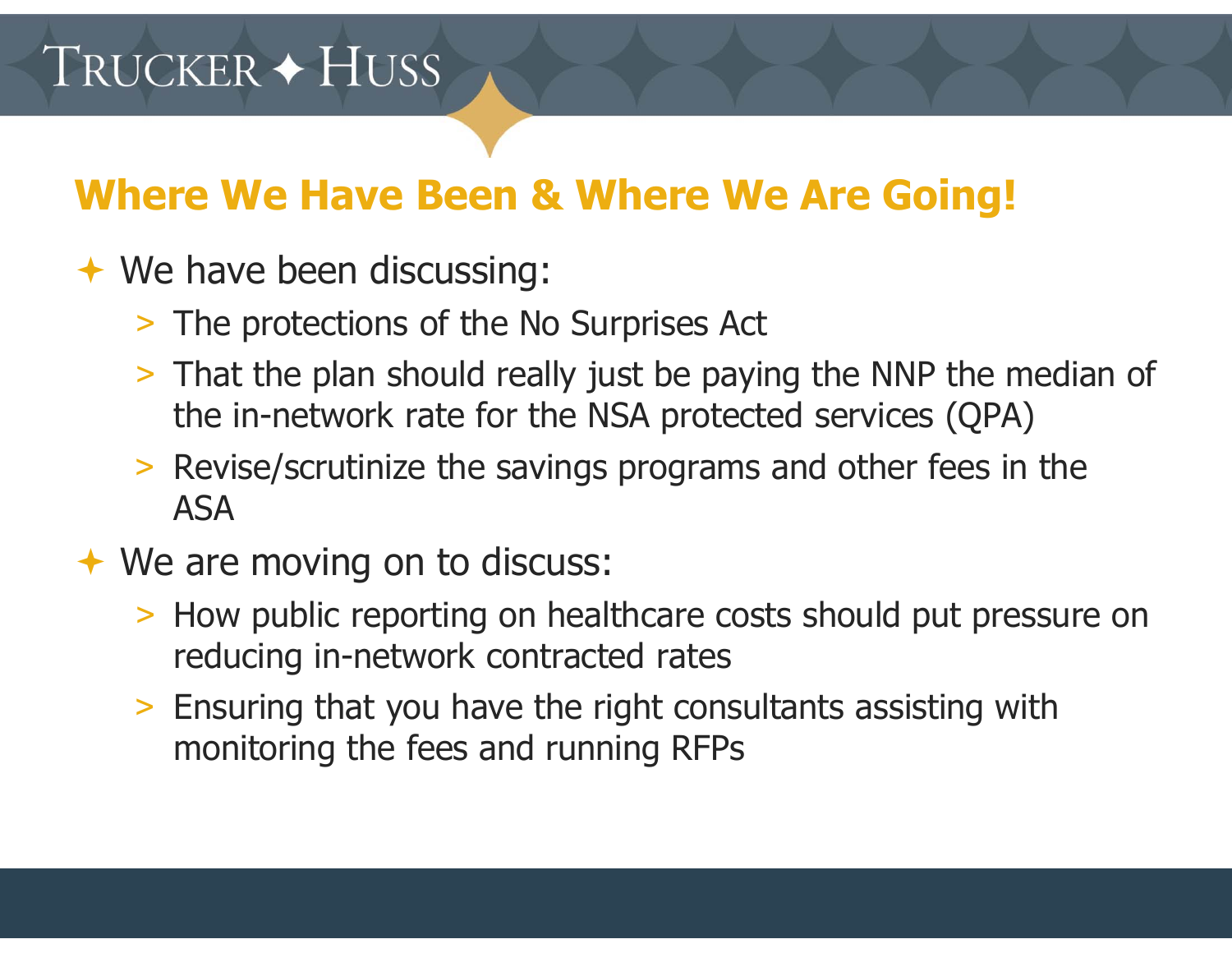## **Prescription Drug & Health Plan Reporting**

- Under CAA, plans must annually submit prescription drug and health care reports to the DOL, HHS, and IRS (as applicable)
- $\rightarrow$  This includes all group health plans, including grandfathered plans, but not excepted benefits, account-based plans (such as HRAs) and retiree-only plans
- The first reporting deadline was to be December 27, 2021, and subsequent deadlines were set for June 1 of each succeeding yea r
- $\rightarrow$  This was revised so that there will be no enforcement actions against plans that submit the required data for the 2020 and 2021 reference years by December 27, 2022
- REMEMBER—this is reporting to the government agencies
	- > It is a plan sponsor obligation, but the rules do not require that the reports be provided to the plan sponsor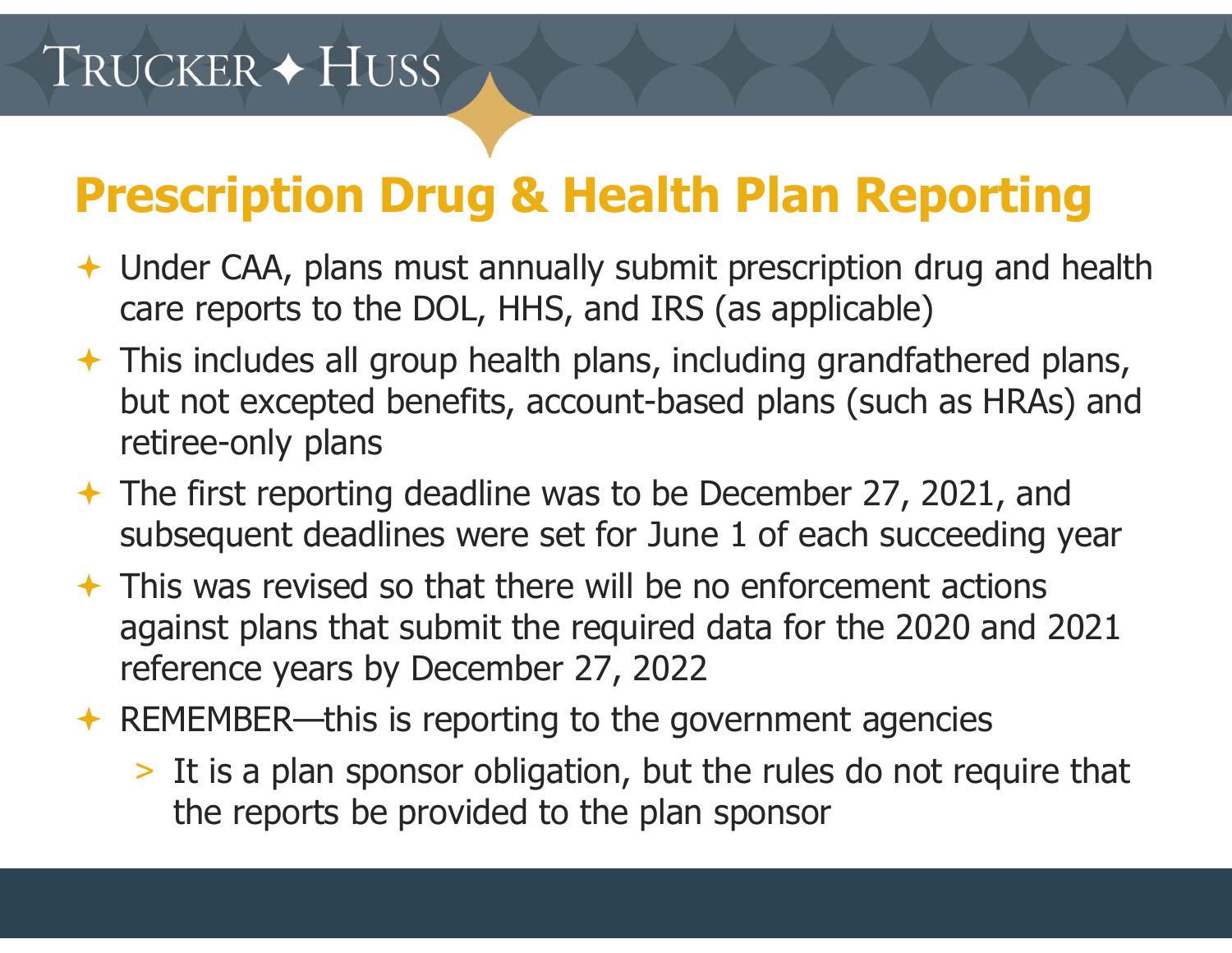# **Prescription Drug & Health Plan Reporting**

- $\bigstar$  The following information must be reported:
	- >Start and end dates of the plan year & total number of participants;
	- >Each state where the plan or coverage is offered;
	- > Top 50 brand prescription drugs by frequency and the total number of paid claims for each drug;
	- > Top 50 prescription drugs by annual total spend and the total amount spent on each drug;
	- > The 50 prescription drugs contributing to the biggest increase in plan costs compared to the prior plan year, and the total cost difference for each drug compared to the prior plan year;
	- >Total medical and prescription drug spend broken down into various categories;
	- $\geq$ Average monthly premium paid, split between the employer & employee; and
	- > Any premium or out-of-pocket cost impact due to rebates or other payments by drug manufacturers. This includes reporting on rebates or other remuneration paid by drug manufacturers to the plan sponsor by therapeutic class and for each of the top 25 drugs yielding the highest rebates or other remuneration.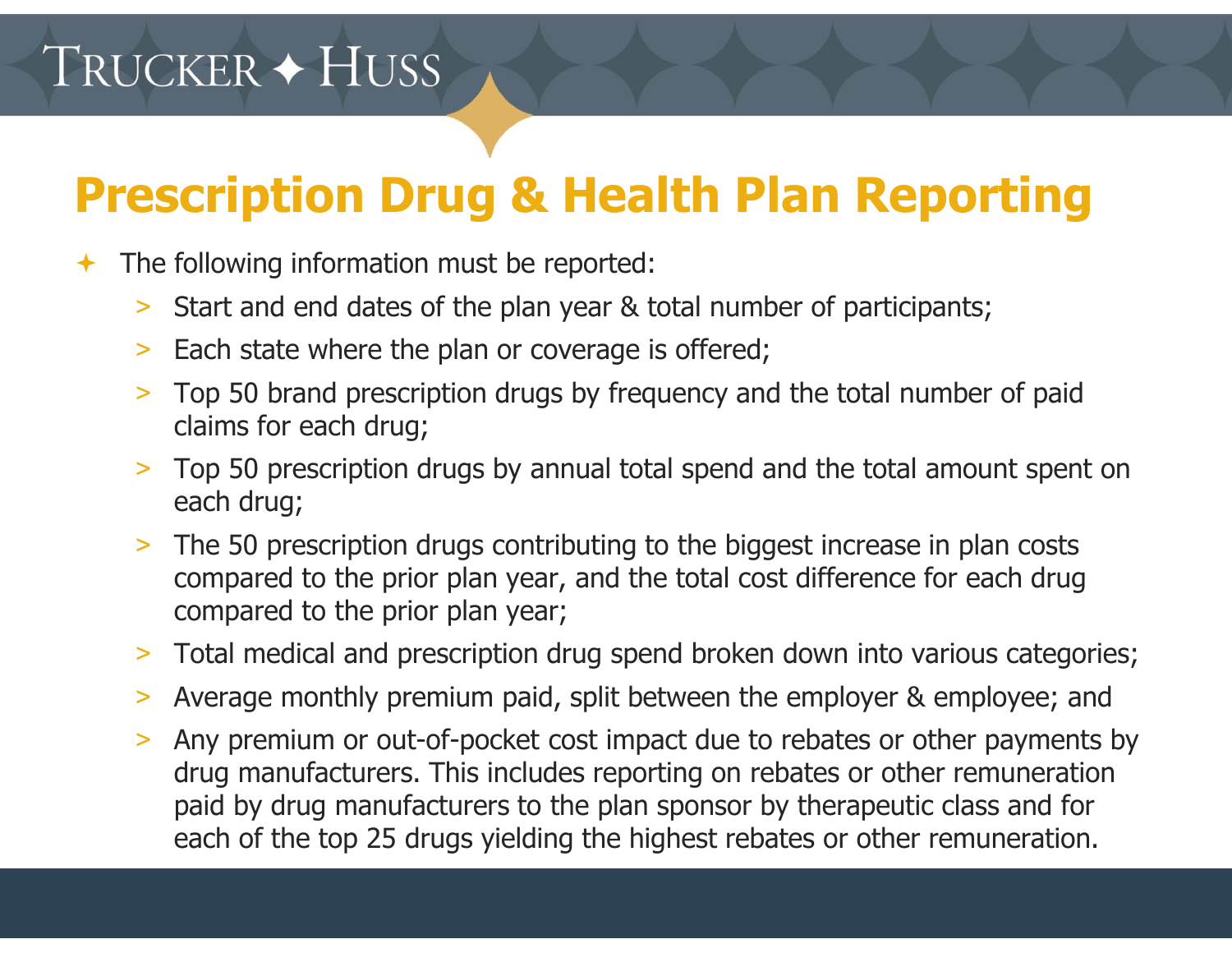## **Prescription Drug & Health Plan Reporting**

- $\rightarrow$  The regulations provide that third-party reporting entities, such as PBMs, may submit the information for the plan
- $\rightarrow$  The rules also allow for the third-party reporting entities to report the relevant information across all of the plans it administers in a given market segment
- That means the information will be reported on an aggregate basis
	- > This could leave fiduciaries without access to important information about its plan
- $\leftrightarrow$  Ask for separate information about the plan to be provided to the plan sponsor—and don't be surprised if you cannot obtain it, but still ask!
- $\leftrightarrow$  Add in the ASA that the TPA/PBM is responsible for filing the reports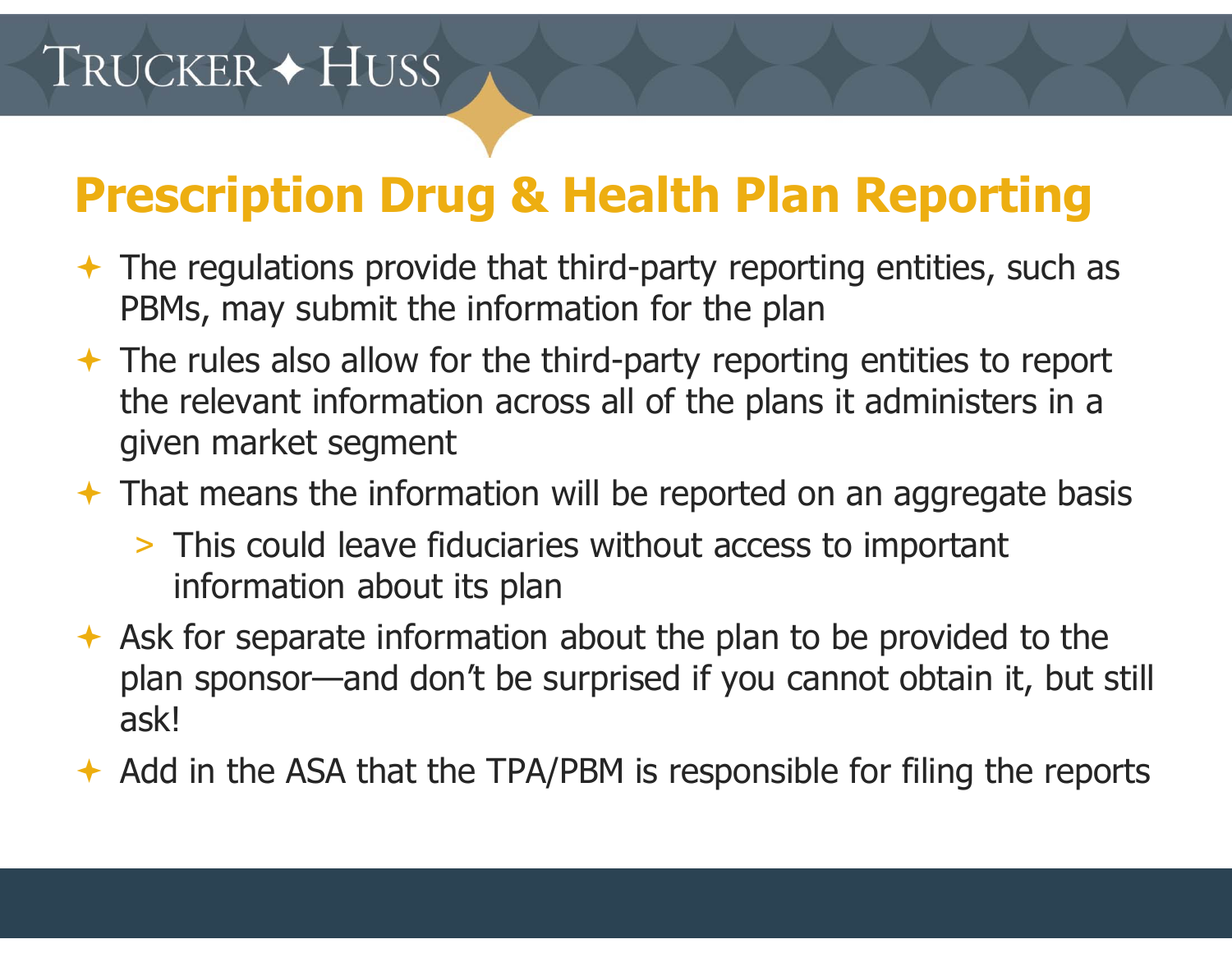#### **Transparency Reporting Rules**

- The ACA requires most health plans to disclose in-network provider negotiated rates, historical out-of-network allowed amounts for providers, and in-network negotiated rates and historical net prices for all covered prescription drugs at the pharmacy-location level
- $\rightarrow$  These disclosures must be made through three machine-readable files posted on the plan's website in a standardized format and updated monthly

#### **This is information that is available to the public**

- With respect to the in-network rates and out-of-network allowed amounts, for plan years beginning on or after January 1, 2022, the applicable Departments (IRS/DOL/HHS) deferred enforcement until July 1, 2022
- $\rightarrow$  The requirement related to prescription drugs is deferred indefinitely, pending additional rulemaking
	- > BOO!!! We want this information! It is the only prescription drug information that is provided on a plan basis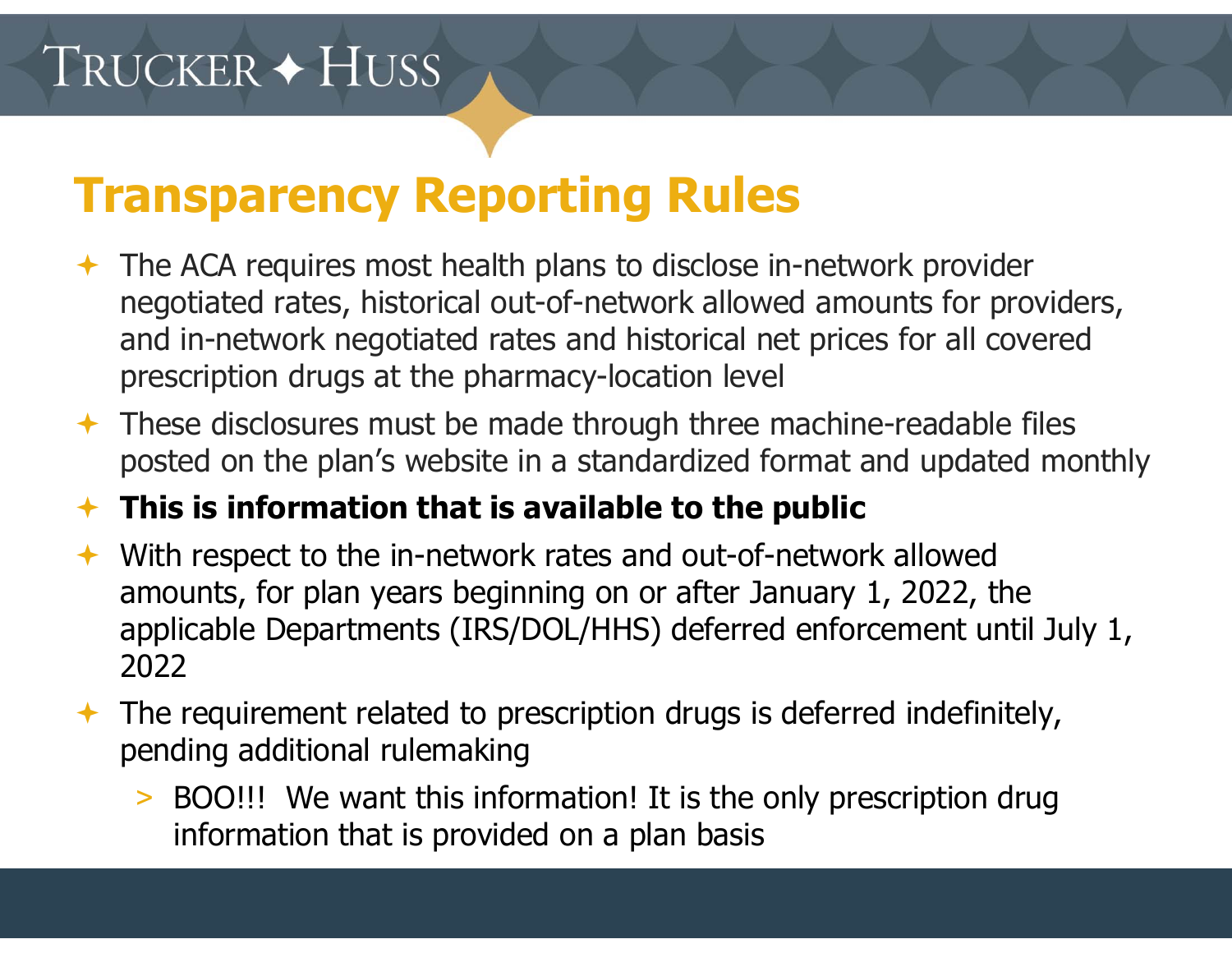#### **Transparency Reporting Rules**

 $\rightarrow$  Understand which entities need to report information for these files

- > Major medical TPAs
- > What about other entities that administer one of the smaller benefits offered under the major medical plan
	- Need to consider how those will be reported, as the major medical TPAs will not include this data
- > Consider which plans don't need to report information for these files
	- Not required for excepted benefits
	- Not required for retiree-only plans
- $\leftrightarrow$  Add to the ASA that the TPA is obligated to timely disclose these reports on its website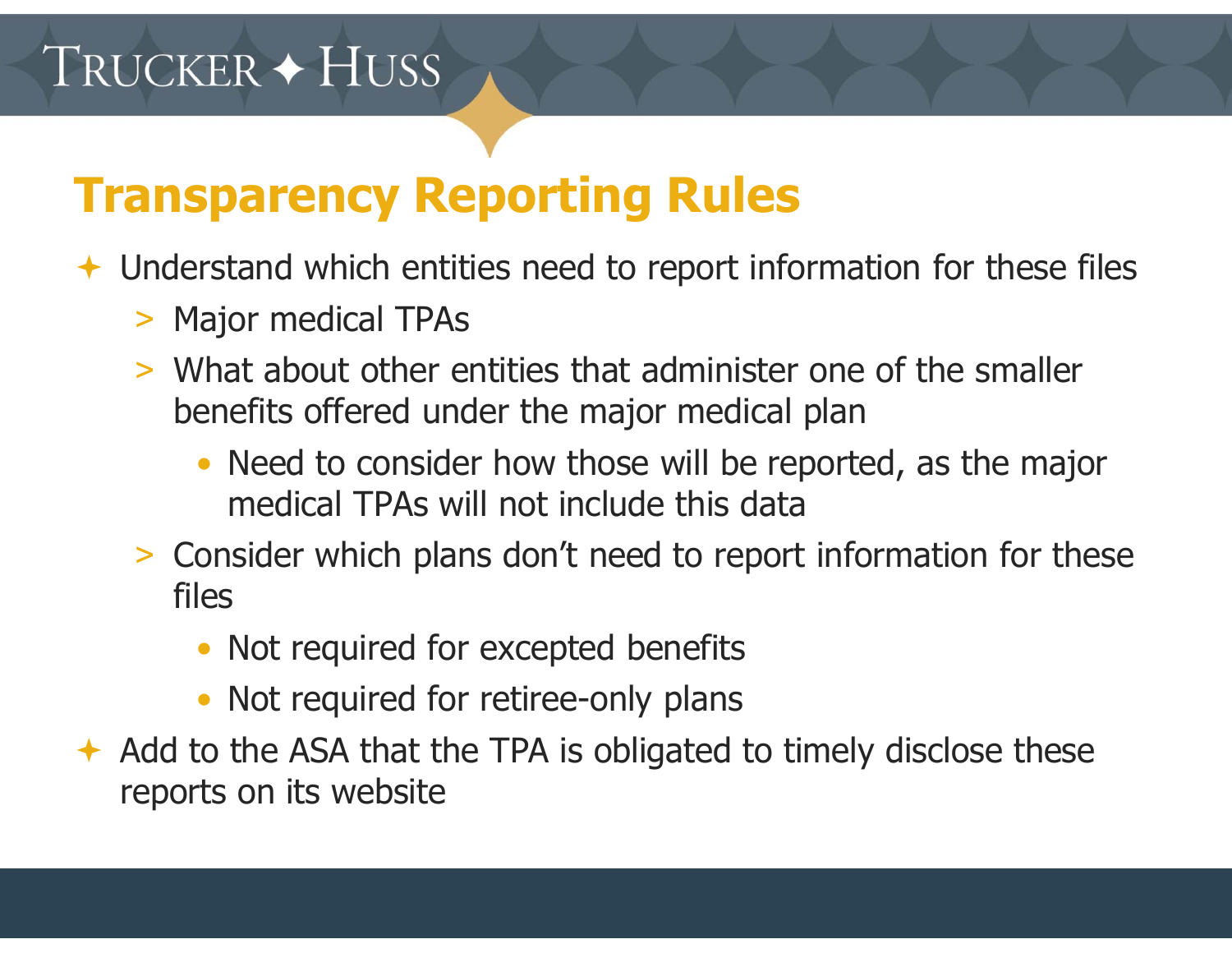#### **Transparency—Self-Service Tools**

- The ACA transparency rules also require plans to develop an internet-based, self-service tool to disclose to enrollees, upon request, specified cost-sharing information for covered services, including negotiated rates for in-network providers and allowed amounts for out-of-network providers
- $\rightarrow$  This is phased in, so that the plan year starting on or after January 1, 2023, plans must provide this disclosure service with respect to 500 items and services identified in the regulations
	- > Note that prescription drugs are not on the list of 500
- $\div$  Full implementation for all items and services is required for plan years beginning on and after January 1, 2024
- $\leftrightarrow$  Add compliance with this rule to the ASA
- This is information that the enrollee can obtain—and share!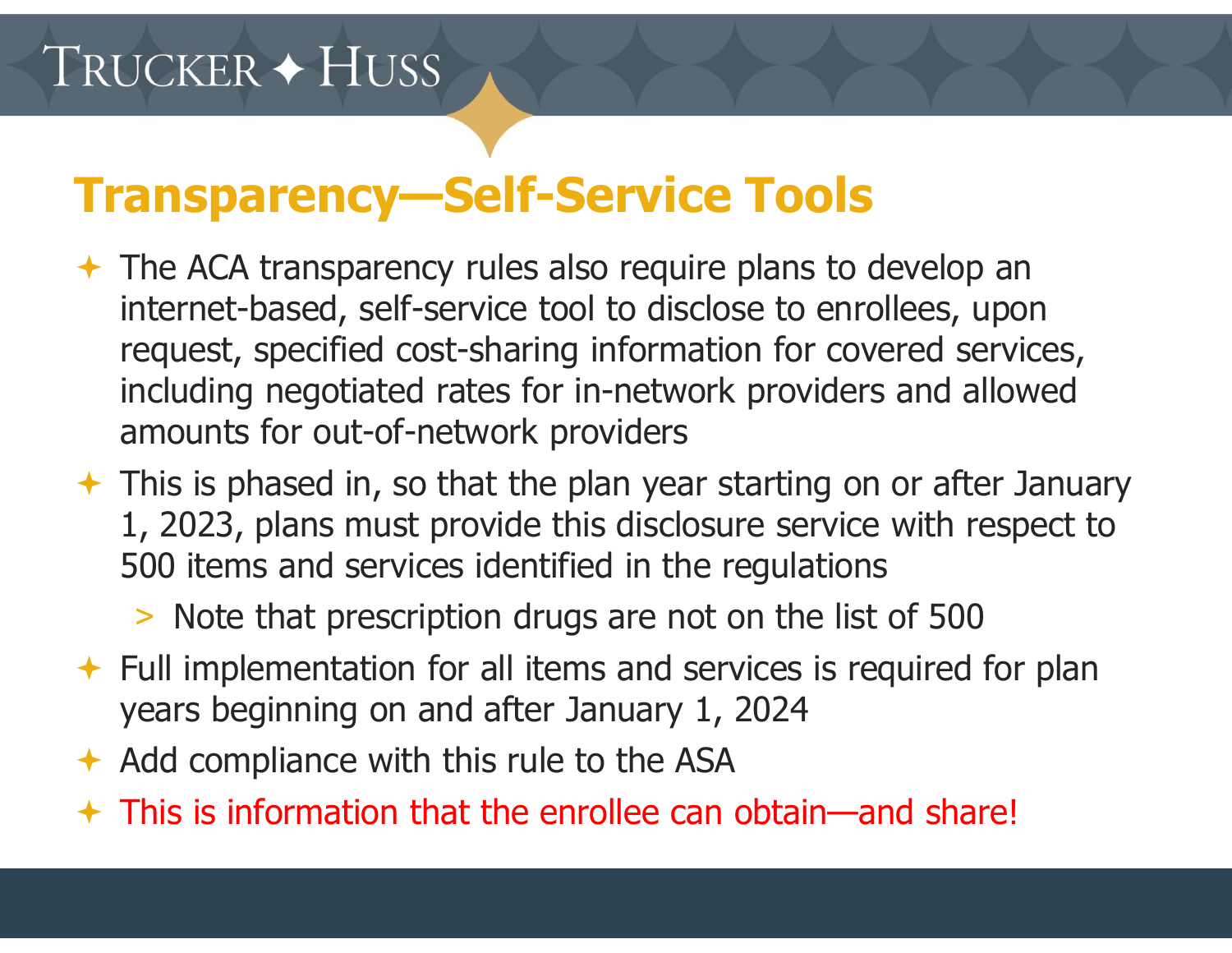#### **Transparency**

Some things to consider about these transparency rules:

- The Prescription Drug & Health Plan reporting is really for the government to see what is driving up healthcare costs
- The Transparency Reporting Rules (3 machine readable files) is public information
	- > We will see a lot of new vendors in this space that will be combing through this data
- $\bigstar$  The Transparency Self-Service Tools is to help enrollees understand the costs of services
	- > This has become more critical due to the rise of HDHPs—and everyone having to pay a lot of money before the plan coverage kicks in
	- > We also think that the new data analyst vendors in this space will use this information
		- They, too, are covered under health plans!
- $\blacklozenge$ Remember this for the later discussion in these slides about Action Items!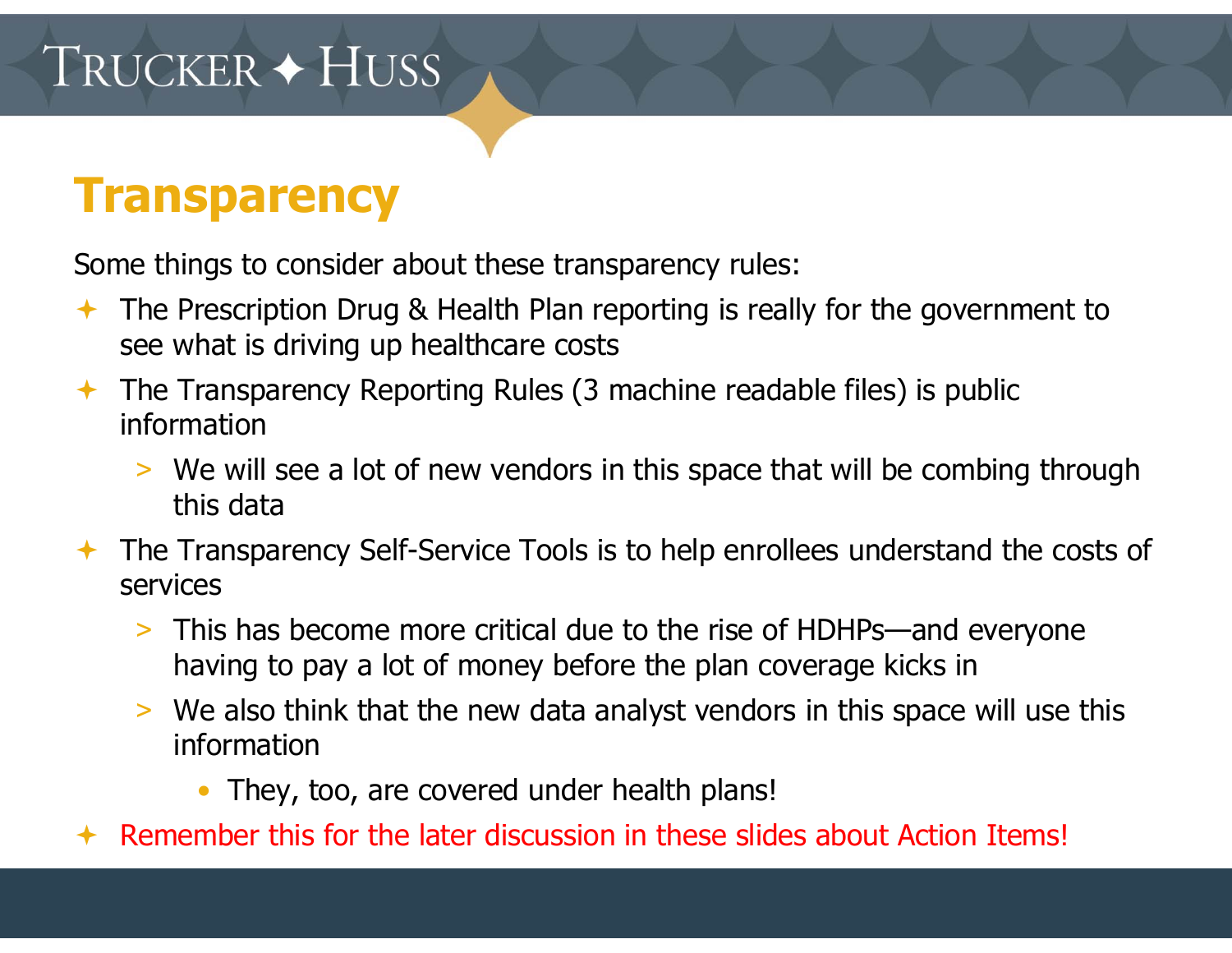- Under the CAA, certain service providers to health plans are required to disclose information to a responsible plan fiduciary about the **direct and indirect compensation** the service provider expects to receive in connection with its services to the plan (ERISA Section 408(b)(2))
- $\rightarrow$  The requirements apply to entities that provide statutorily-defined "brokerage services" or "consulting" to ERISA-covered group health plans who expect to receive \$1,000 or more **in direct or indirect compensation** in connection with providing services
- $\rightarrow$  The information generally must be disclosed to the responsible plan fiduciary--in advance--of when the plan and the service provider enter into a contract or arrangement
- ◆ Only contracts or arrangements that are entered into, extended or renewed on or after December 27, 2021, are required to comply with the new disclosure requirements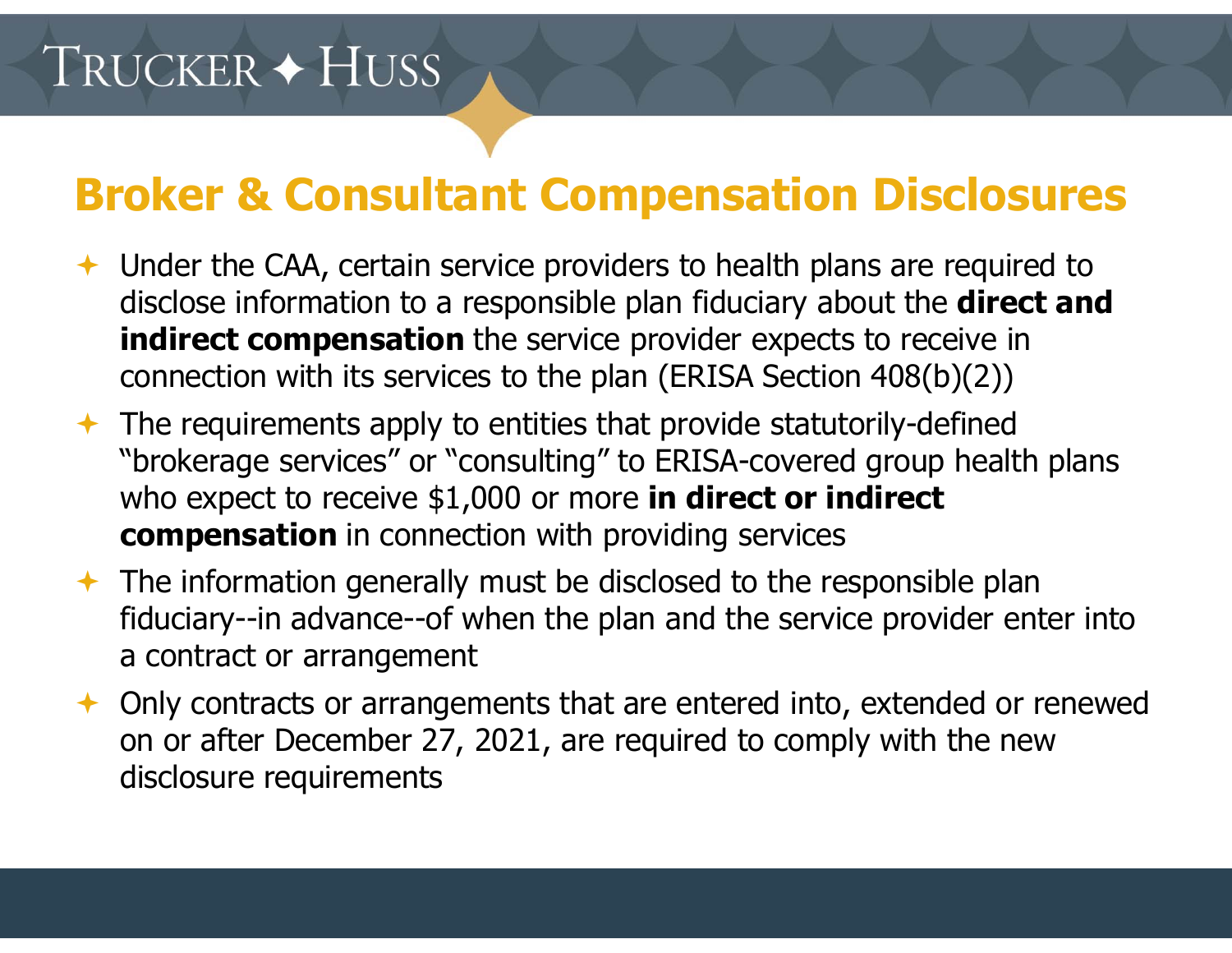- $\rightarrow$  The CAA amends the prohibited transaction exemption provisions in ERISA Section 408(b)(2) that govern service provider arrangements with ERISA plans
- **★ Those rules apply when there are ERISA plan assets involved** 
	- > Participant contributions (such as premium payments) are plan assets even if not required to be held in trust due to the application of a DOL non-enforcement policy to the trust rules (i.e., if the sole reason that a plan would be considered funded is the presence of participant contributions under a cafeteria plan)
- $\rightarrow$  There will be some push back on these rules
	- > Brokers and consultants may state that they are paid by the plan sponsor and not with plan assets
	- > They may claim that certain amounts do not need to be disclosed
	- > We need to push back on this!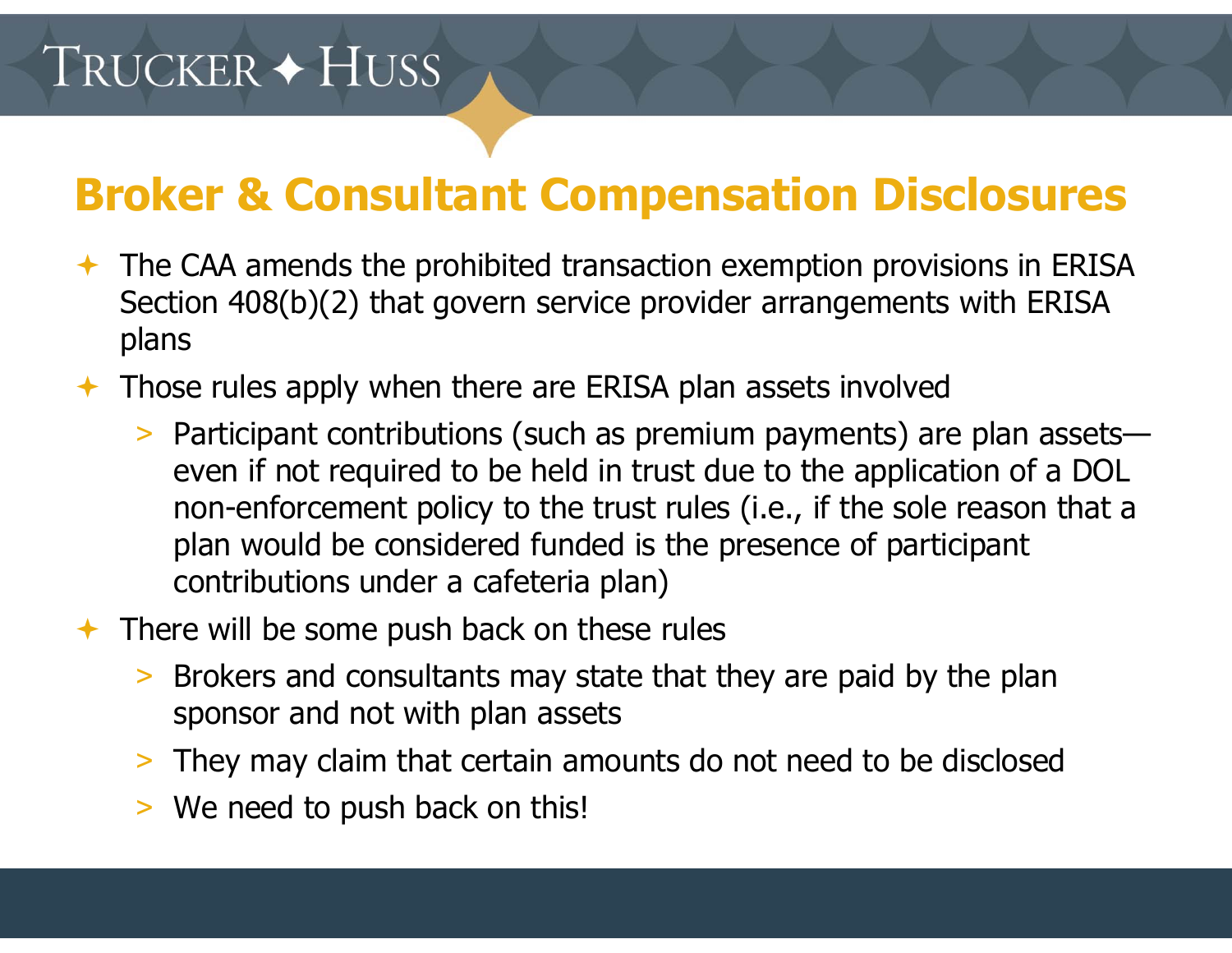- In a DOL Field Assistance Bulletin (FAB 2021-3), the DOL announced a temporary enforcement policy stating that it will not treat a service provider as failing to make the required disclosure so long as the service provider makes a disclosure in accordance with a good faith, reasonable interpretation of the statute
	- > Essentially, the DOL is not issuing regulatory guidance at this time (just this FAB, which is not regulations)
- $\rightarrow$  Among other things the guidance states:
	- > service providers may look to prior DOL guidance developed for service providers of retirement plans;
	- > the requirements apply with respect to insured and self-insured group health plans; and
	- > the requirements apply with respect to "excepted benefit" group health plans.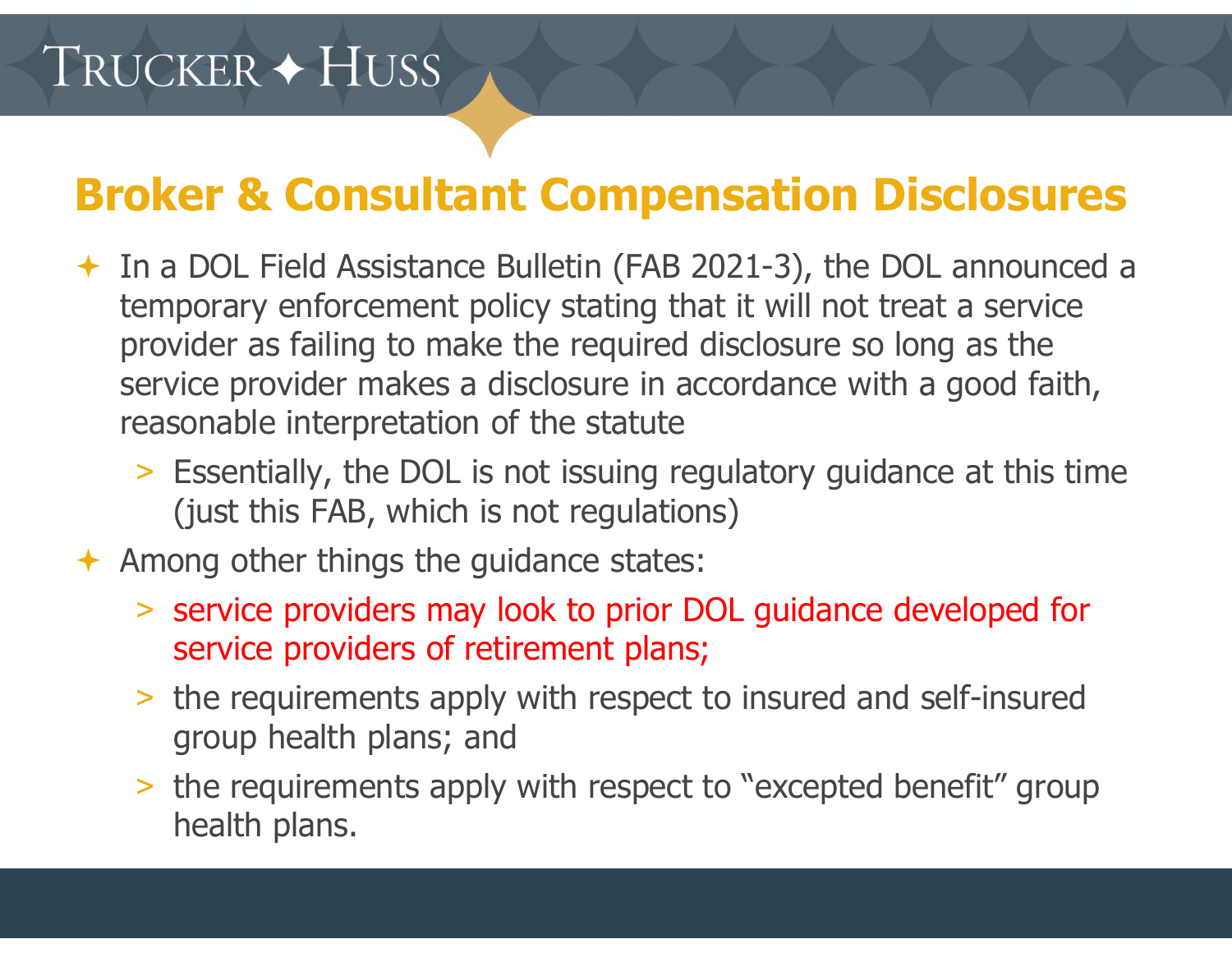- $\rightarrow$  Think about how fees for 401(k) plans have changed in the last decade based on the ERISA Section 408(b)(2) rules for those plans
- $\rightarrow$  Over a decade ago, almost all 401(k) plans paid fees that were commission based. A broker would sell a plan to a client, and then would collect fees on the mutual funds inside the plan--a commission
- $\rightarrow$  The larger the plan grew, the larger the commission payments grew. If the company's 401(k) plan grew rapidly due to a great stock market, would that be an appropriate reason to increase the amounts paid to the broker?
- Now, most  $401(k)$  plans do not pay these commissions to the brokers
- $\bigstar$  However, a vast majority of health plans do pay the brokers a commission based on premiums
	- > So if the plan's premiums increase due to high claims or other market factors (such as a loss of a network, so more claims are paid out-of-network or legislative actions that require additional health plan benefits), is this a reason to pay the broker more money in commissions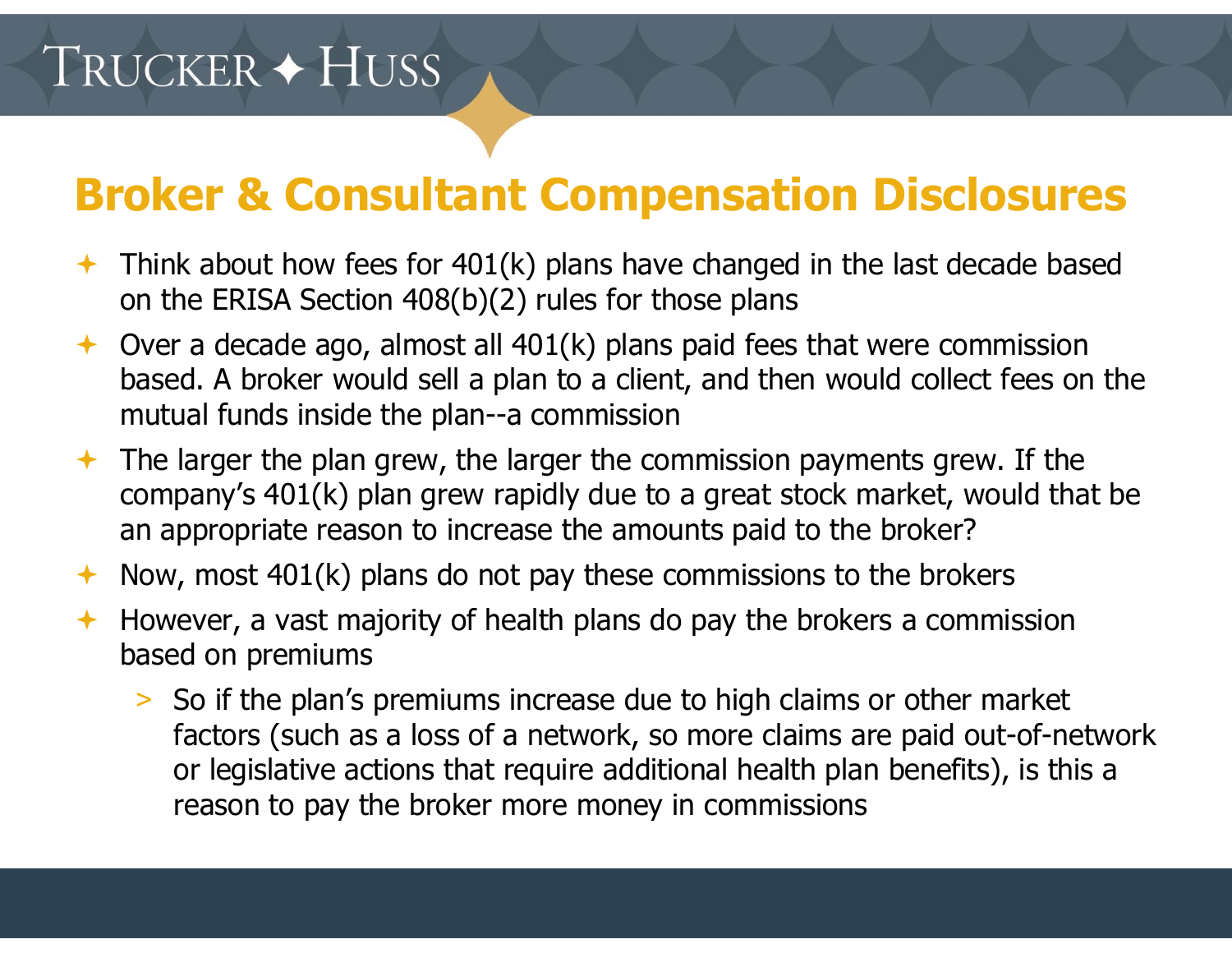- ◆ We need more guidance on this issue—and this will be a separate webinar discussion!
- $\rightarrow$  At the moment, consider if the consultant/broker has disclosed all information
- $\rightarrow$  Review the information and determine if you can understand the amount it receives as direct and indirect compensation
	- > Some disclosures are very difficult to understand
	- > If you cannot understand the disclosure, ask them to provide additional information or ask for a meeting to discuss the disclosure
	- > Ask for data on how much the compensation has increased year-over-year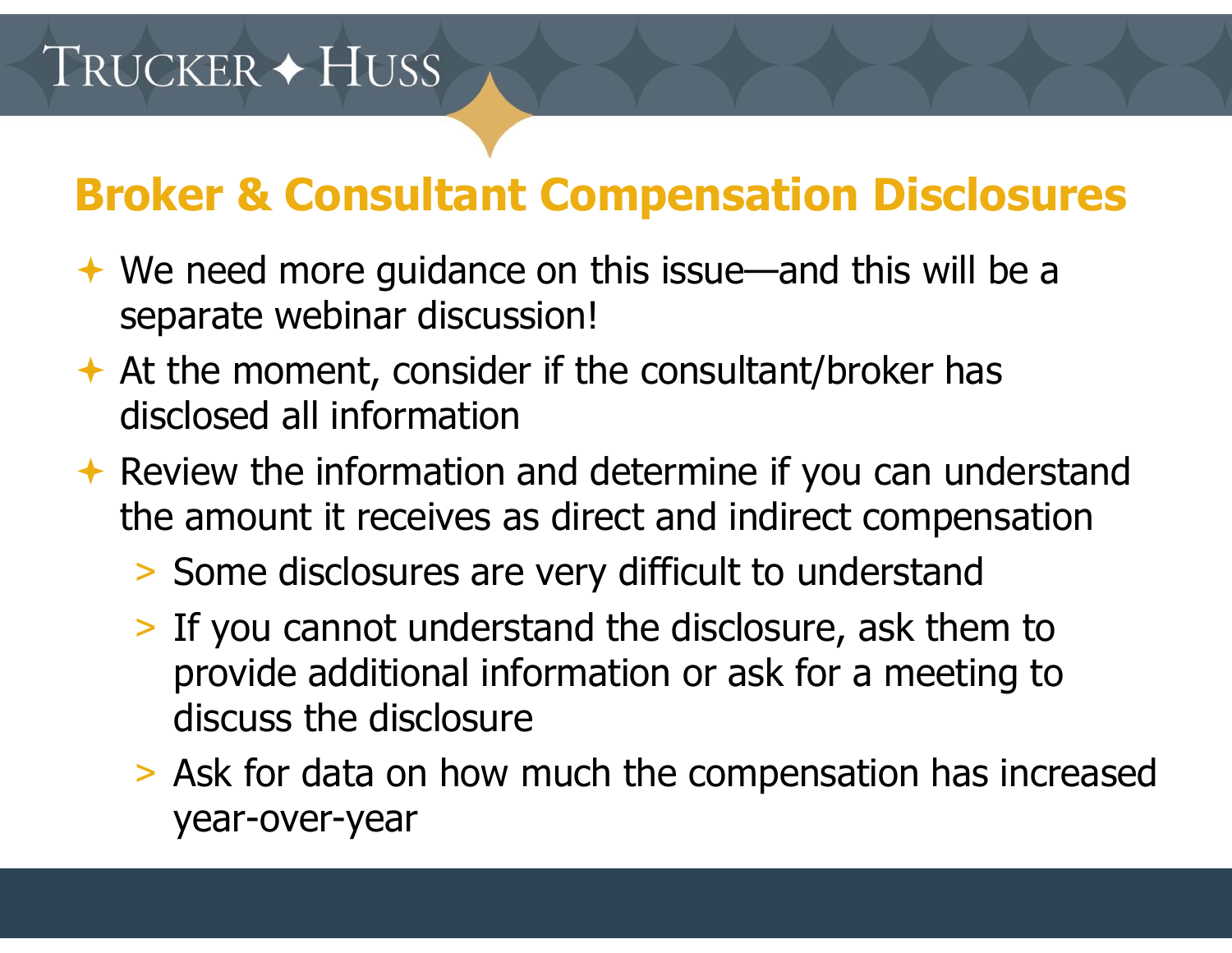- For the initial phase of this rule, before any additional DOL guidance is issued, consider if the plan fiduciary should send a letter to the broker/consultant for detailed information about compensation
- The request should be broad and include all types of potential compensation
	- > All commissions
	- >All service fees for assisting with placing the coverage
	- >Bonuses (such as on the loss ratio/profitability)
	- >Compensation contingent on meeting certain sales goals or retention goals
	- $\geq$ **Overrides**
	- >Any non-cash compensation (trips, dinners, parties)
- $\bigstar$ The letter should also request a live meeting to go through the data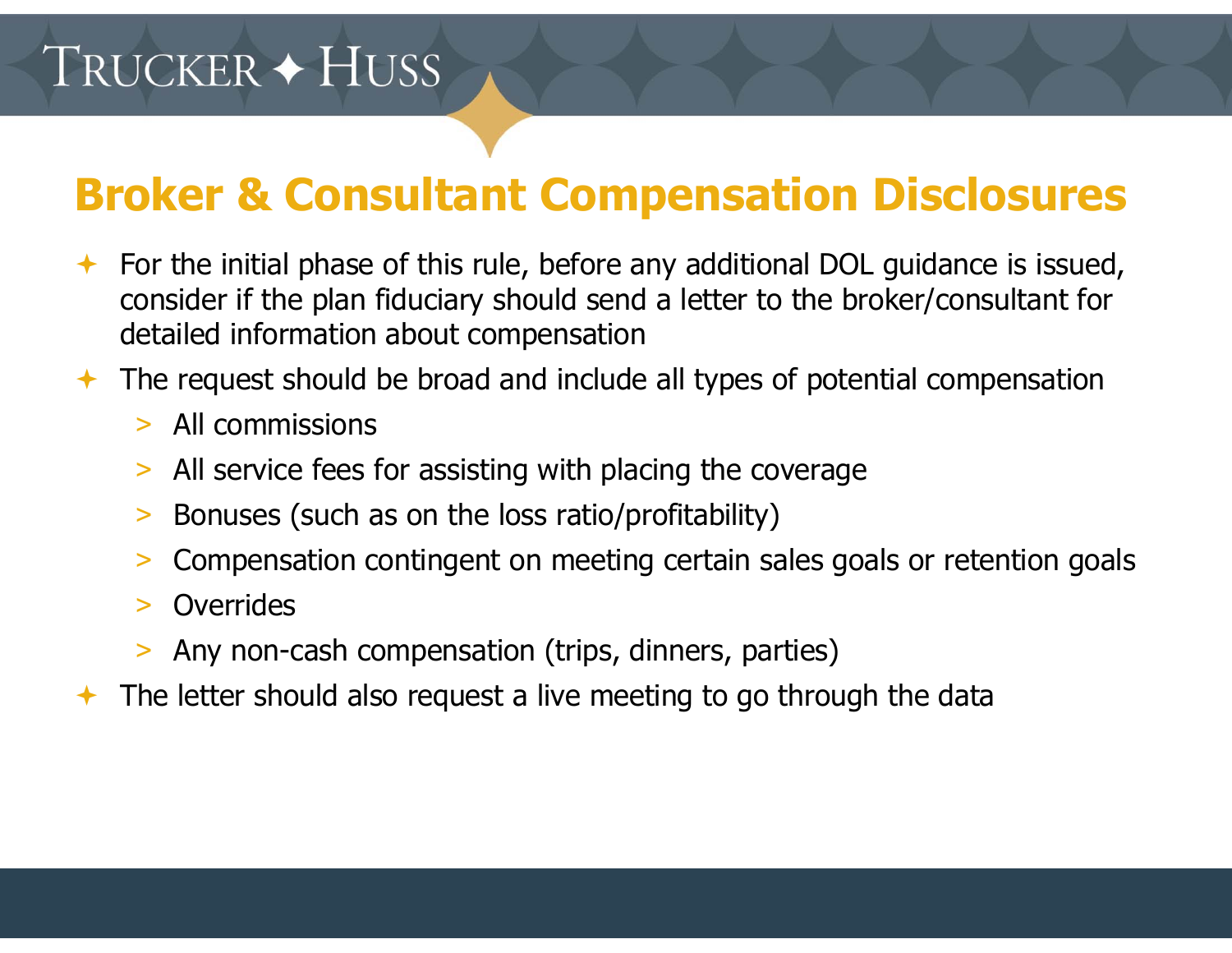- $\rightarrow$  It is a fiduciary obligation to determine if the service provider is being paid reasonable compensation for services
- $\rightarrow$  A fiduciary must also understand if there are any potential conflicts of interest
- **← We cannot ignore these obligations**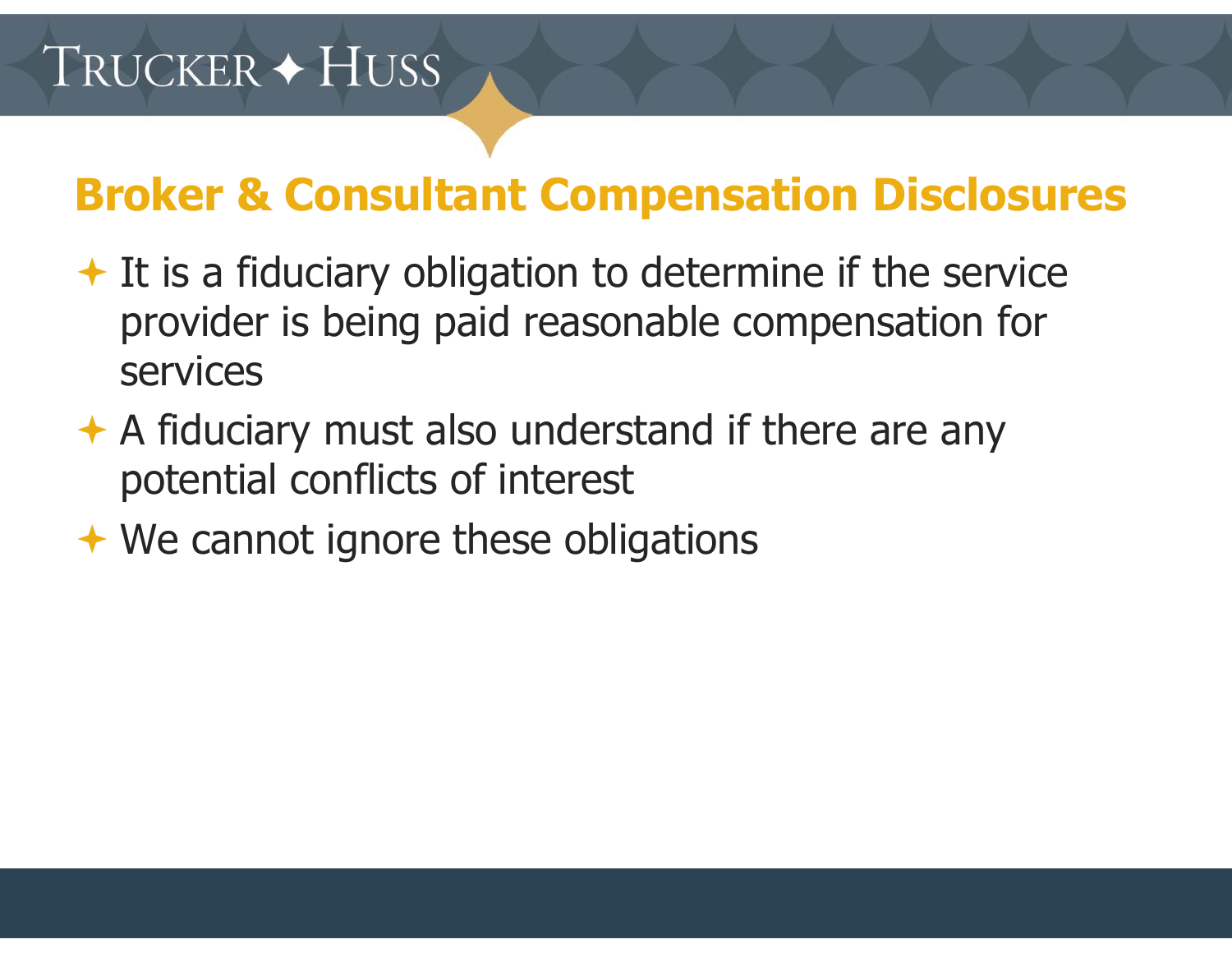- Putting this together:
	- > Understand the pricing provisions in the ASA
	- > Understand if you have the right consultants helping to negotiate fees
	- > Is the consultant/broker being paying a reasonable amount for the services
		- •Do you really understand how much they are paid?
	- > Remember the fiduciary obligations—and that many times, the company (its Board) is a named fiduciary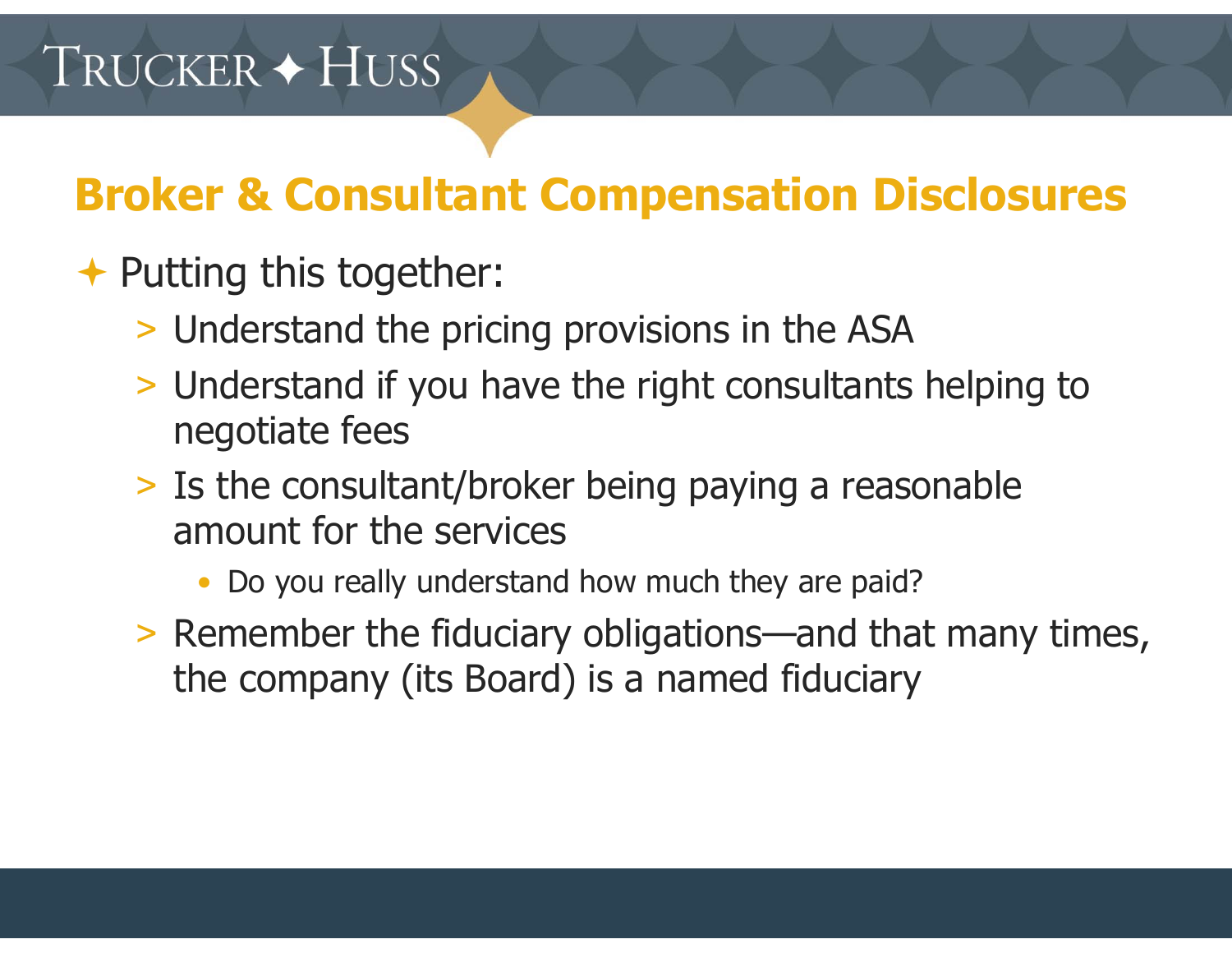## **Fiduciary Obligations**

- ◆ Most companies (or their employee benefits committees) are fiduciaries of the Health Plan
- Two key responsibility of fiduciaries:
	- > run the plan solely in the interest of participants and beneficiaries and for the exclusive purpose of providing benefits and paying plan expenses (the Exclusive Benefit rule) and
	- > to act with the care, skill, prudence and diligence that a prudent person acting in a like capacity and familiar with such matters would use in the conduct of an enterprise of a like character and with like aims (the Prudent Expert rule)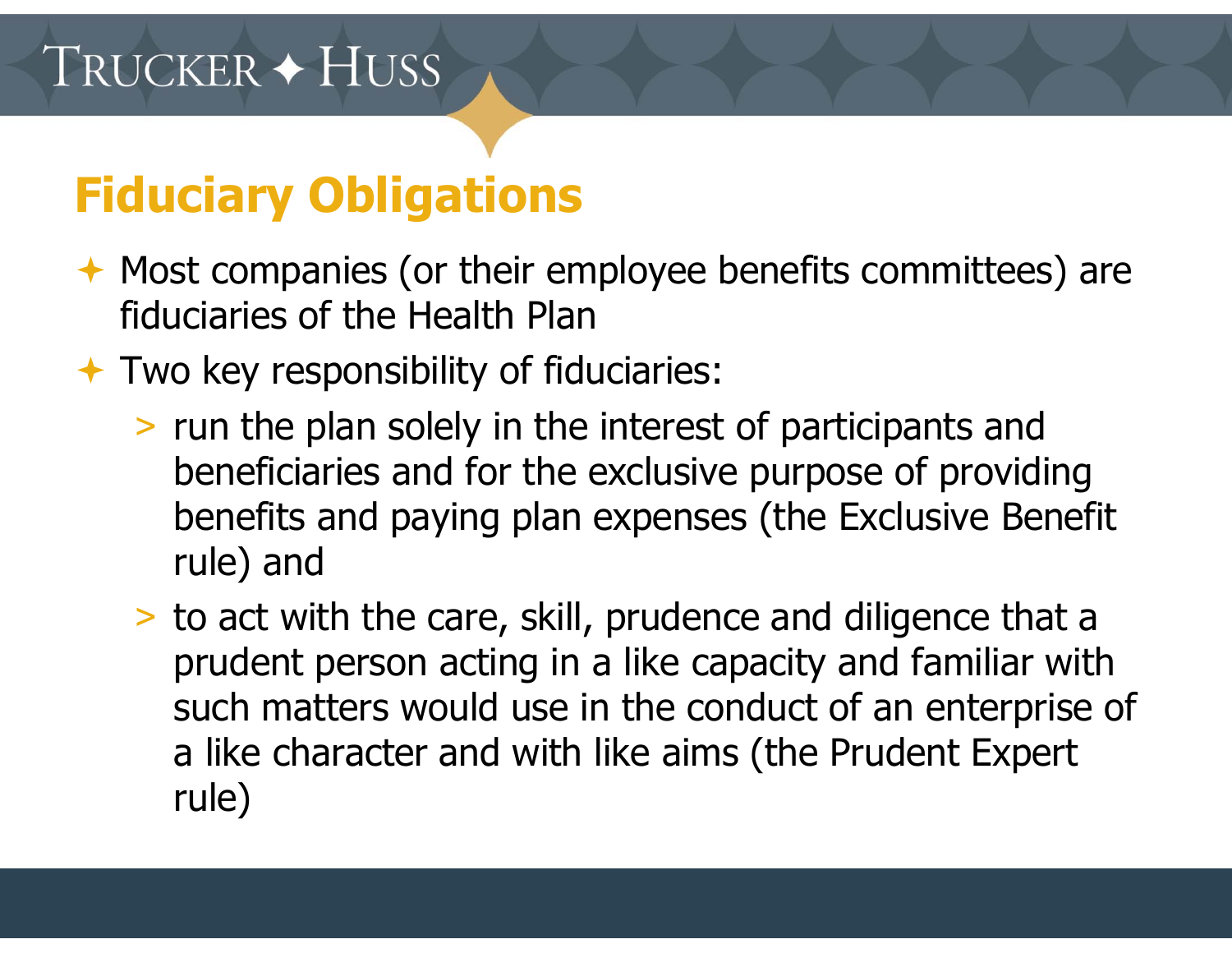#### **Plan Assets**

- ◆ A fiduciary must protect plan assets and ensure they are used for a proper purpose (benefits and direct expenses)
- $\rightarrow$  For health plans, plan assets include all contributions made by participants and beneficiaries
	- > Generally, participants pay some portion of the insurance premiums
	- > In addition, most plans have a large deductible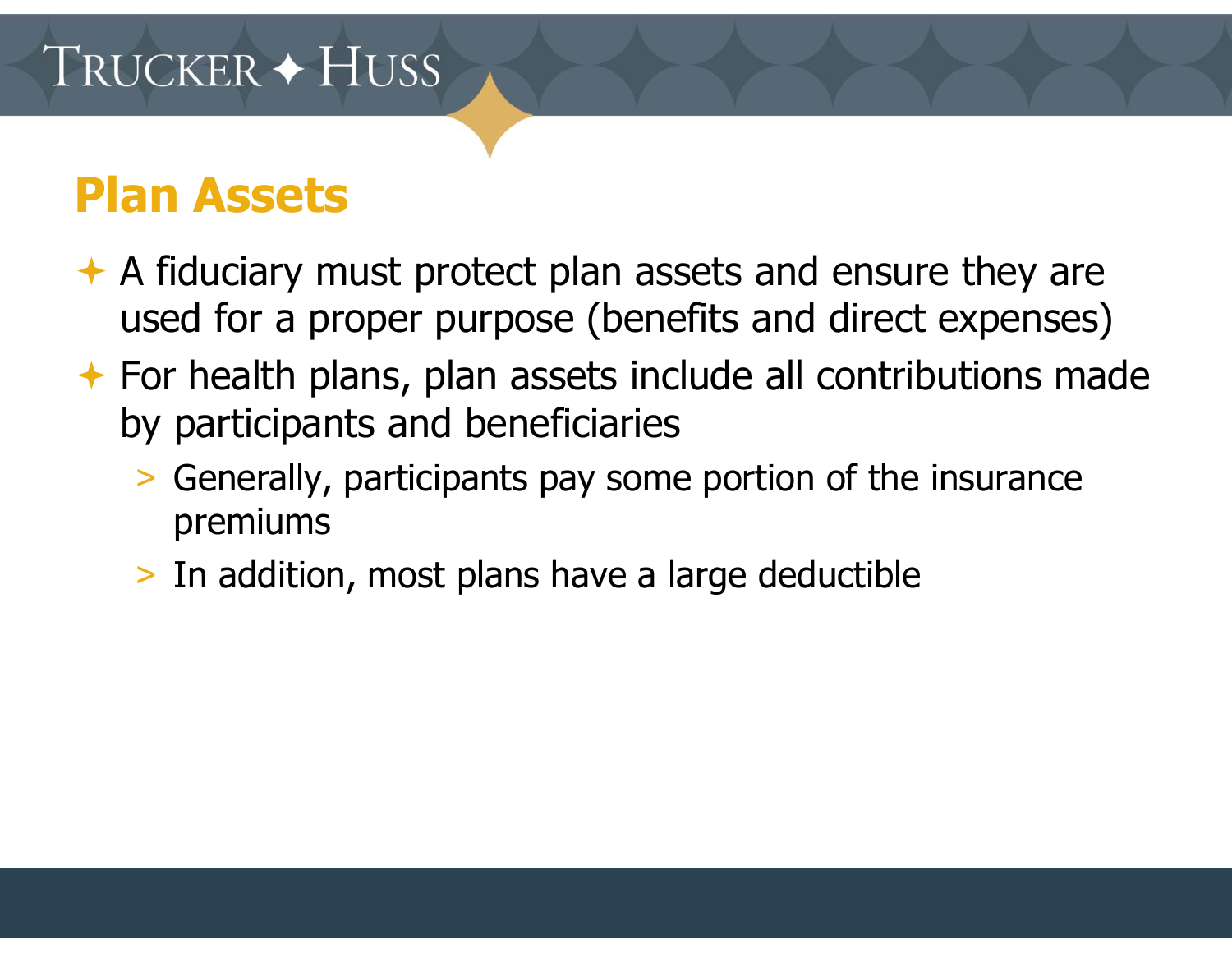# **Fiduciary Obligations/Protecting Plan Assets**

- **ERISA requires the fiduciaries to hire experts/service providers** where needed
- In selecting any service provider for a plan, a fiduciary must:
	- > thoroughly review and investigate the service provider's qualifications;
	- > follow a process that avoids self dealing, conflicts of interest or other improper influence;
	- > continuously monitor the performance of the service provider in the job for which he or she has been engaged; and
	- > pay only "reasonable compensation" for the services provided

DOL Field Assistance Bulletin No. 2007-01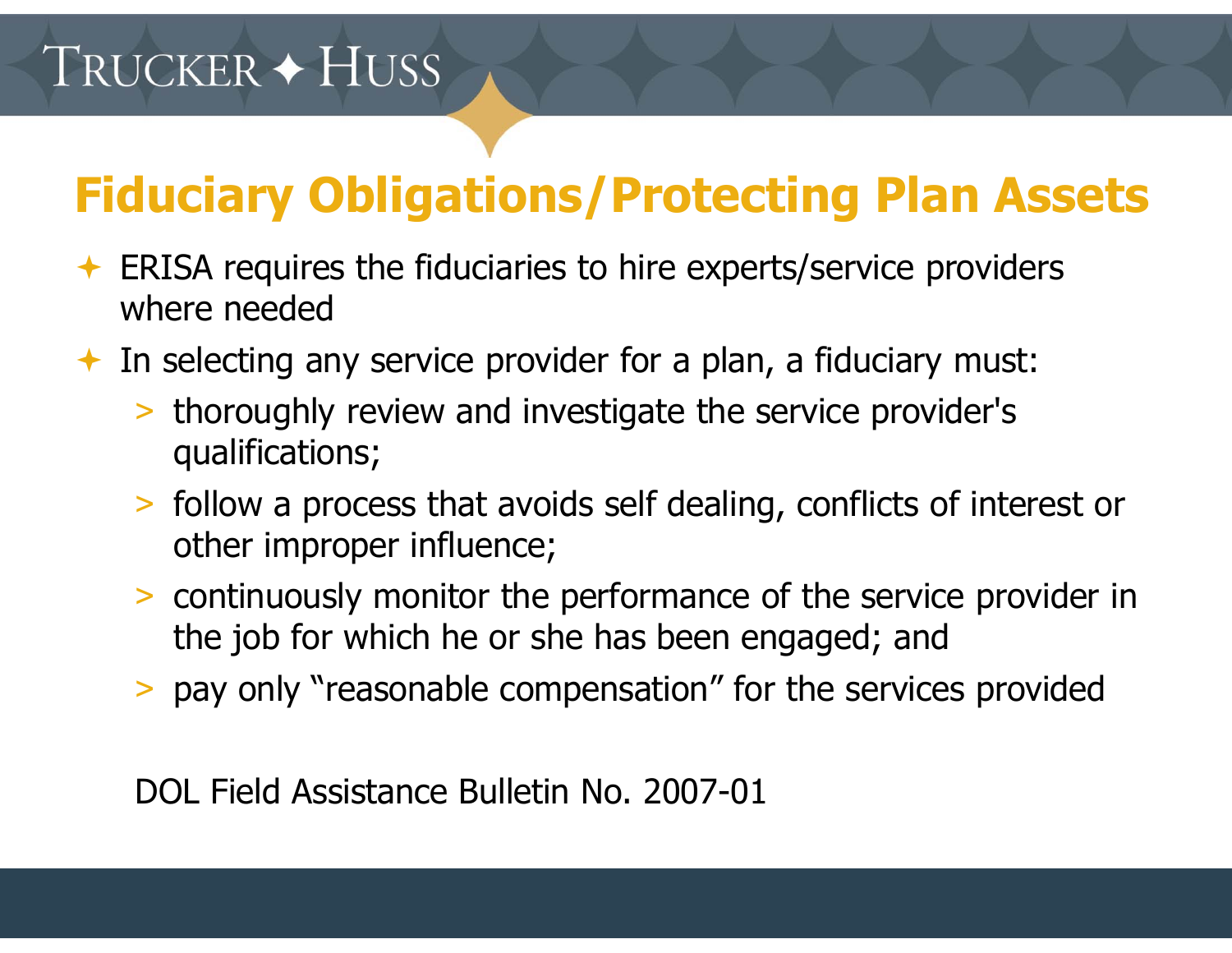#### **Lawsuits**

- ← 2020 was a record-setting year for litigation under ERISA
- ← Over 200 new ERISA class actions were filed, an all-time record that represents an 80% increase over the number of ERISA class actions filed in 2019 and more than double the number filed in 2018
- ◆ Although the number of new ERISA cases filed in 2021 did not match 2020's record, there were still a significant number of new cases filed
- Many of the lawsuits relate to **fiduciary breaches for excessive fees for retirement plans**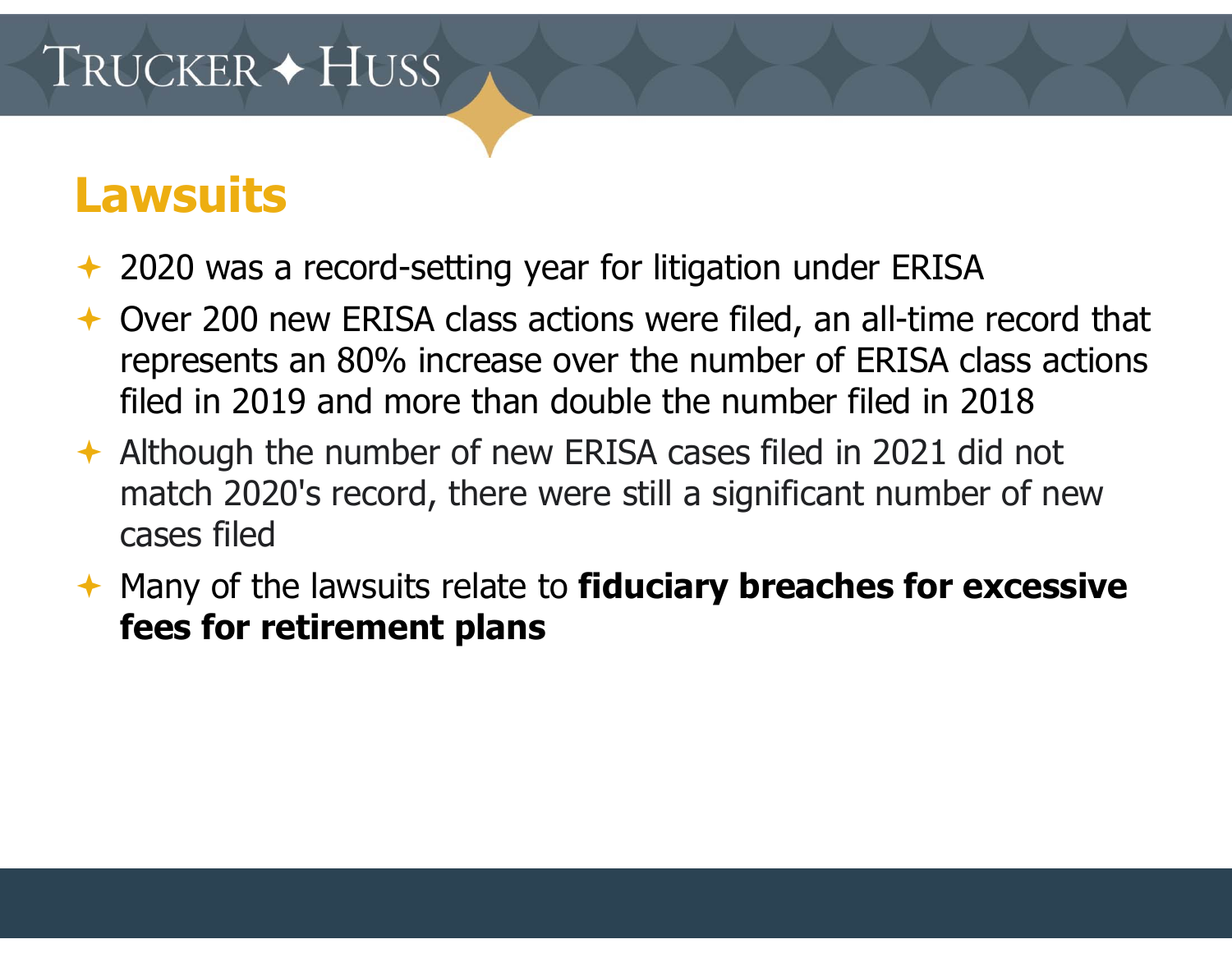#### **Disclosure**

- $\rightarrow$  As we discussed, the ACA final transparency regulations require that:
	- > Detailed information about the plan's negotiated rates be **publicly disclosed** and updated monthly, starting July 1, 2022
	- > Detailed information about cost-sharing amounts for all services covered by the plan be available to enrollees, phased in starting January 1, 2023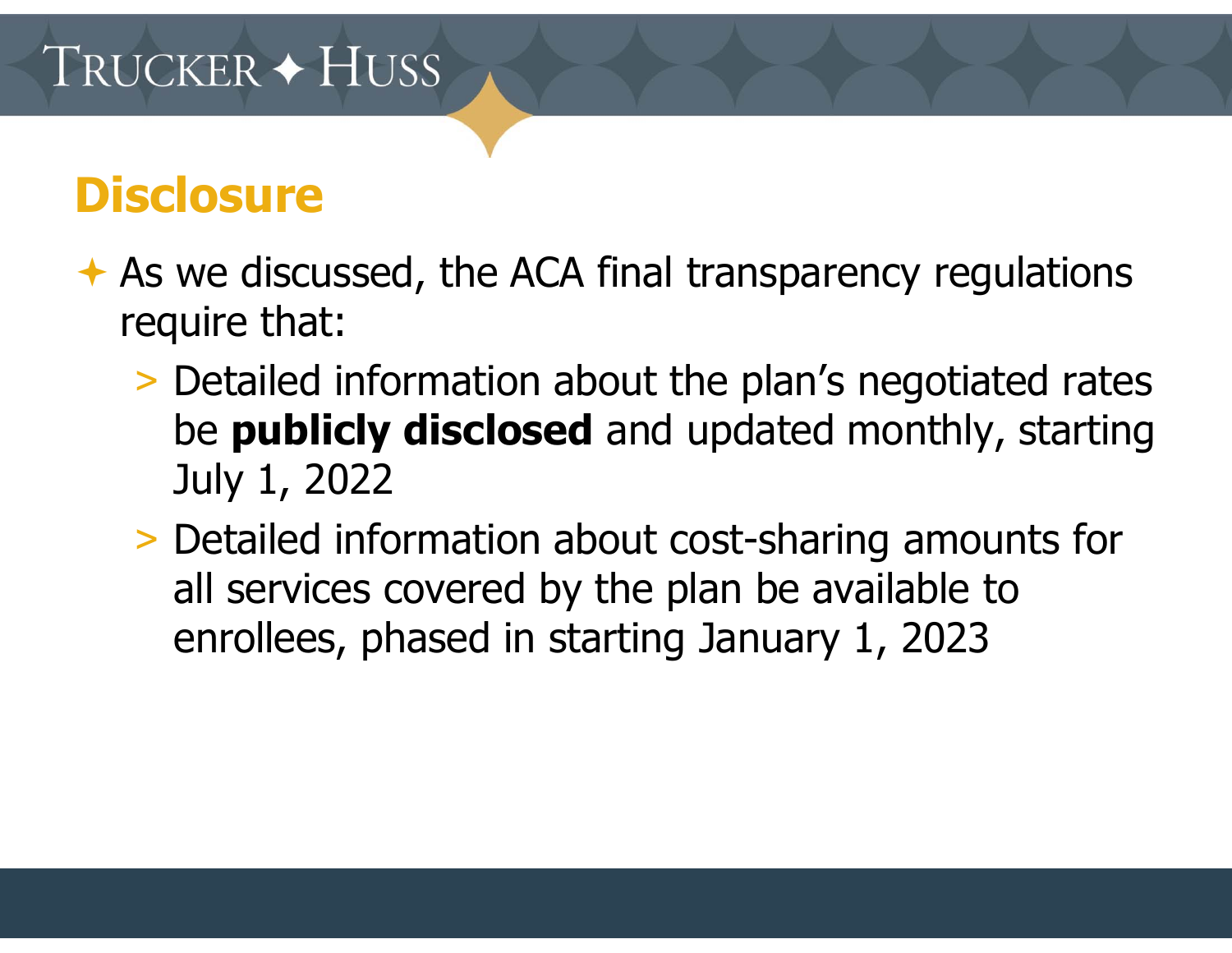#### **Be prepared!**

- $\rightarrow$  These transparency rules will change health care pricing forever
- When this information becomes public, we anticipate that class action lawyers will use it to bring lawsuits against health plans to claim that fiduciaries have not taken appropriate actions to rein in healthcare costs
- $\rightarrow$  It will be critical for fiduciaries to conduct a rigorous RFP process for health plan services and to document that process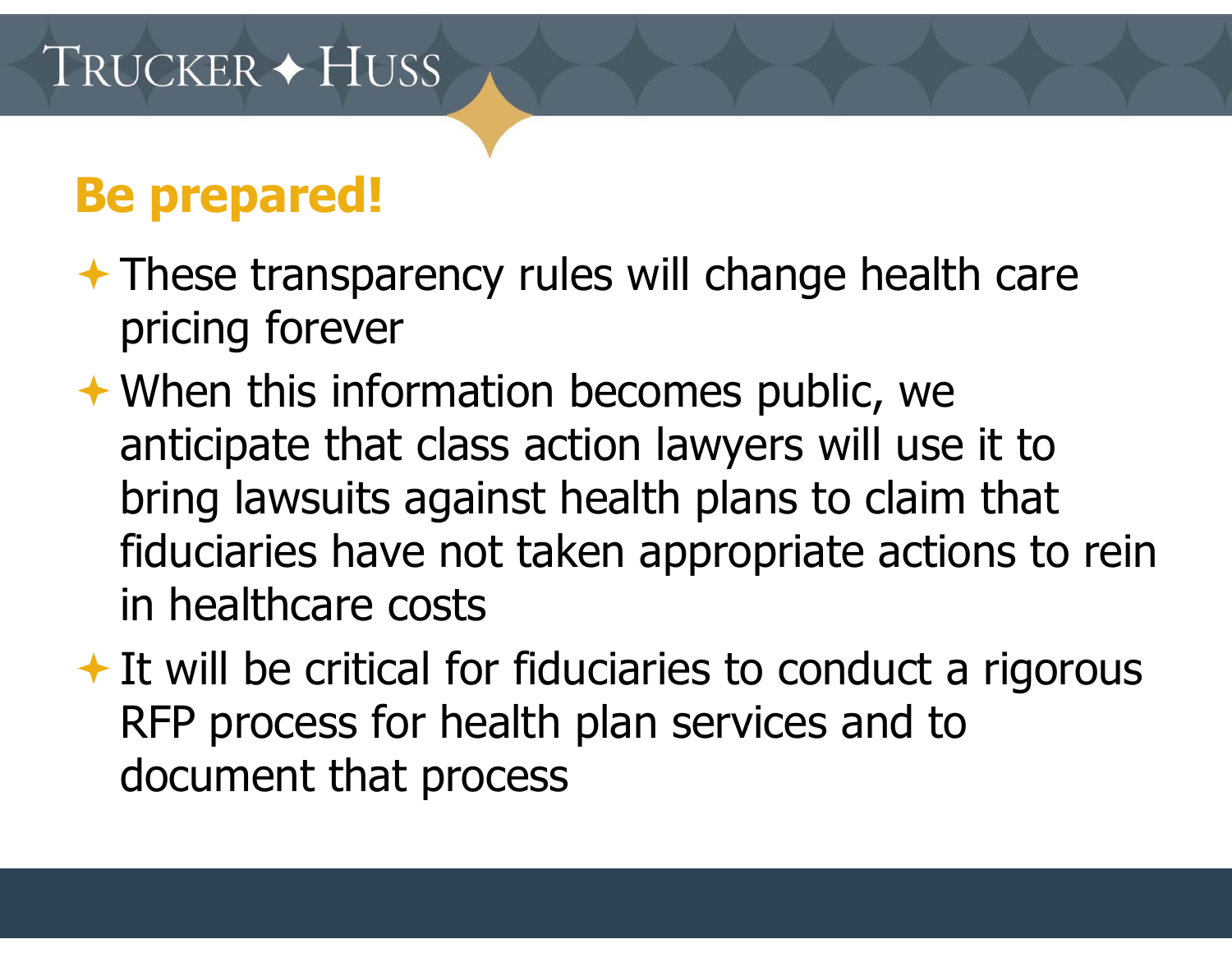#### **Lawsuits**

At a very basic level, in some of these retirement plan cases:

- $\rightarrow$  Plan participants sue the plan sponsor (the company and its board), which are named as a fiduciary in the plan document, for the breach of its fiduciary duty to monitor the retirement plan Committee that it appointed
- $\rightarrow$  The Committee (a named fiduciary) and the individual members are the parties responsible for selecting vendors & monitoring fees
- $\rightarrow$  The claim is that the Committee members breached their fiduciary duties by allowing the plan to pay unreasonably high recordkeeping fees
- $\rightarrow$  We may see similar claims for health plans—given that participants pay premiums and have high deductibles and other expenses (copays and coinsurance)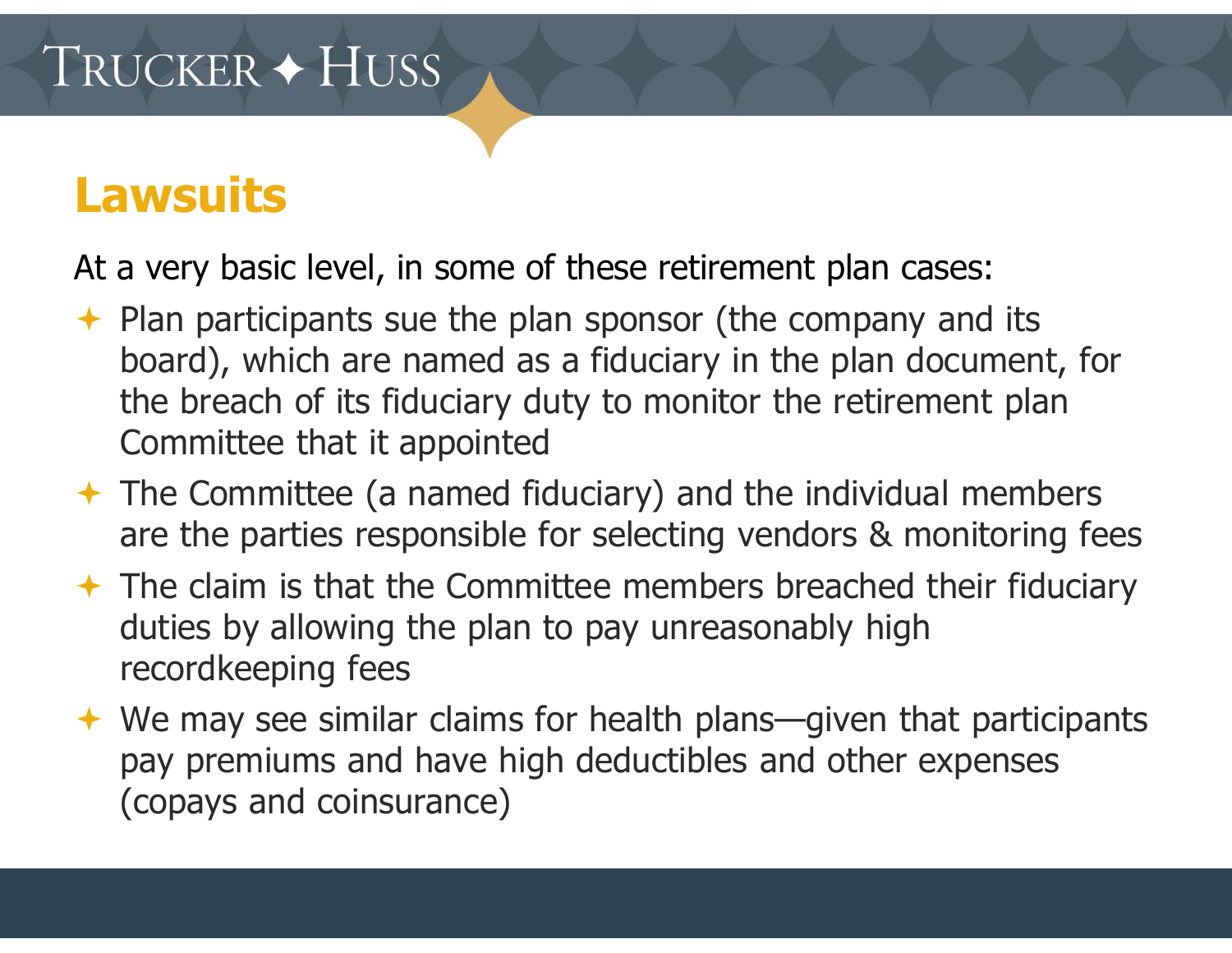#### **Action Items**

 $\bigstar$ Draft a robust CAA amendment to the ASA and include things such as:

- > Which plans are impacted by the CAA (consider if these provisions will/will not be applied to a retiree-only plan)
- > Removal of, or change to, the savings programs
- > Add that the QPA will not consider "shadow" networks
- $>$  Reporting on the QPA and when the plan pays amounts over the QPA
- > Retention of documents regarding the notice-and-consent exception
- > Requirements about the notice provisions for continuity of care
- > Obligations about the provider directory
- > Assistance with mental health parity testing
- > Reporting obligations for the transparency rules
- >Other CAA provisions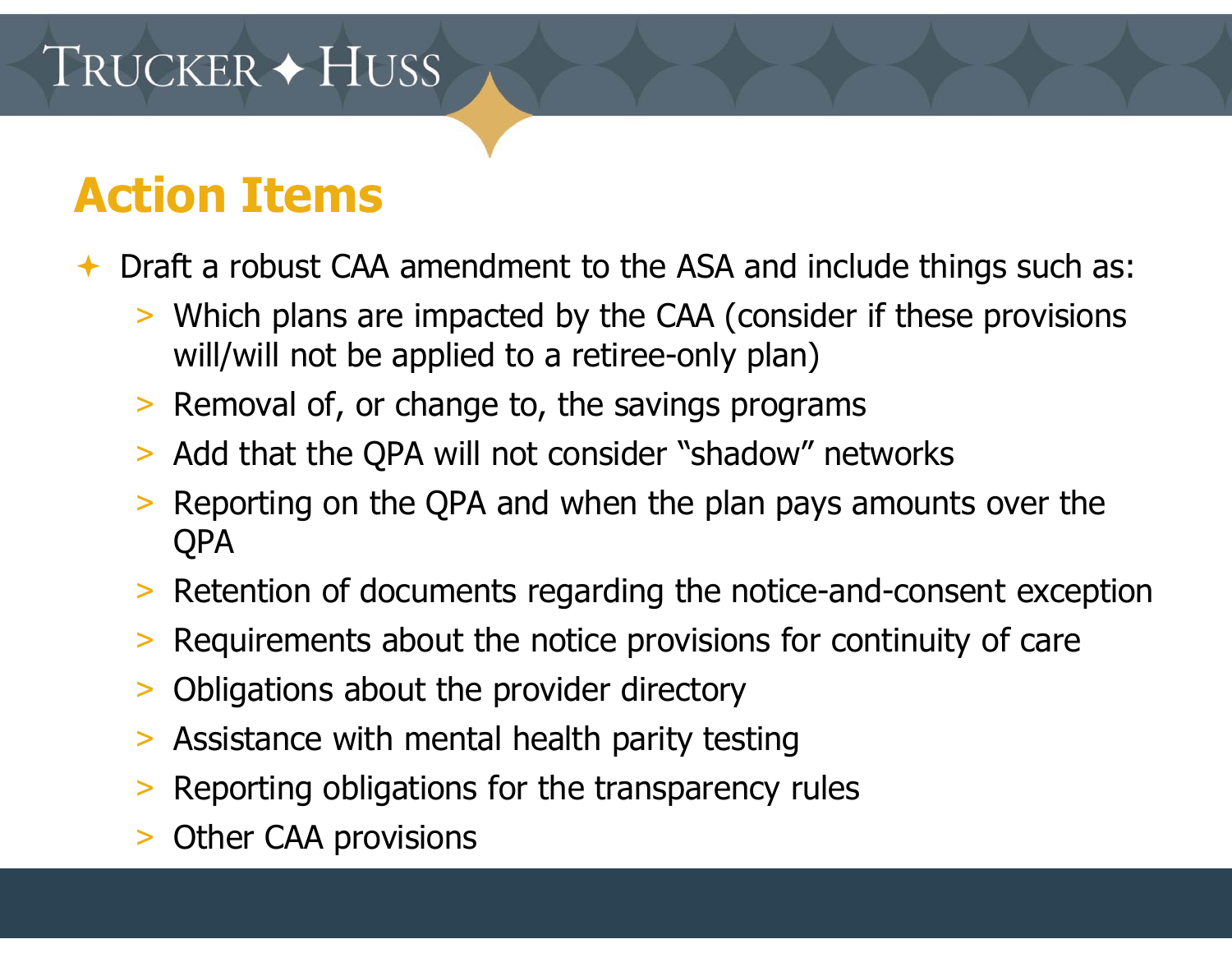#### **Action Items**

- $\bigstar$  Drafting a detailed amendment ensures that:
	- > the parties agree on the TPA's responsibilities for the CAA provisions
	- > the parties agree on how the CAA provisions will work
	- > the parties understand the types of reports that the plan sponsor can expect from the TPA
	- > the plan sponsor can reexamine all fees
- The TPA may say—don't worry, see our materials about these CAA services and we are not charging for the CAA services in 2022
	- > the marketing materials are not a part of the contract
	- > in almost all cases, there are fees being charged for the CAA services—mostly through the savings programs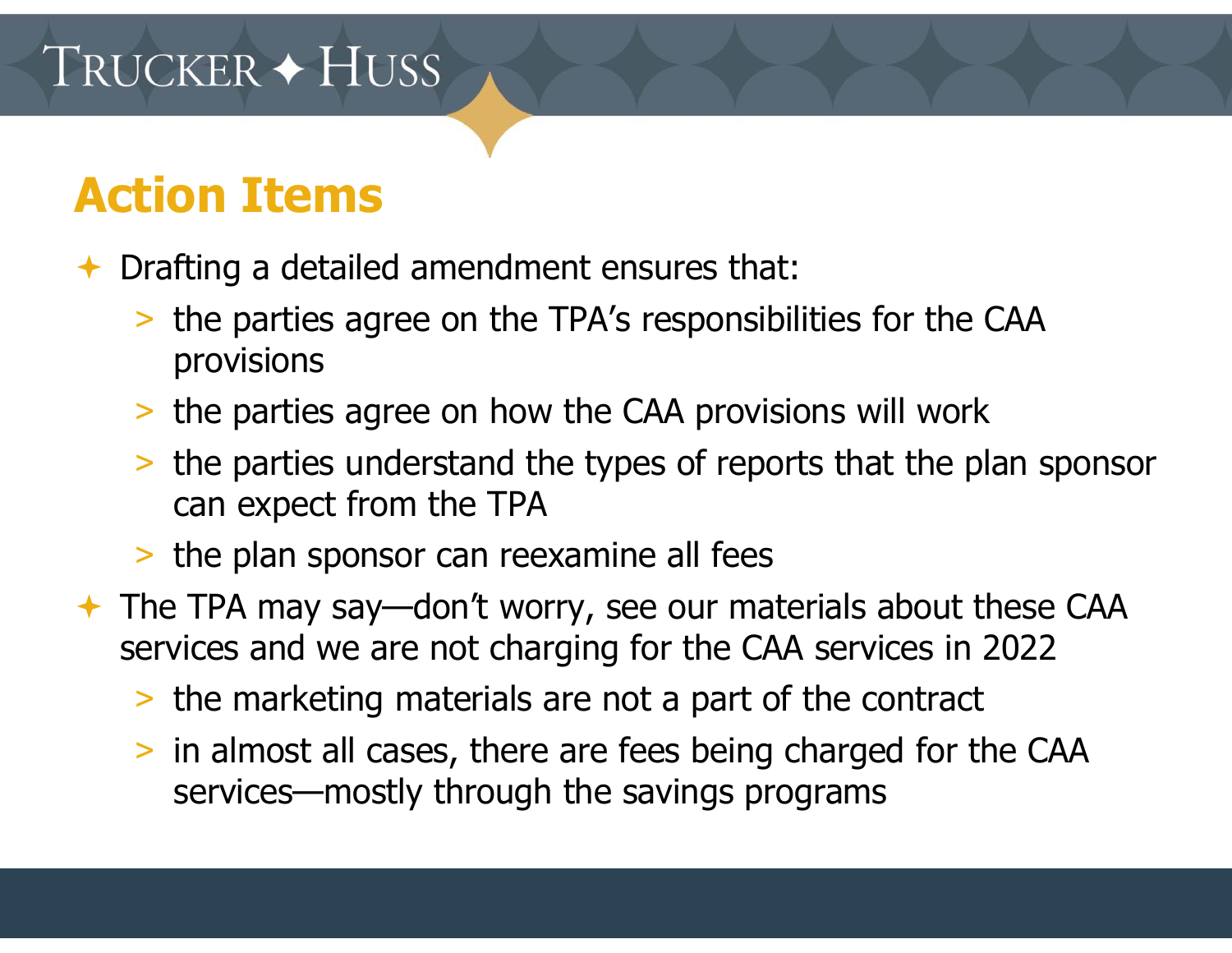#### **Action Items**

- Ensure that brokers/consultants provide you with all information about direct & indirect compensation
	- > Ensure that you can understand the report
	- > Consider scheduling a meeting to review the disclosure and come prepared with questions
	- > Evaluate whether it is the reasonable compensation for the services provided
	- > Evaluate if there are any conflicts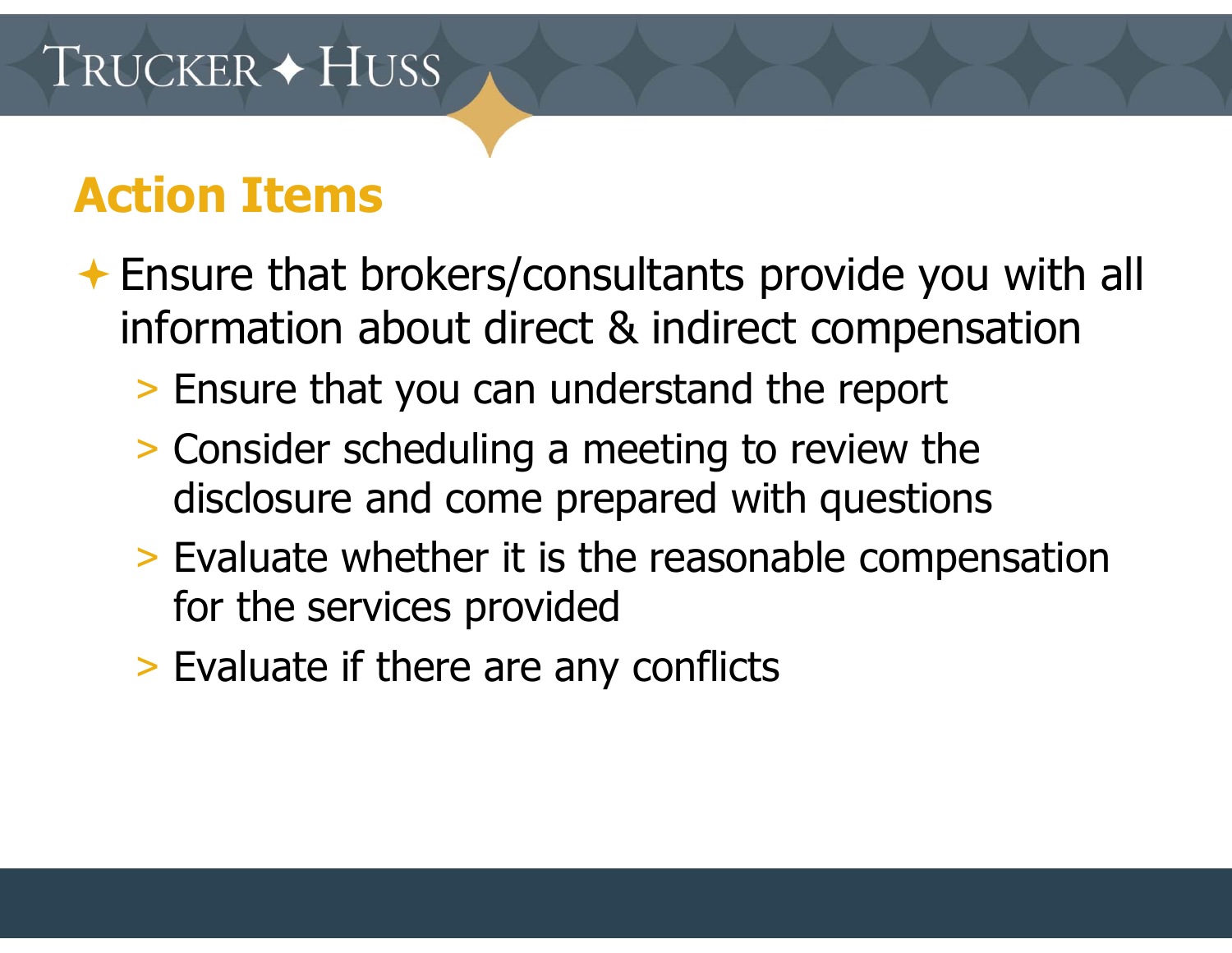#### **Action Items**

#### **← Be prepared to run new RFPs soon**

- > Hire data analysists to review the information publicly disclosed by the TPAs and insurance carriers
- > Review where your claim costs are compared to other similar entities
- > Review how often—and how much—the TPA pays over QPA
- **← Document your process!**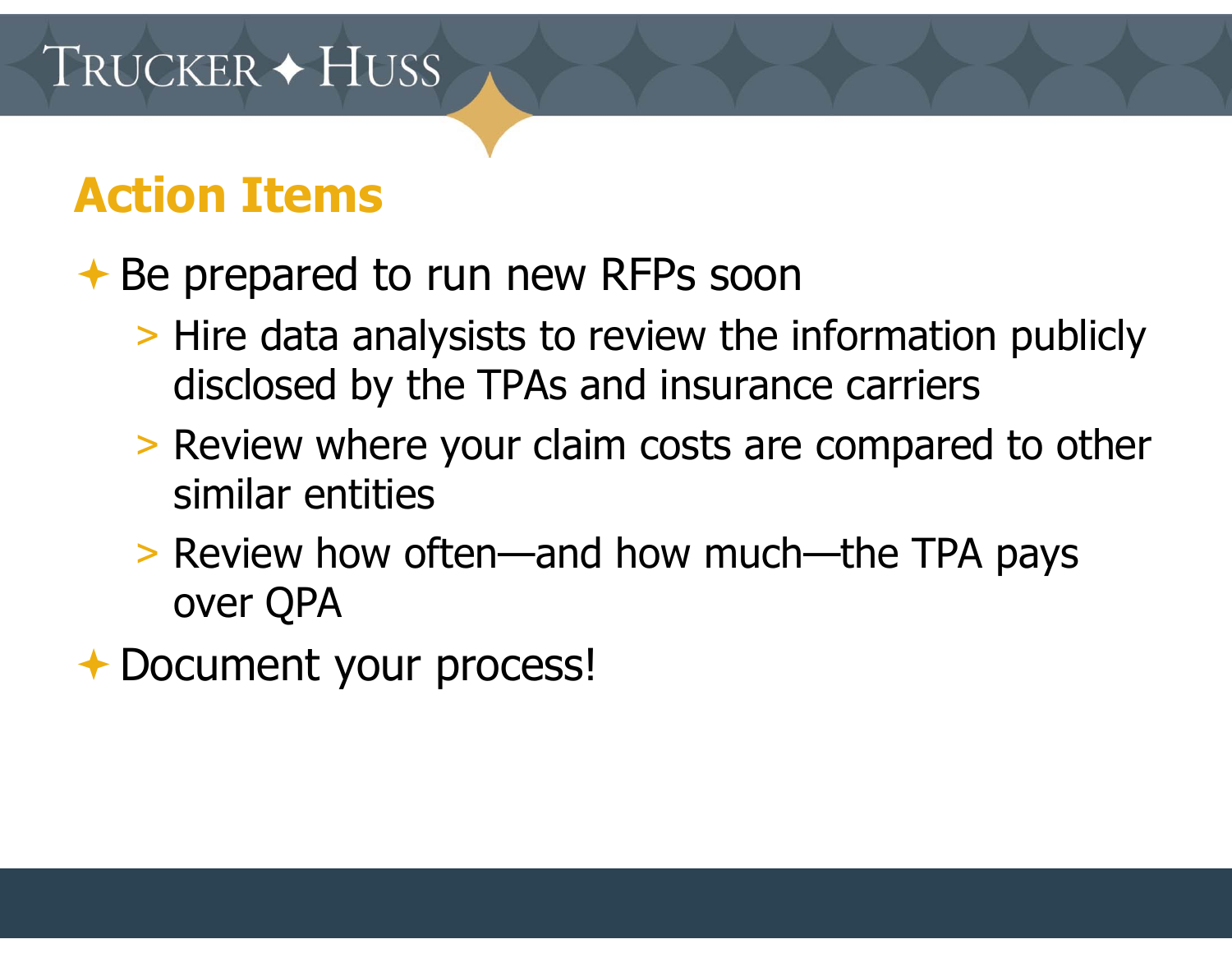#### **Contact**

 $+$  Trucker  $+$  Huss, APC One Embarcadero Center, 12<sup>th</sup> Floor San Francisco, CA 94111

(415) 788-3111

www.truckerhuss.com